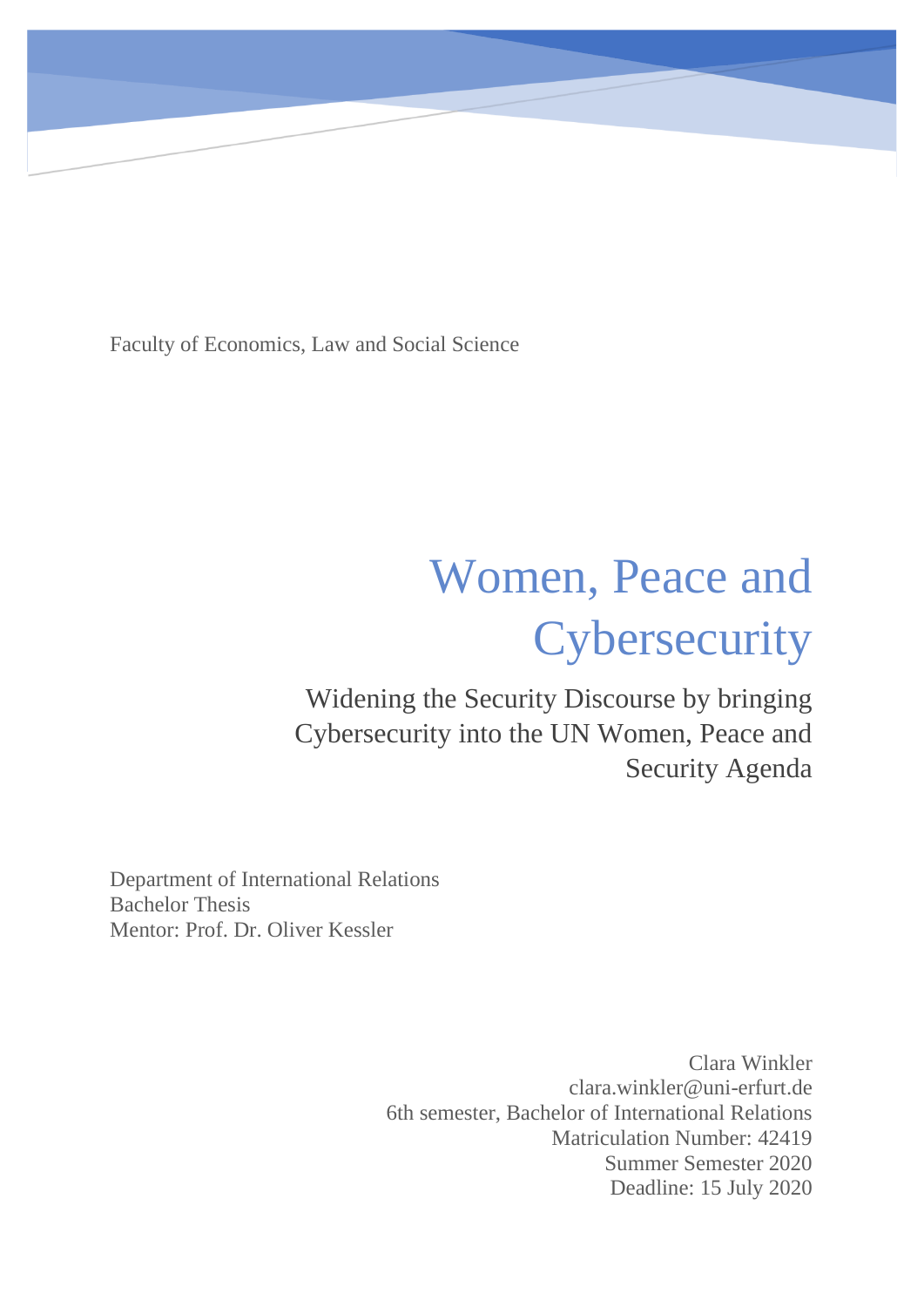# Content

| 3. Focusing on Women and Cybersecurity – Women working in and threatened by       |  |
|-----------------------------------------------------------------------------------|--|
|                                                                                   |  |
|                                                                                   |  |
|                                                                                   |  |
|                                                                                   |  |
|                                                                                   |  |
|                                                                                   |  |
|                                                                                   |  |
|                                                                                   |  |
|                                                                                   |  |
|                                                                                   |  |
|                                                                                   |  |
|                                                                                   |  |
| 5.3.1. Armed Conflict – A Dominant Criterion in International Humanitarian Law 21 |  |
|                                                                                   |  |
|                                                                                   |  |
|                                                                                   |  |
|                                                                                   |  |
|                                                                                   |  |
|                                                                                   |  |
|                                                                                   |  |
|                                                                                   |  |
|                                                                                   |  |
|                                                                                   |  |
|                                                                                   |  |
|                                                                                   |  |
|                                                                                   |  |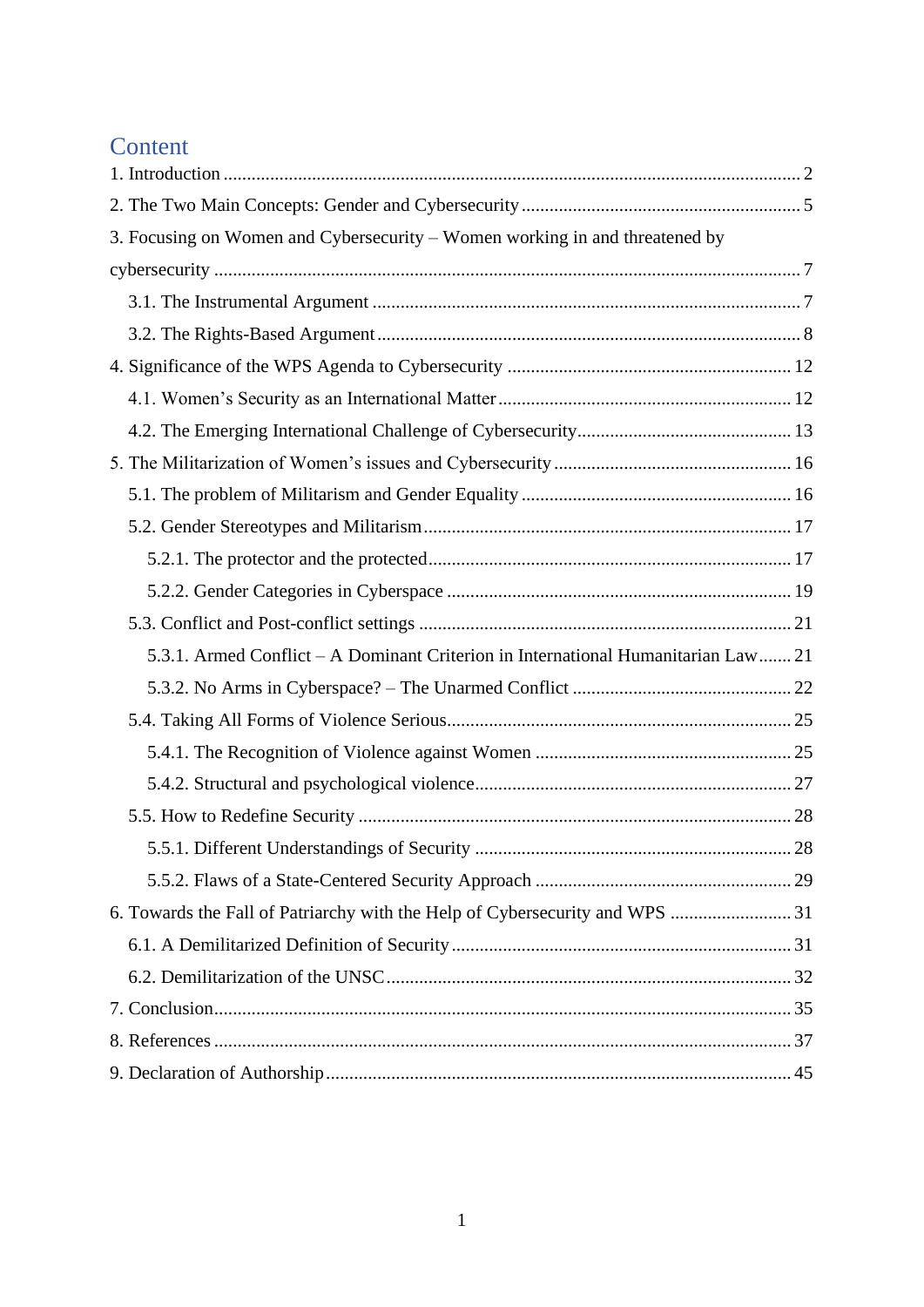# <span id="page-2-0"></span>1. Introduction

Women are 27 percent more likely than men to get harassed online (Sharland & Smith, 2019, 29). Cyberstalking has found its way into abuse strategies, as over thousands of German men currently have installed spyware on the phone of their partner to surveil and stalk them (Locker & Hoppenstedt, 2017). Every year "representatives of half the population are being forced to rescind their democratic participation because of rape and [online] death threats" (Walker, 2020, p. 9). – All of those facts sound shocking, but they have been known for quite some time. Despite that, there exists almost no literature by scientific researchers that targets the problem of the security of women in cyberspace. On the other hand, there has been a lot written in feminist security studies on how to redefine the traditional security term promoted by Realists<sup>1</sup> in order to make visible the security threats to which women are exposed every single day.

To fill this gap of literature I will make the link between feminist security studies and cybersecurity in my bachelor thesis. To limit the scope of this paper I will mainly concentrate on binding international law that exists concerning this topic. My research will mainly focus on actions of the UNSC because as it is the only institution of the UN which is able to adopt binding International Law, it is also this institution which is of relevance when redefining the UN's definition of security. There are two problems that I want to tackle: First, major legal institutions in International Law like the United Nations Security Council (UNSC) when talking about women's security actually reinforce gender inequality. And second, the most famous cyberattacks until now cannot be classified as an attack in International Law (IL). Both renders International Law incapable of solving issues of cybersecurity and women's security. I argue that the root of those two problems is the same: *Militarism*. The concept of Militarism is constituted by a set of beliefs like considering only the security of nation states as 'real' security, the exclusive focus on physical force, the framing of men as protectors of women or the belief in hierarchies of command as the nature of society (Enloe, 2016a, p. 11). Through militarized norms, thoughts and systems the number of threats that will count as real security threats is strongly limited. I will demonstrate that e.g. through this strong promotion of *gender stereotypes*, Militarism can and is already leading to a strong discrimination of women, to the incapability to deal with cyber threats and to the combination of both. As those problems cannot be classified within the current term of security which dominates International Law, those

 $1$  The main subjects of security in Realism are states and political strength is determined by the strength of their militaries. In the theory states are regarded as black boxes, rendering domestic policy and the private sphere unimportant for International Relations. Further elaboration on the realist view of security can be found in Waltz (2018).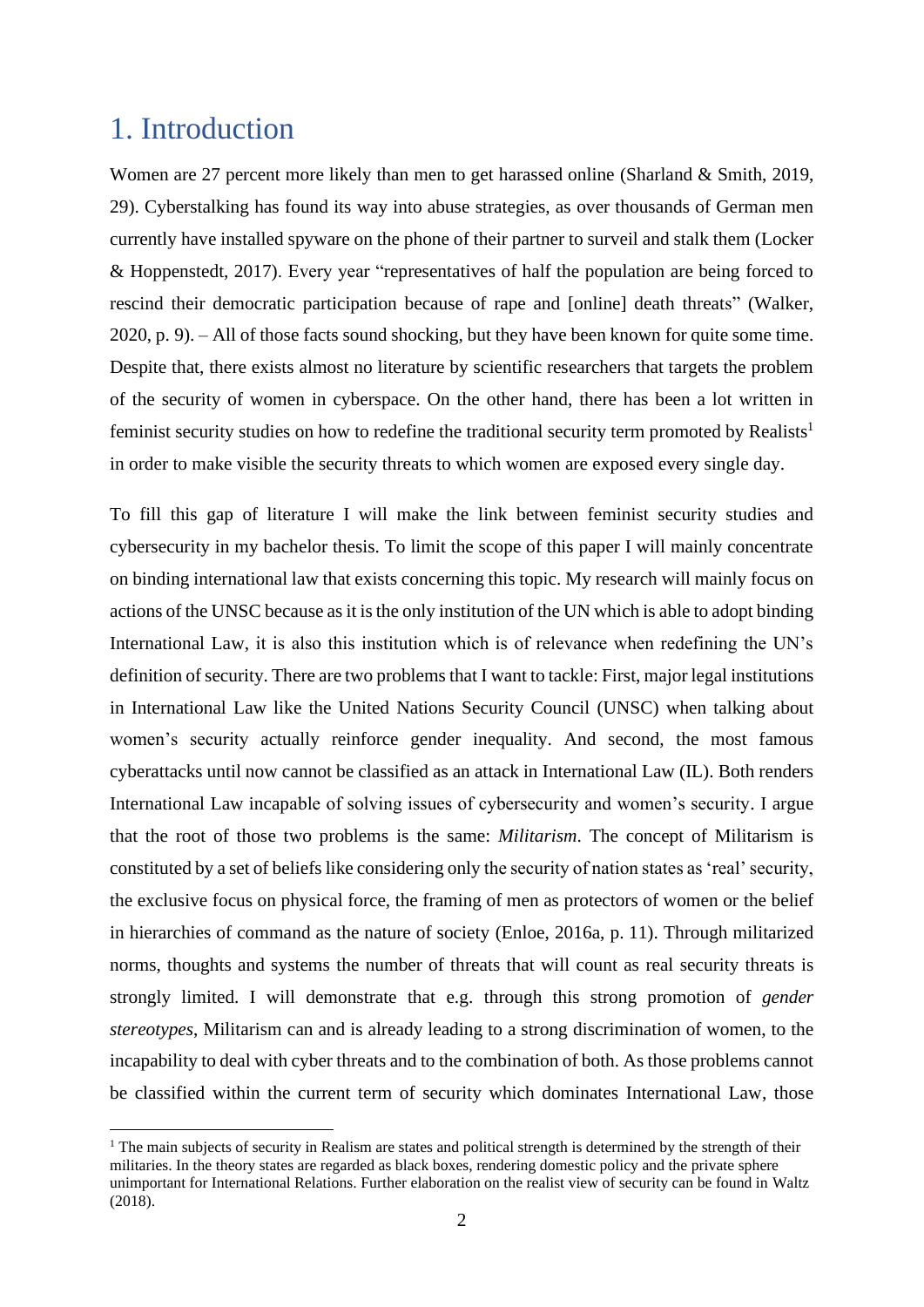resulting problems remain invisible even though they might lead to as serious damages as traditional security threats like a war between two nations.

To support my argument and to find a solution for this problem, I will mainly focus on the first binding international legal document that links the term security to women – the Women, Peace and Security Agenda (WPS Agenda). Consisting of ten United Nations Security Council Resolutions (UNSCR) – last two adopted in 2019 – the WPS Agenda, through focusing on gender related difference in witnessing violence and participating in peace and security, values women's perspectives on conflict situations and promotes the input of women in peacebuilding. I will uncover the Militarism which is still inherent in the agenda despite its goal of promoting women's rights. Next to that, I will elaborate on the status of cybersecurity in International Law and consider the current developments, the problem of militarized norms and some major changes which are being discussed at the moment. This will lead to a better understanding of how to improve the incorporation of cybersecurity into a legal framework. Subsequently, I will demonstrate that an inclusion of this topic into the WPS Agenda has also a great potential to bring real *gender equality* into it. I will use my analysis of the Militarism dominating the WPS Agenda and international legal norms to come up with concrete suggestions on what can be changed in the agenda to overcome Militarism and to ensure cybersecurity for women.

Suggestions for a further development of the agenda are very urgent and topical at the moment as a new resolution is about to be passed. The next resolution is extremely important, because there is a risk that some countries achieve to make the agenda vaguer and therefore ineffective. For feminists it is important that the opposite happens, thus making the agenda more progressive than ever before. The agenda is definitely a milestone as it "presents women, a nontraditional security concern, as relevant to a traditional security body on the world stage, the Security Council" (Hudson, 2010, p. 45), but it is also heavily criticized. Feminists have argued that it is so inherently militarized and unsuited to tackle *gender injustices*, that a "revival of a radical WPS [is] practically impossible" (Shepherd & Kirby, 2016, p. 391). Its  $20<sup>th</sup>$  anniversary this year is an excellent occasion to reflect on that resolution and its future development and chances to influence or even change the still prevailing understanding of traditional security. I argue that further work on the WPS Agenda towards a demilitarized agenda is still very important as the agenda brought and still has the chance to bring important changes.

In the latest resolution UNSCR 2493 (2019) on Women, Peace and Security the UNSC requests the Secretary General to include "recommendations to address new and emerging challenges"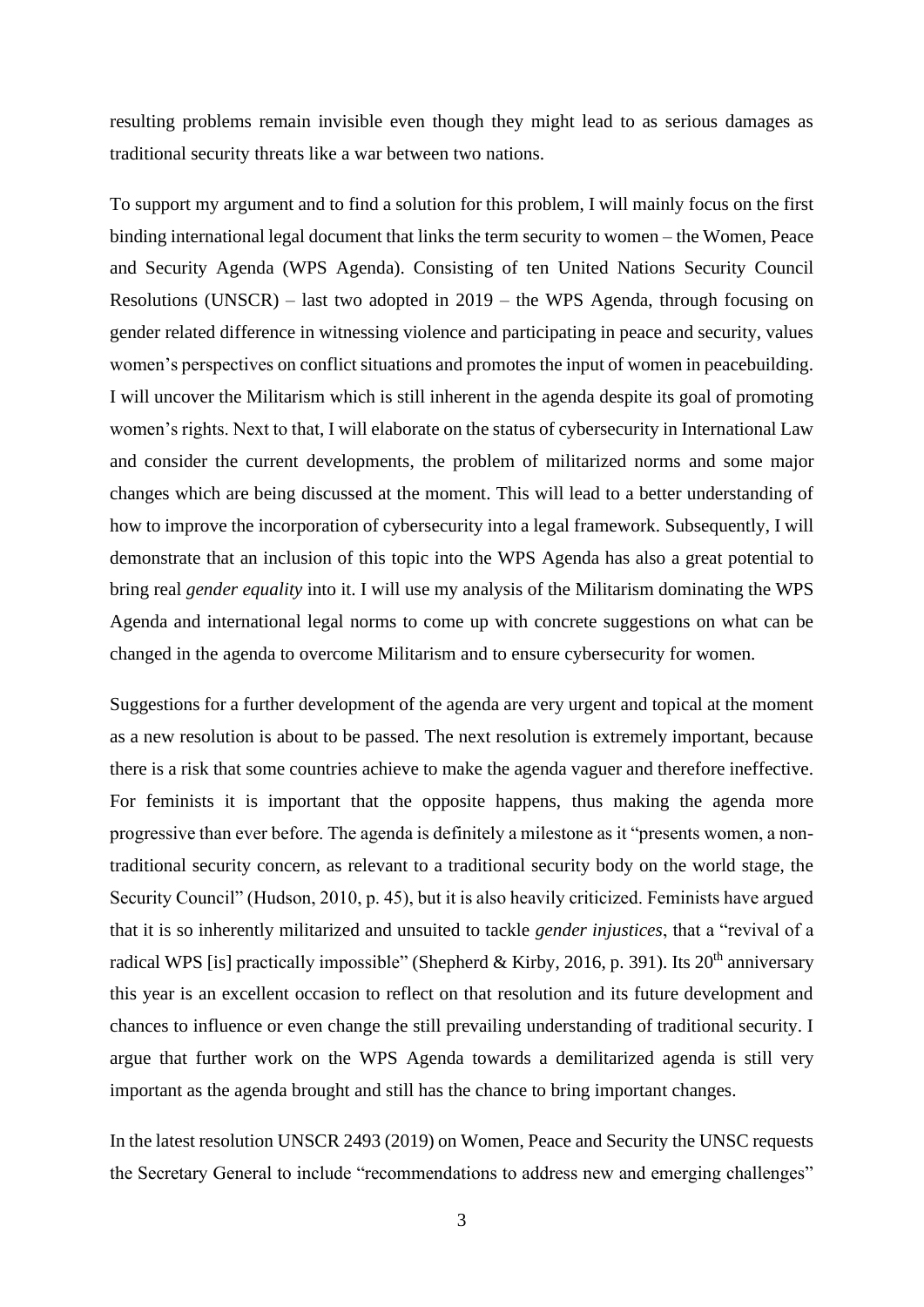(UNSCR 2493, 2019, Art. 10 Lit. a) into his annual report. Through working at the intersection of cybersecurity and the global suppression of women, I will exactly work on one of the challenges that are emerging to the WPS Agenda. I develop my argument that the current way security is practiced in international policies is not suited neither for *gender equality* nor for cybersecurity. It is not only that the traditional security vocabulary is not grasping most cyber threats in general, but also that women are differently affected by cyber threats than men and that their issues remain mostly ignored in the current male-dominated cybersecurity field. The topicality of cybersecurity gives an exceptional opportunity to widen the whole security discourse of the WPS Agenda. In my research, I show how emerging challenges like cyber threats make the current problems of militarized traditional security more obvious and therefore have the potential to push the agenda further. The focus on women and cybersecurity in the next resolution of the WPS Agenda could significantly shift the discourse, making it generally more just and inclusive and treating women as subjects, rather than objects.

After a short introduction into ground-laying concepts used in this work, the problem about women and cybersecurity will be outlined. Then it will be argued why the WPS Agenda is significant for this problem. Afterwards certain language issues of traditional security studies will be pointed out, which are problematic in both the WPS Agenda and in cybersecurity. Finally, it will be showed which changes need to be made to solve those issues and how a focus on cybersecurity could help with that.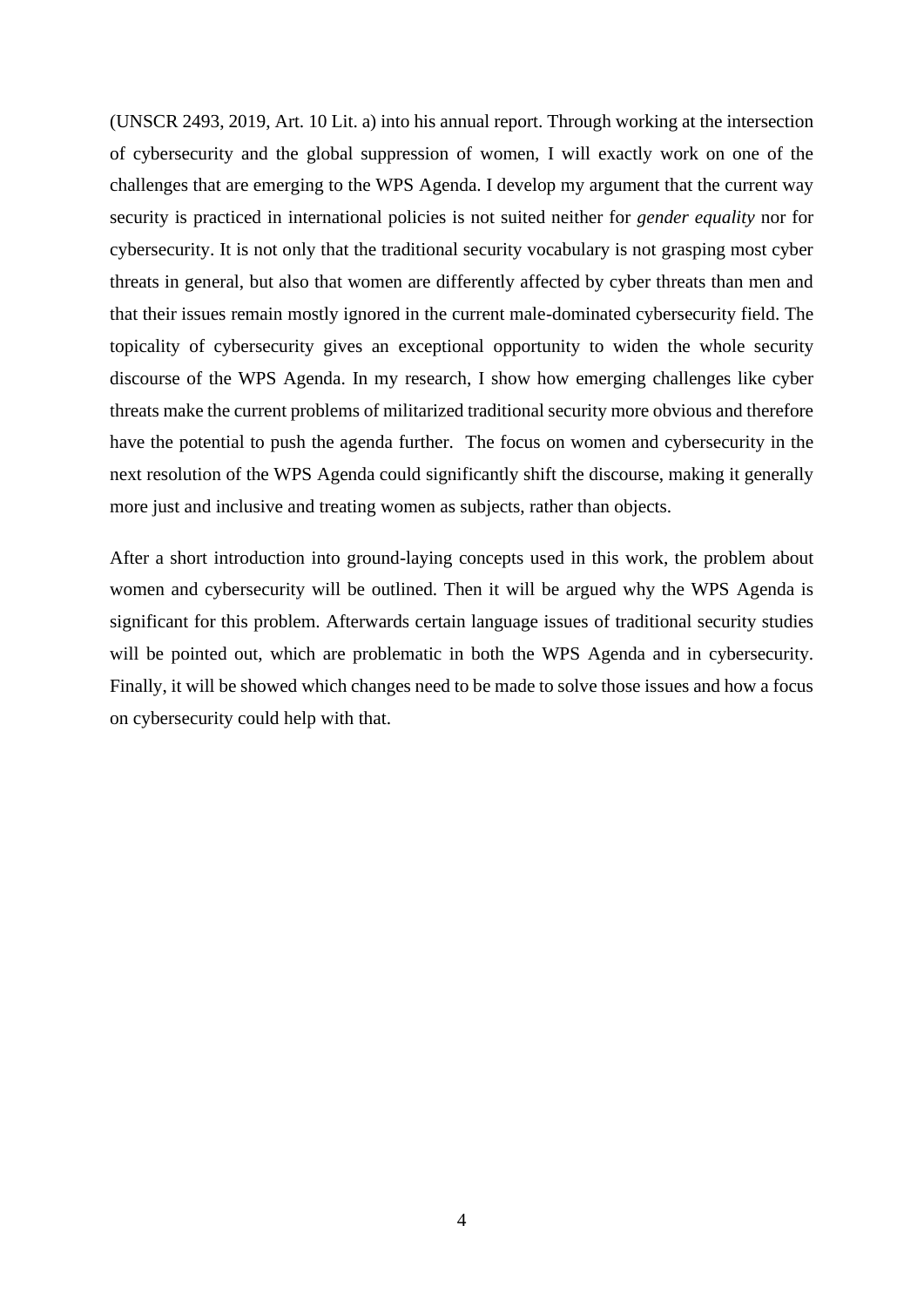# <span id="page-5-0"></span>2. The Two Main Concepts: Gender and Cybersecurity

Before I will start to examine the intersection of women and cybersecurity, it is necessary to introduce certain concepts and definitions that will be used throughout this thesis.

Two concepts that will be central in this research that are interacting and shaping the concept of Militarism are *gender* and *gender analysis*. As Wright puts it "feminists have argued that patriarchal gender norms, combined with other global structures such as capitalism, racism and coloniality, play a role in causing […] militarism and war" (Wright, 2019, p. 4).

Gender can be defined as "a system of symbolic meaning that creates social hierarchies based on perceived associations with masculine and feminine characteristics" (Sjoberg & Via, 2010, p. 3). It is not related to the biological sex but represents a way of socialization according to particular norms being attributed to either masculinity or femininity. Gender can be understood as a set of discourses which is transformative and can be perceived differently by diverse individuals and vary due to geographical and cultural location (Sjoberg & Via, 2010, p. 4). The ideas of feminist constructivism and feminist poststructuralism will be dominant in this thesis to analyze the role of gender. The first is focusing "on the ways that ideas about gender shape and are shaped by global politics" (Sjoberg & Via, 2010, p. 3), but with the help of feminist poststructuralism I will also do a linguistic analysis of the UNSCR 1325 to examine "how gendered linguistic manifestations of meaning, particularly strong/weak, rational/emotional, and public/private dichotomies, serve to empower the masculine, marginalize the feminine, and constitute global politics" (Sjoberg & Via, 2010, p. 3). Both theoretical approaches will be helpful to uncover gendered dynamics shaping realities in the WPS Agenda and in cyberspace.

The definition of the term cybersecurity which I found especially suiting for this work construes cybersecurity as "[t]he state of being protected against the criminal or unauthorized use of electronic data, or the measures taken to achieve this" (Oxford University Press, 2014). In this definition, systems and humans both can be in the state of protection thus being subjects of cybersecurity. Besides the existing of other definitions<sup>2</sup> that focus exclusively on the protection of "software, computers and networks" (Amoroso, 2007), the one I chose is important for my work because I am focusing on the on the security of women in cyberspace, thus concentrating on the security of humans through the security of systems. Even though there have been certain

<sup>&</sup>lt;sup>2</sup> Find an extensive analysis of different definitions of cybersecurity in Craigen et al. (2014).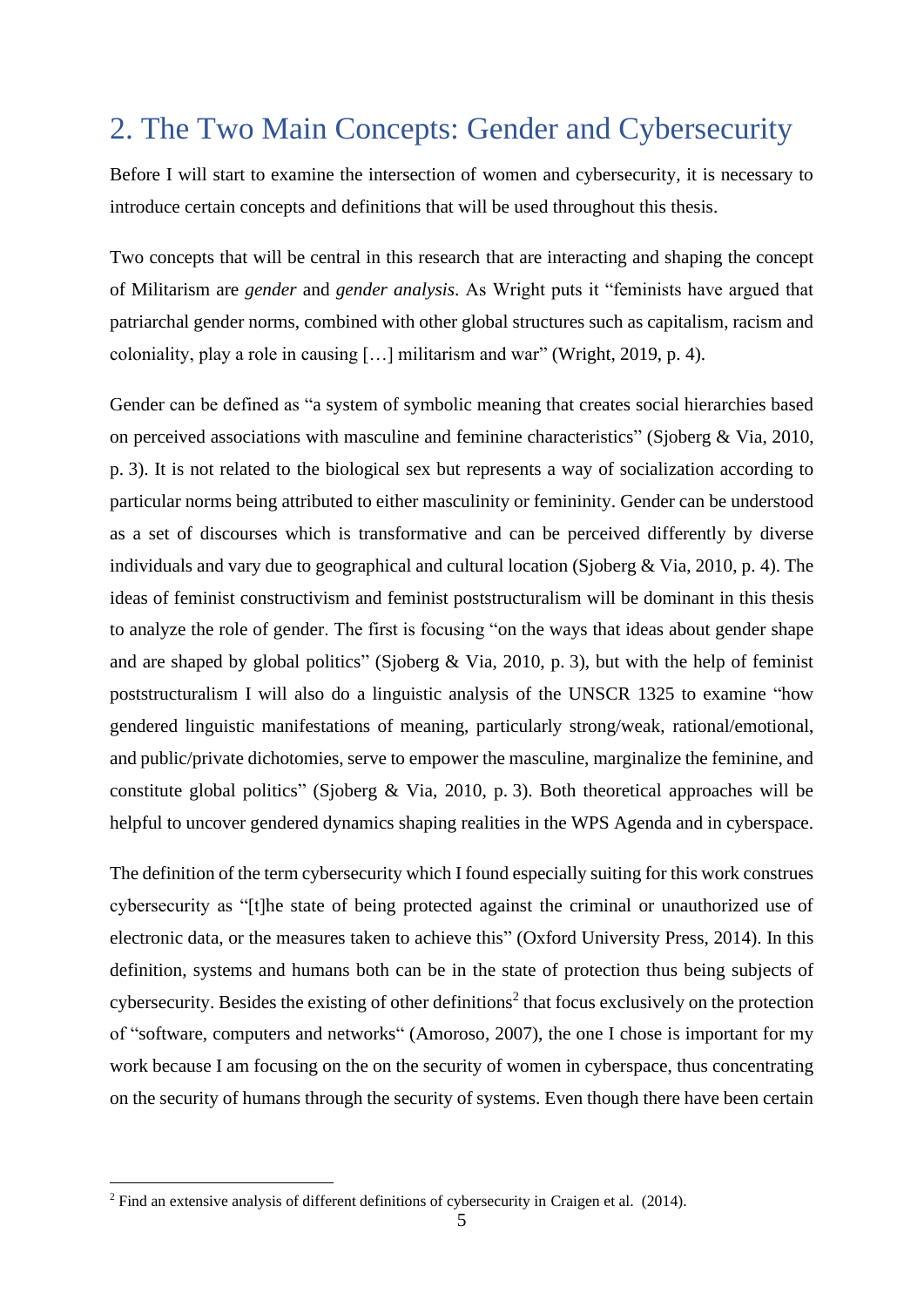cyber incidents that reached international attention like the cases in 2008 in Georgia<sup>3</sup> and Lithuania<sup>4</sup>, none of them qualified as a cyber war and therefore a focus on 'war' in cyberspace is only a minor matter (Mills, 2010). Thus, cybercrime as a more extensive concept, including all "crimes that have been made possible by computers, such as network intrusions and the dissemination of computer viruses, as well as computer-based variations of existing crimes, such as identity theft, stalking, bullying and terrorism" (Syed et al., 2019, p. 2) is the most important threat faced by the concept of cybersecurity.

In this work I do not only want to look at cybersecurity as stand-alone-subject but put the topic in a wider perspective of what certain elements of cybersecurity mean to international security and the WPS Agenda in general. International security which formerly related "to the threat or use of force by states" (Fierke, 2015, p. 1) with a strong focus on militaries and nation states, has been broadened with the rise of critical security studies, which strive for redefining security. Feminists for example have argued that "[r]ecognising gender as a significant dimension of identity and security opens the door to non-state-based views of security and aptly illustrates how identity shapes individual and collective security needs" (Hoogensen & Rottem, 2004, p. 156). However, official bodies that shape international law still stick to the first definition, also called *traditional security vocabulary* in this work. It will be shown how this still limits the UNSC's dealing with 'non-traditional' security topics like women's rights and cybersecurity.

<sup>&</sup>lt;sup>3</sup> A massive cyberattack against pro-Georgian websites was launched between July and August 2008 in context of the Russo-Georgian War.

<sup>4</sup> On June 28, 2008 a cyber operation was launched against Lithuania, targeting and taking down administrational and private websites and instead showing communist symbols on the sites. The attack appeared in reaction to a ban of communist symbols by the Lithuanian Parliament (Linaki (2014, p. 173).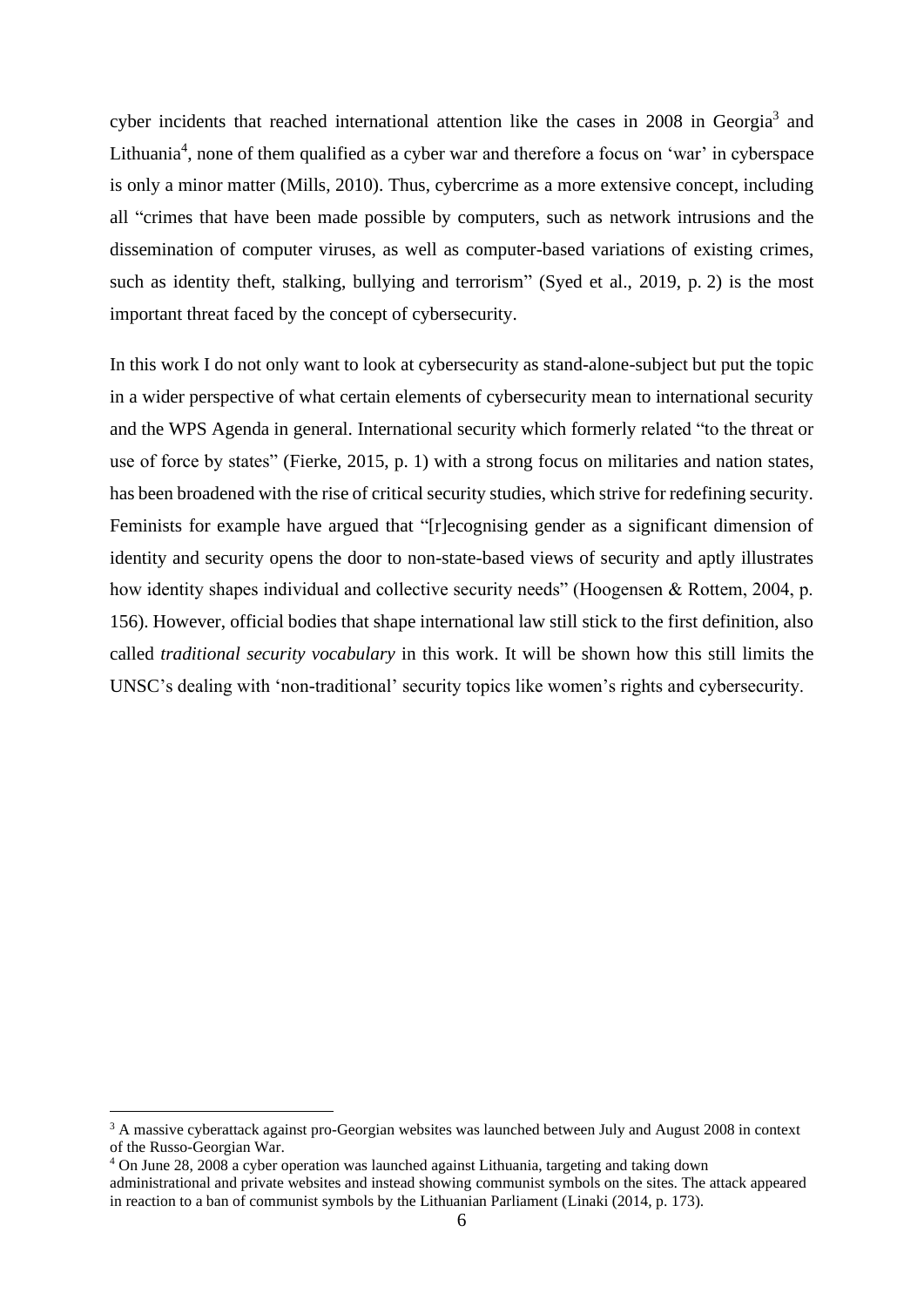# <span id="page-7-0"></span>3. Women Working in and Threatened by Cybersecurity

To exactly understand the representation problems and different discriminations of women in cybersecurity it is helpful to analyze the current situation and the discourse around the topic. There are two types of arguments being made, which will be analyzed in the following chapter.

### <span id="page-7-1"></span>3.1. The Instrumental Argument

The cybersecurity work field is currently very male dominated with different studies saying that 80% (Morgan, 2019) to 89% (Frost & Sullivan, 2013, p. 4) of workers in the sector are men. Different institutions and companies try to change that. The arguments in favor of including more women into something are often of instrumental nature (Hudson, 2010, p. 45). Accordingly, when talking about women in the security sector there exists an often cited study, that peace lasts longer, when women are included in the negotiation process (Krause  $\&$ Williams, 1997). But for women in cybersecurity such a study cannot be found, thus the instrumental arguments for having more women in in that field are different. Hence, I am now having a look at the leading organizations and companies and their arguments for having more women.

The leading cybersecurity company Palo Alto Networks<sup>5</sup> states in its news blog that "[e]very single country struggles with the shortfall of cybersecurity professionals. [...] To overcome this shortage, we need to bring in more women in cyber and diversified skill sets" (Matsubara, 2017). Statements like these are problematic because they contain the underlying assumption that if there would not be such an economic demand of professionals, there would be no need to include women.

Another common instrumental argument made, pleading for more women in the cybersecurity sector is the one of diversity. As WiCys argues, "[i]t also makes perfect sense to hire women into these jobs, because it's been proven that workforce diversity improves productivity and also enhances external perceptions." (Women in CyberSecurity [WiCyS], 2019). The last phrase of this statement seems to suggest that women are just an accessory that looks good to the outside. WiCys is a network NGO bringing together women working in cybersecurity and companies. The fact, that even an NGO promoting women's participation and claims to support women, argues in that way is alarming. It shows that the discourse around women in

 $5$  Palo Alto Networks was listed  $8<sup>th</sup>$  in the Forbes ranking of companies that shape the digital economy after i.a. Amazon and Netflix in 2018 (Forbes Press Releases, 2018).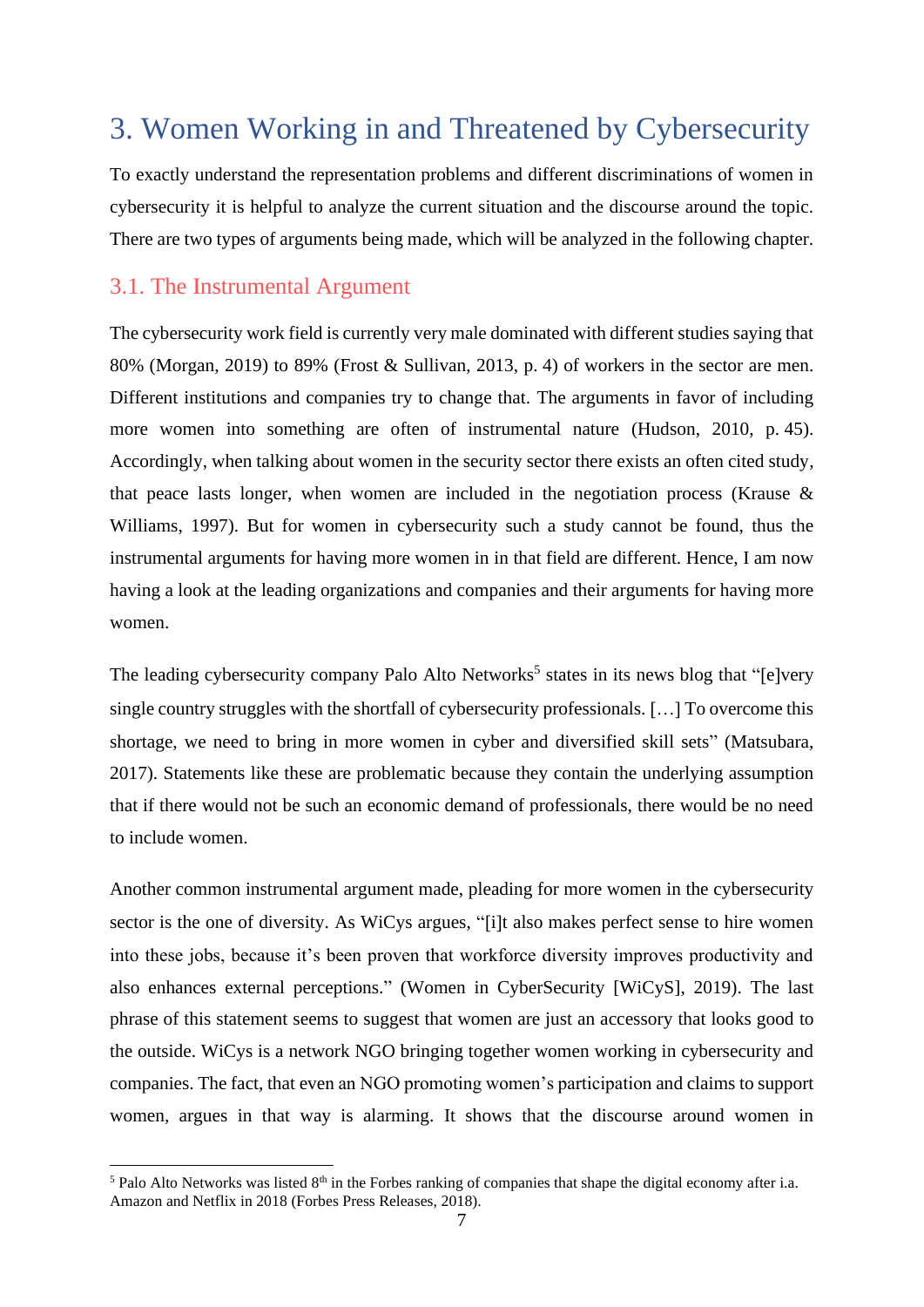cybersecurity has been pushed far in a wrong direction of not putting women in high positions because of their competences but because it looks good, thus not acknowledging their qualifications. Neither those leading companies in cybersecurity, nor the NGO for women in cybersecurity came to the conviction that women could just have the right to decide about regulations and develop new technologies, that are not privileging men, but are also fitting their needs.

An interviewee of Hudson aptly sums up this dilemma between the instrumental and the rightsbased argument:

*Instrumental arguments are the only arguments that work with policy-makers. Nobody is interested in women because it is the right thing to do or because it's about human rights – nobody. And that's the best reason for working on gender in any area – just because it is right. We shouldn't have to make everything contingent upon positive social development or democratic or peace consequences. It's just right, but that just so doesn't wash. So, yes, instrumental arguments are very important. (Hudson, 2010, p. 46)*

Even though the instrumental argument is highly problematic, and it should always be reflected upon, it can also be helpful when it comes to policy making. Even if certain rulings only come into place, due to instrumental arguments, in the moment a norm comes into force this transforms the discourse into a rights based one, because the topic suddenly becomes a question of rights and legality.

### <span id="page-8-0"></span>3.2. The Rights-Based Argument

Nevertheless, it is also possible to effectively argue in front of policy makers for the necessity for more women in cybersecurity using a rights-based argument. This type of argument is a normative claim, which can be found e.g. in the preamble of the UN-Charter, stating

*We the people of the United Nations [are] determined to reaffirm faith in fundamental human rights, in the dignity and worth of the human person, in the equal rights of men and women and of nations large and small. (UN-Charter, 1945, Preamble)*

A rights-based reasoning for women in cybersecurity should highlight that women are differently affected and structurally discriminated by the cybersecurity sector. Women represent around 50% of the world's population (The World Bank, 2018) and therefore they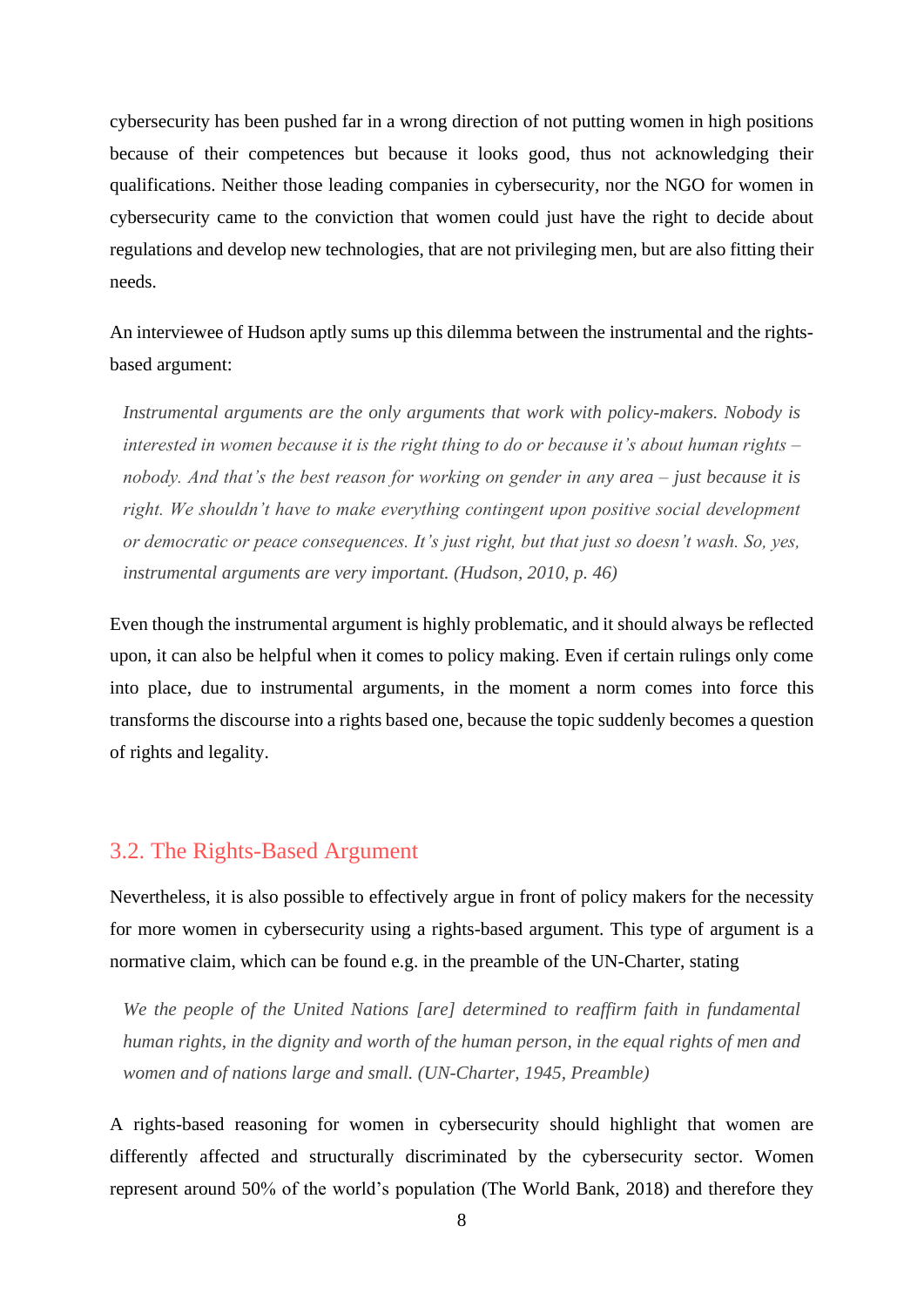have the right to be represented in all decision making processes, because they are just as concerned as men. Additionally, norms are meant to be general and target the whole society. Whether intentionally or not, they primarily respond to the needs of males, because historically the system was made to serve them (Criado-Perez & Singh, 2020, pp. 11–16). As the system structurally makes life harder for women it is quite reasonable to develop specific policies responding to the needs and challenges of women. This argumentation is extremely rare because it goes deeper than the instrumental argument. It questions the fundament of our society: patriarchy (Reardon & Hans, 2019, p. 14).

In the following section, there will be given some examples on the systematic suppression of women in cyberspace, which are threatening their security. They highlight the rising complexity of security threats as technology develops further but not in a neutral way. Furthermore, it needs to be emphasized that all discriminations of the female gender can cross with other kinds discrimination. These crossovers and a consequent intensification of discrimination are called *intersectionalism* which need to be considered when doing a feminist research. At that intersection of forms of discrimination, we find e.g. that white women can be more privileged than black women, and a transgender person from an academic background could be privileged compared to a transgender with low education. The first example points right into this.

Because it is developed by humans with particular worldviews, focuses and blind spots technology is not neutral. Increasing representation of women also means reducing bias against them, because they are more likely to see problems which the female gender predominantly faces. The problem of bias becomes apparent e.g. in Artificial Intelligence (AI). One of those gender biased technologies can be found in biometric technologies. Those transform the human body into data. This can be used e.g. for photo tagging, or photo summaries in apps like Facebook, electronic passport checking at airports, for access in public transport and other means, that require electronic facial recognition (Browne, 2015, p. 111). A study researching on "face gender classification on consumer images in a multiethnic environment" (Gao & Ai, 2009, p. 169), finds that when the system is programmed to recognize "all ethnicities", it often wrongly classifies black women as male and Asian men as female, "mirroring earlier pseudoscientific racist and sexist discourse that sought to define racial and gendered categories [...] to regulate those artificial boundaries that could never be fully maintained" (Browne, 2015, p. 111). This false classification can apart from reinforcing sexist and racial stereotypes, also lead to very bad consequences in real life, in cases where e.g. the police gets a photo from a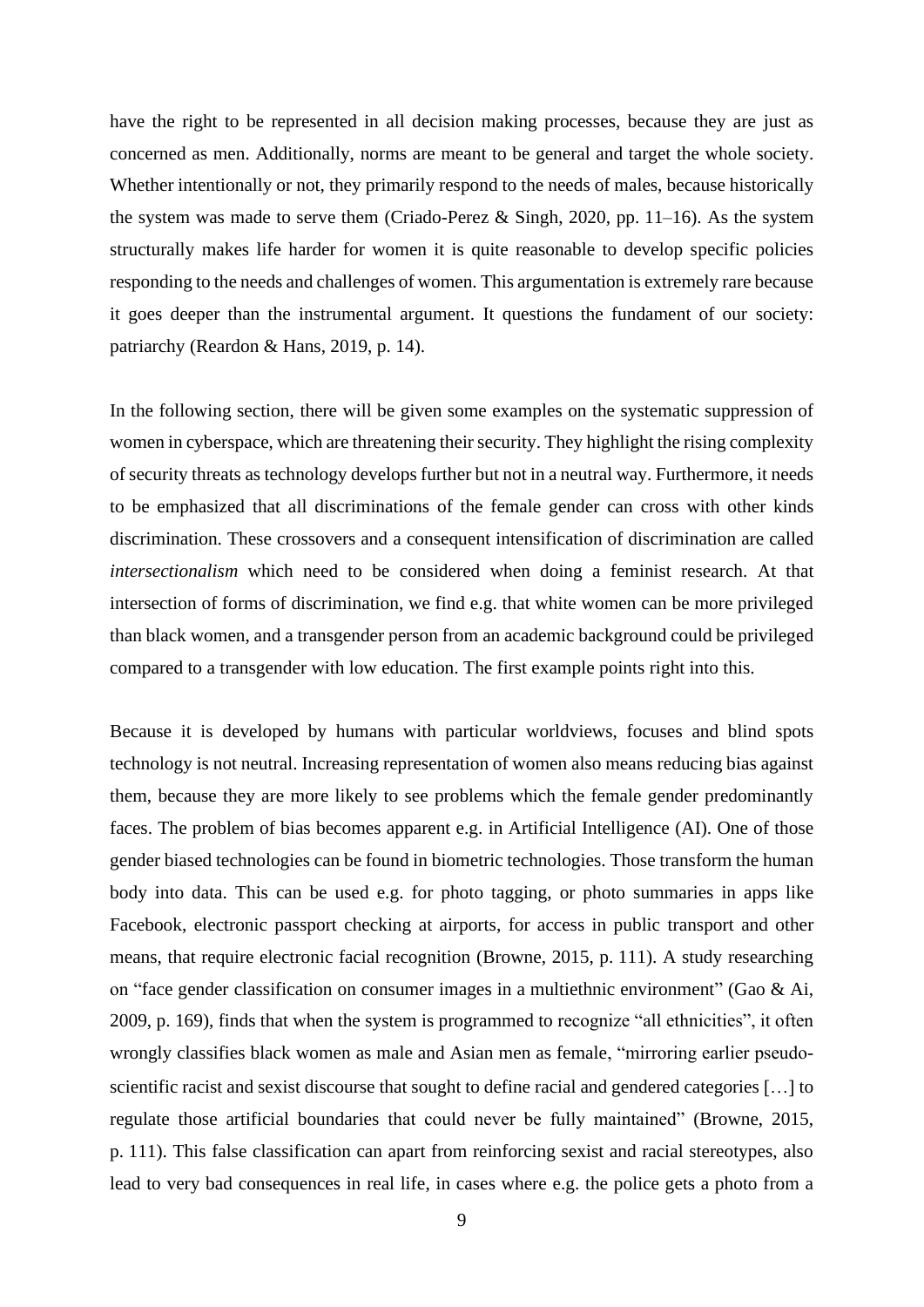surveillance camera and searches a database with faces to find a possible perpetrator. A wrong attribution because of the biased technology can lead to criminal prosecutions of the wrong person. Besides face recognition it was also found that "voice and speech recognition systems performed worse for women than for men" (Gomez, 2019). Adding on to the problem comes the notion of technologies as being inerrant and having a "mathematical precision" (Browne, 2015, p. 115). This creates the impression, that technologies and their developers have a "politically and normatively neutral agenda" (Hansen & Nissenbaum, 2009, p. 1167) as programmers are mostly seen as experts and clearly differentiated from politicians. The biases of people that develop the technology are too often not taken into consideration. It is therefore highly needed to let people of different genders and ethnicities take part into the development to minimize biases of a uniform group as much as possible.

The Australian Policy Institute in its annual series on women peace and security which in 2019 focused on emerging challenges to the WPS Agenda, points out several women's issues regarding security and cyber. As one of the first challenges it mentions the extreme imbalance of women becoming victims of online harassment, the likelihood being 27 times higher than for men (Sharland & Smith, 2019, 29). Cyber violence against women can especially target female decision makers (Sharland & Smith, 2019, p. 28) and also play a dangerous role in violent domestic environments. In domestic violence, which is a recognized violation of human rights (The Advocates for Human Rights, 2012), "technology acts as a less visible enabler for domestic abuse" (Sharland & Smith, 2019, p. 29). The British newspaper *The conversation* puts the problem in a heading "Technology-facilitated abuse: the new breed of domestic violence" (Al-Alosi, 2017). The article shows, how domestic abusers use technology to track their victims, send them abusive messages or blackmail them with private pictures and data. A concrete example is the app FlexiSpy, one of lots of spywares which is used by over thousands of Germans to surveil and stalk their partners, 80% of the perpetrators being men (Locker & Hoppenstedt, 2017). This form of *gender-based violence* has become part of everyday life of many women (Köver, 2019). The victim is robbed of their complete privacy and even if they find out about their total surveillance, few is done against the perpetrator by the state, even though the act is illegal (Köver, 2019). Domestic violence is highly gendered<sup>6</sup> and therefore an inherent structural problem in society, which appears in all parts of the world (World Health

<sup>6</sup> For example in Germany, 50.4% of all victims of murder and homicide, assault, sexual assault, sexual coercion, rape, threat, stalking, coercion, deprivation of liberty, pimping and forced prostitution lived together with their partner, who also was the perpetrator, and in 80.2% of the cases, the perpetrator was a man doing harm to a woman (Bundeskriminalamt (2018, p. 9).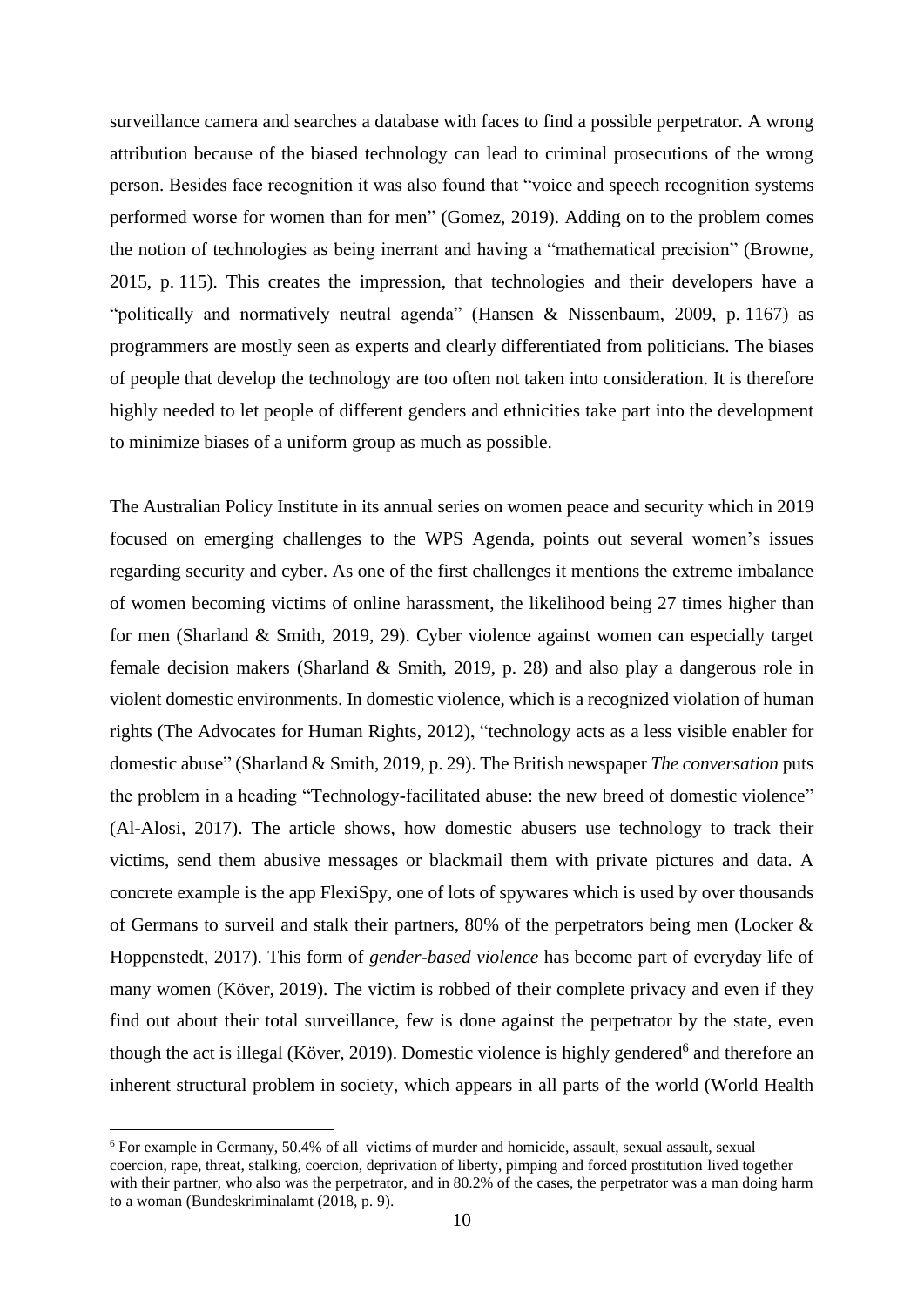Organization, 2013). The facts that show that technology is used much more against women than men worldwide and makes violence against them easier, make it a highly relevant issue, when talking about the security of women on an international level. Especially when national governments fail to address the problem like e.g. in Germany where there is no law targeting cyber abuse (Deutscher Bundestag, 2016) despite the existence of alarming studies (Amnesty International, 2017) and the high request of NGOs (bff, 2017, p. 13).

Furthermore, technology also facilitates the open suppression of women's rights. An oftenmentioned case is the launching of the mobile app Absher by the Saudi Arabian government. The male guardianship law in the country intensely restricts the lives of women and makes them obliged to seek permission of their male custodian for travels, applying for a passport, get married and many other things (Human Rights Watch, 2020). Apart from other government services, the app also has the function for the guardian to give or withdraw those permissions for the women under his supervision online (Sharland  $&$  Smith, 2019, p. 29). What on the one hand can be practical to the system, is also very questionable as it allows further bullying of women, as permissions can be withdrawn so easily. Not only the Saudi Arabian government but also Apple and Google have been highly criticized, for offering this app in their app stores and therefore helping to operate it (Sharland  $\&$  Smith, 2019, p. 29). Anyway, the app works still on their services. Thus, those international companies are complicit in severe violations of women's rights. This case shows, how the effective suppression of women can be enhanced through the development of technology and huge tech firms that are not taking women's lives seriously.

All of those cases can be used to support the rights-based argument, because they show the inherent disadvantaging of women in cyberspace by a global patriarchal system. Stressing those examples and continuously making the rights-based argumentation shifts the discourse much more towards a gender equal world, than just letting them participate because the economy needs them. A rights-based reasoning focuses on equity and makes a reasonable point with its normative claim, that all humans, no matter which gender, should have and be able to exercise equal rights in their lives.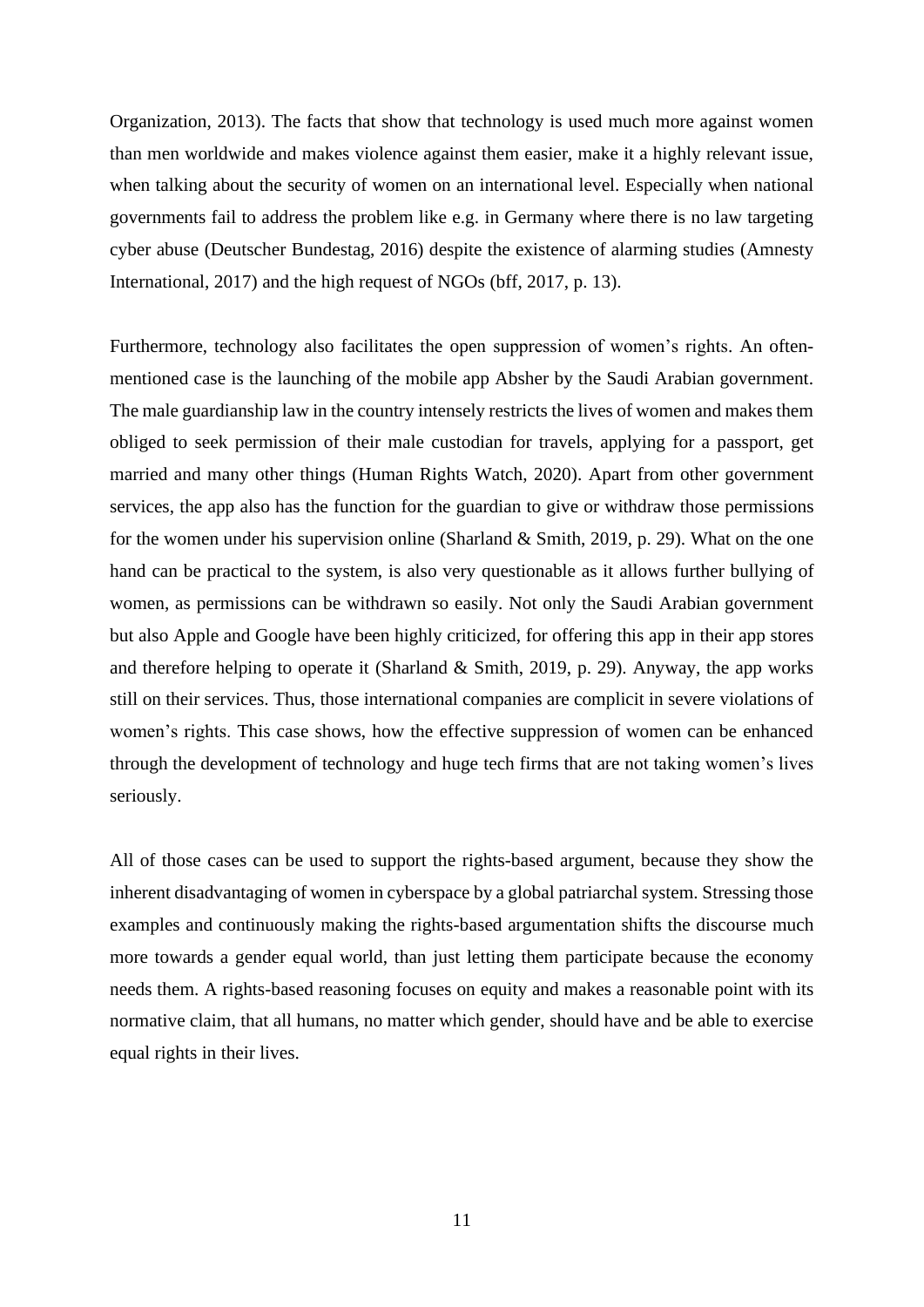# <span id="page-12-0"></span>4. Significance of the WPS Agenda to Cybersecurity

After having demonstrated the inherent dangers in cyberspace faced by women and stressed the importance of a rights-based argumentation strategy, I will now show why the WPS Agenda is the right tool for achieving gender equality for women and strengthening the rights-based argument. Moreover, I will locate cybersecurity in the WPS Agenda and determine how an incorporation of this topic could push the agenda further.

### <span id="page-12-1"></span>4.1. Women's Security as an International Matter

As was shown, activities in cyberspace can highly threaten the security of women. Gendered (cyber) violence is also not 'just a national issue', but rather a "global epidemic" (Johnson-Freese, 2019, p. 96), resulting from patriarchy being deeply inscribed in most of the world's societies. Nevertheless, women's security and "gender equality issues have been considered as part of a social justice agenda, rather than a power and security agenda" too long, even though a focus on gender-relations reveals highly relevant power structures (Johnson-Freese, 2019, pp. 21–22). The passing of UNSCR 1325 on 31 October 2000 was extraordinarily meaningful, because the UN used their most effective tool – a Security Council resolution, which is legally binding to all members of the UN – to deal with gender affairs. It was the first resolution of the UN Security Council on a gender issue and remains a milestone, as UNSCR 1325 "presents women, a non-traditional security concern, as relevant to a traditional security body on the world stage, the Security Council" (Hudson, 2010, p. 45). Until now there have been added nine further resolutions to the Women, Peace and Security agenda, the last one concluded by the UNSCR in 2019. They all stand on the four pillars of

- 1. equal participation of women in decision-making processes,
- 2. applying a gender perspective to events in and around armed conflicts,
- 3. protection of women's rights and reporting on gender-based violence and
- 4. support in relief and recovery through medical care
- (NATO Review, 2017).

The agenda makes a link between women and the security field, that was seldomly made before outside the feminist field. In that regard, the WPS Agenda really had the power to change the discourse around women and security issues by including the necessary language for the first time. "From October 2000 to August 2008 […] 33 percent, of country-specific Security Council resolutions include language on women and gender. The number of resolutions even mentioning women prior to 2000 is negligible" (Hudson, 2010, pp. 47–48). Furthermore, the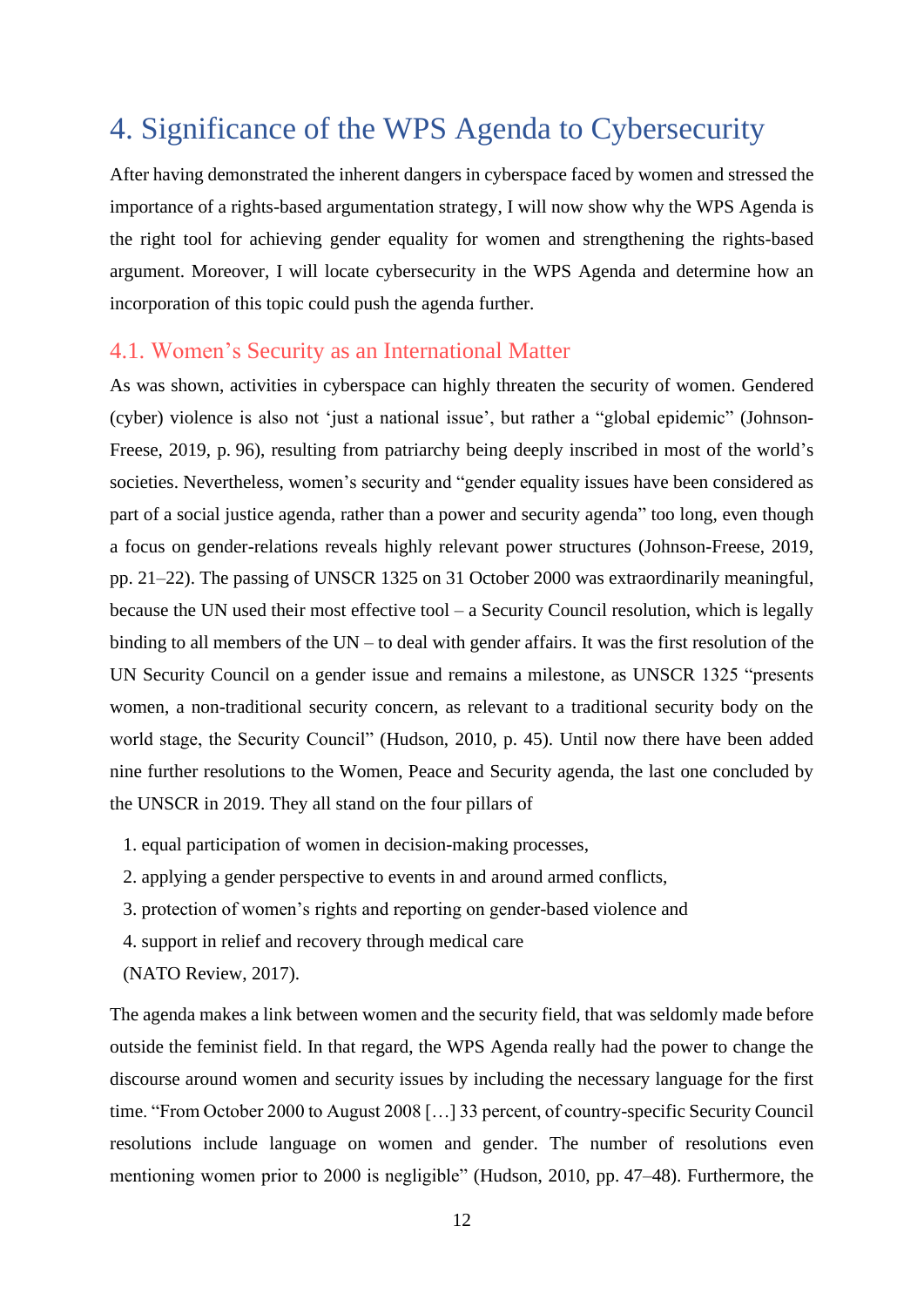resolutions have also a significant impact on the UN Department of Peacekeeping Operations (DPKO) practices. They led to the regular establishment of gender affairs offices in DPKO missions, gender training for the DPKO staff, the involvement of more women in peace processes, the reporting of gender-specific data and therefore the systematic inclusion of gender-based security concerns (Hudson, 2010, 55, 58). Additionally, the backlash and attention regarding the agenda led more feminists and other scholars to research on topics around women and security. Critically reflecting current frameworks, they made concrete suggestions on how a gender-perspective on security could look like, which led e.g. to the introduction of a feminist foreign policy in Sweden (Vogelstein, 2019), Canada and Mexico (Thompson, 2020). The WPS Agenda also affects national security agendas to the extent, that many countries have developed national action plans to include a gender perspective in their defense and peace operations. For instance, the German government in its national action plan to implement UNSCR 1325 decided on the "introduction of a comprehensive gender perspective in the preparation and further training of Bundeswehr and Federal Police forces" (Bundesregierung, 2017, p. 6). It can be doubted that such a crucial step against gender discrimination in those militarized and male-dominated institutions would have taken place without the WPS Agenda.

### <span id="page-13-0"></span>4.2. The Emerging International Challenge of Cybersecurity

Cybersecurity is relevant to the WPS Agenda as in its latest resolution UNSCR 2493 (2019), the United Nations requests the Secretary General to include "recommendations to address new and emerging challenges" (UNSCR 2493, 2019, Art. 10 Lit. a) into his annual report. Back in 2000, cybersecurity was not yet an important part of the security discourse. Cyberspace only became increasingly securitized with the attacks on Estonia and Georgia and with the increase in online crime, especially the theft of identities and bank details and the following institutional developments e.g. the establishment of the NATO Cooperative Cyber Defence Centre of Excellence in 2008 (Hansen & Nissenbaum, 2009, p. 1157).

Now cyber is an acknowledged part of the security discourse (Hansen & Nissenbaum, 2009, p. 1157) and plays a significant role in suppressing and discriminating women. It also has global importance and seldomly stops at national borders. I therefore argue, that it should at all costs be included in the 'emerging challenges' that the UNSC should deal with in its next resolution on women, peace and security to have an international legal instrument ensuring the respect for women's human rights not only in the material world but also in cyberspace.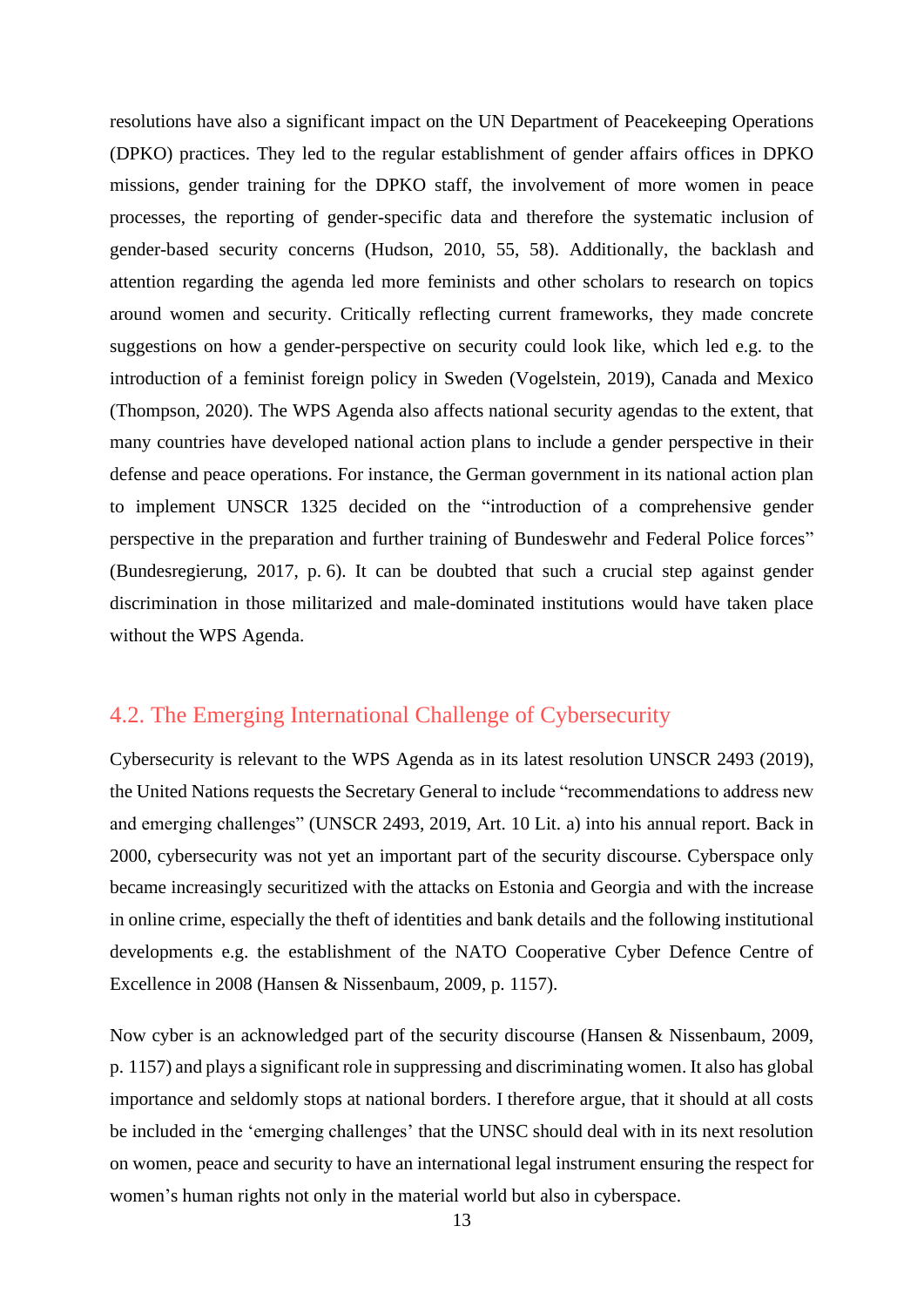The topic needs special attention in the future work of the UNSC notably because there has not been done anything to tackle it yet. Until now there seems to be a blind spot of WPS literature towards cybersecurity as there are few scholars like Poster (2018a) and Sharland and Smith (2019) that deal with women and the effects of that field on them explicitly. The UN don't seem to give much attention to it neither. In the Global Study on the Implementation of Security Council resolution 1325 by UN Women one mention of cyber can be found in the section 'media', mentioning "the rise of cyberbullying" and the global "Take Back the Tech" campaign, which was launched as an "online platform which crowd-sources reports of online threats, harassment and hate speech against women [...] in order to show that these incidents are neither isolated nor anomalous, and to advocate for recognition and redress for technology use spurring gender-based violence at the local, national and international levels" (UN Women & Coomaraswamy, 2015, 294, 296). In the last report of the secretary general on Women, Peace and Security, one cyber issue endangering the security of women was mentioned: "In Libya, the United Nations received reports of intimidation, including social media attacks, against women activists and lawmakers" (United Nations Security Council, 2019, p. 12). The UN department which normally deals with cybersecurity is the office on Drugs and Crime. Its Comprehensive Study on Cybercrime mentions gender one time in the sense that around 80 to 95 percent of cybercrime perpetrators are male (United Nations Office on Drugs and Crime, 2013, p. 42). Those are the only three examples of the last years where the UN link women's security and cybersecurity and where it frames this link to be relevant to international politics. The lacking attention of scholars and the UN towards gender-related crime and violence in cyberspace is inappropriate because that type of crime can have as harmful consequences as other forms of violence (further elaboration on this in 5.4.).

There are two points in which cybersecurity and the WPS Agenda can enrich each other to become more inclusive and effective. First, the arguments to include more women in this field by NGOs and companies were mostly instrumental ones. Making it an issue of the WPS Agenda could lead to the significant shift of the argumentation towards a rights-based one. Because even though it were instrumental arguments that motivated decision-makers to the conclusion of the WPS resolutions, through the process of making it a resolution and therefore part of binding International Law, it sharpened the rights of women and created significant leverage for women to participate in the process, just because they have a right to be there. If cybersecurity would be included into that framework, more people would see that the actual reasons for the need of women in cybersecurity are not of economical, but of normative nature.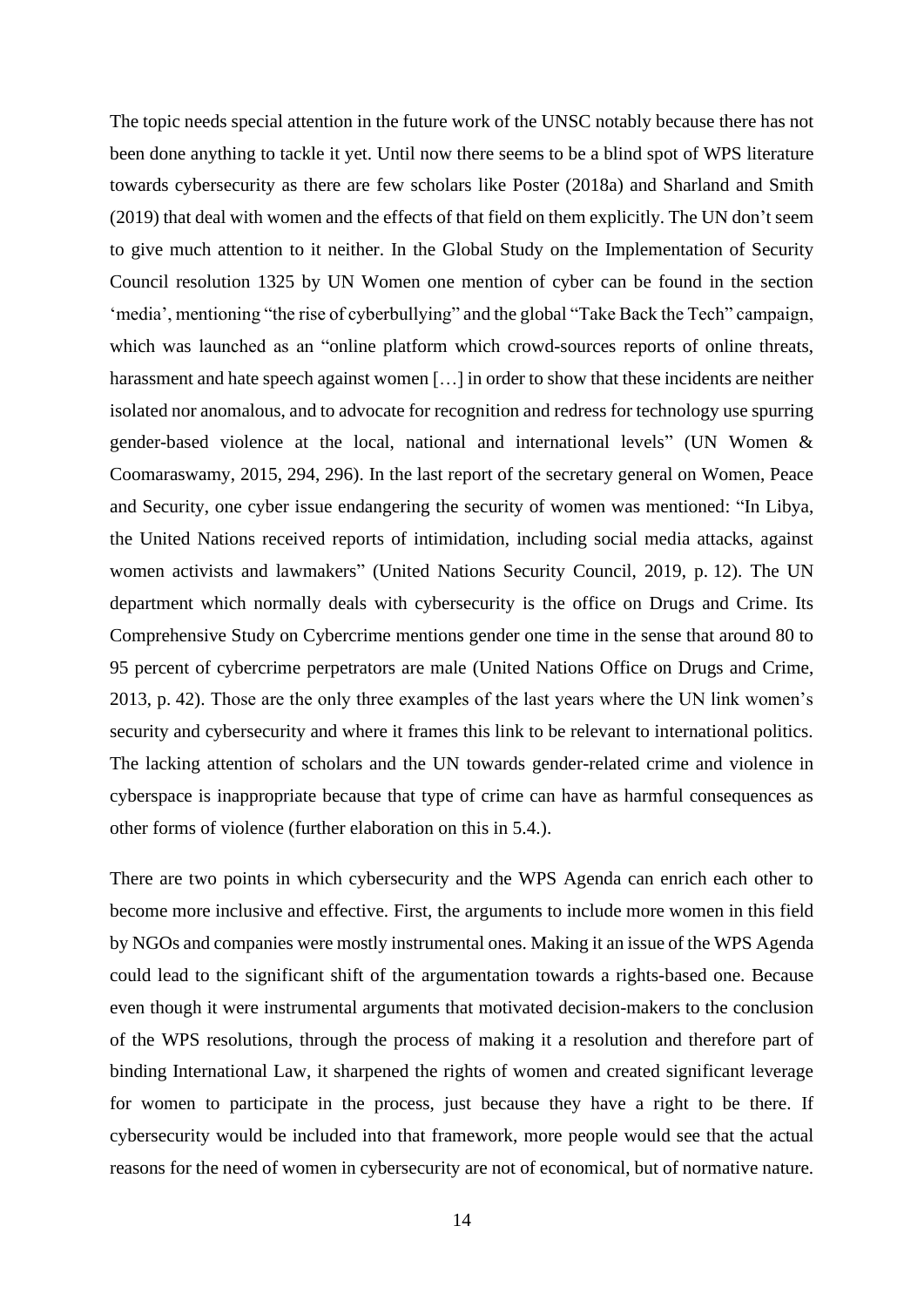Second, one of the biggest critics of the WPS Agenda is accusing it of "just trying to make war safe for women" (Wright, 2015, p. 505), which means that it still uses traditional security which is intrinsically patriarchic. But for dealing with cybersecurity a new framework of security vocabulary challenging the traditional security concept, is imperative. This new framework would also enrich the WPS Agenda and effectively address this criticism. If the UNSCR didn't change their security vocabulary when facing a non-traditional security subject for the first time at the creation of UNSCR 1325 in 2000, it gets a second chance now when dealing with cybersecurity through a gendered lens. As the borders between the international and the private increasingly blur through the rising relevance of cyberspace and gender equity and, as through the combination of both, international challenges become more complex, the UNSC needs to adapt its way of defining and dealing with security threats. How that could be done will be subject of the next two chapters.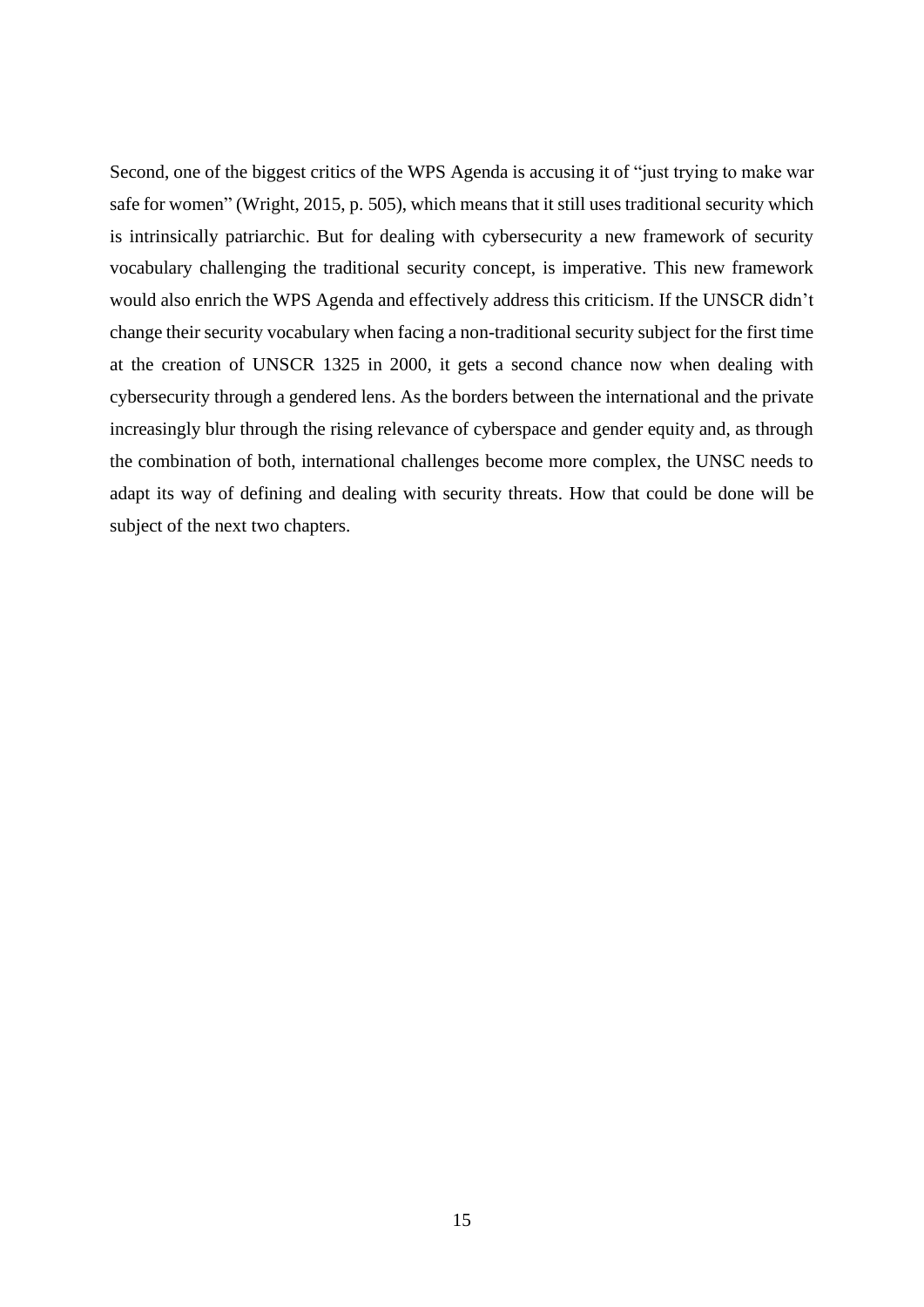# <span id="page-16-0"></span>5. The Militarization of Women's issues and **Cybersecurity**

I just demonstrated why women, due to their affectedness, need international legal standards, criminalizing cybercrimes against them. In the following chapter I will show from a discursive and a legal perspective, how the traditional security vocabulary due to its Militarism fails to effectively deal with women and with cybersecurity and how implementing cybersecurity in the agenda can therefore help to develop new definitions which serve all genders equally.

### <span id="page-16-1"></span>5.1. The problem of Militarism and Gender Equality

Cybersecurity and women have something in common: both cannot be grasped and effectively dealt with by the traditional security vocabulary. However, the United Nations missed that fact, when creating UNSCR 1325. Fortunately, all nations promised to further work on the topic and in the last UNSCR on WPS decided to work on "emerging challenges" (UNSCR 1820, 2008, Art. 10 Lit. a) in the future. The UNSC did not adapt their security vocabulary when facing a non-traditional security subject for the first time in 2000. But it gets a second chance now, when dealing with an emerging challenge like gender perspectives on cybersecurity.

The reason why the traditional security vocabulary is not suited neither for gender issues nor for cybersecurity lies in the fact that this security vocabulary is inherently militarized. Militarism can be defined as "a system of beliefs and practices that regard (preparation for) war as normal and inevitable" (Wright, 2019, p. 4). But what has militarism to do with gender? As militarism "structures a society's understanding of violence through a prism of acceptance of the use of force" (Shepherd, 2016, p. 325), the problem of this system of beliefs is, that it values certain constructions of masculinities, namely those that link manliness to violence and domination, above other masculinities and devalues all femininities under all masculinities (Wright, 2019, p. 4). An agenda that wants to enhance gender equity properly, cannot be built on such a system of beliefs which contains such an inherent gender inequality.

To better understand, how militarization prevents us from reaching gender equity and to see how cybersecurity could help making the flaws of militarization more obvious, in the following section I will dive deeper into ideas of militarization and how they manifest in International Law and definitions of security. It will be shown how this belief system and its manifestations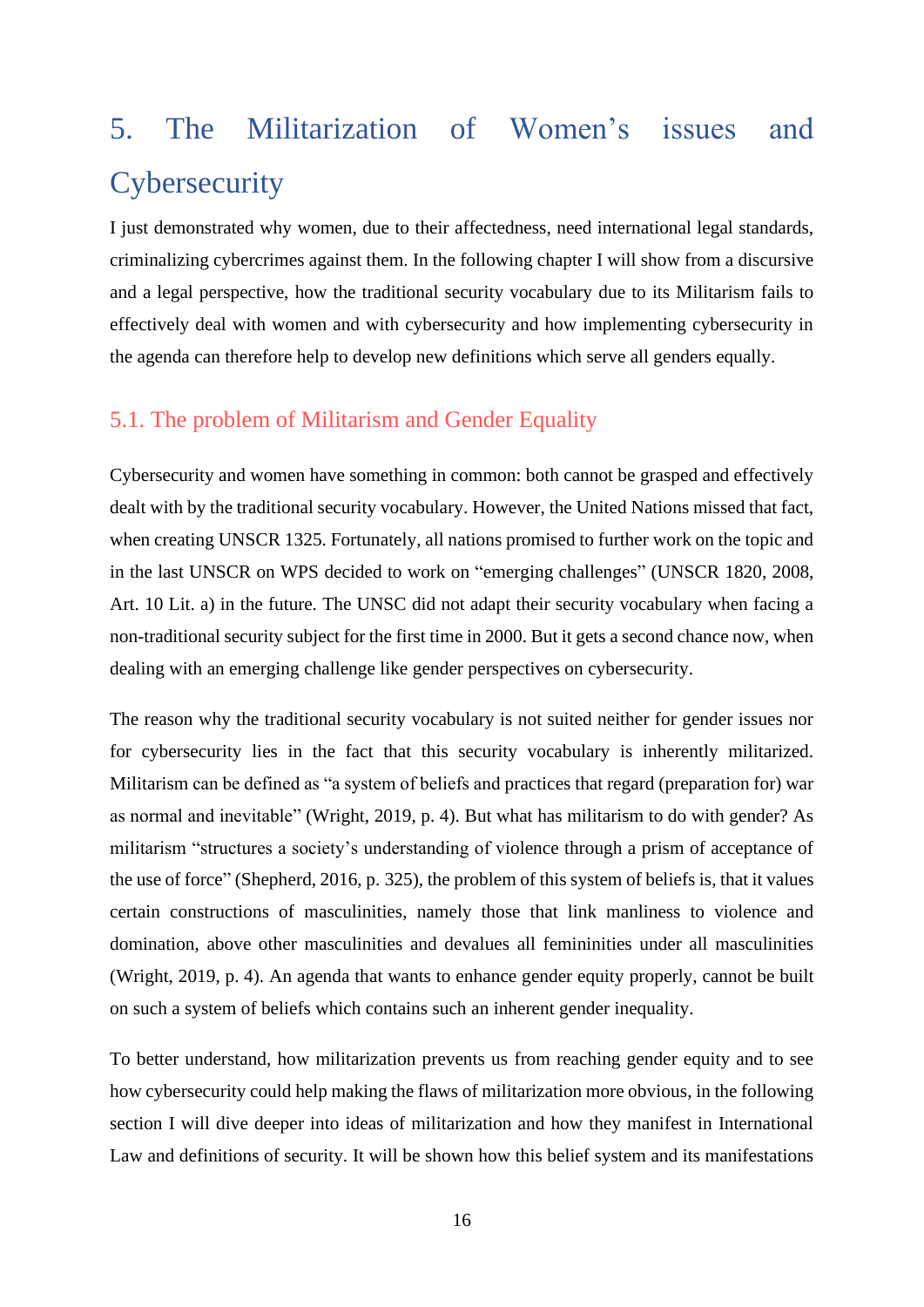are inadequate in dealing with cyberthreats as in cyberspace it is much harder to distinguish between masculinities and femininities and gender categories blur increasingly.

### <span id="page-17-0"></span>5.2. Gender Stereotypes and Militarism

In this section gender stereotypes are highlighted and problematized first in the WPS Agenda and then in cyberspace. It will be shown how those stereotypes emerge out of militarized thinking, why they are inaccurate and why it is time to overcome them.

#### <span id="page-17-1"></span>5.2.1. The Protector and the Protected

In each resolution of the WPS Agenda the words *protection* and *to protect* appear on average at least seven times. As this concept of protection seems to be common thread running through all resolutions, it is worth to research on what protection means at all and how it is used to reinforce Militarism. Generally, Militarism is based on and evolves out of beliefs and ideas of how our world works. It highly depends on patriarchy and the degradation of anything feminine (Enloe, 2016b). Cynthia Enloe (2016b) crystallized the three beliefs which underly Militarism and which are crucial to the stereotyping of gender. The first belief is that "the world is a dangerous place" (Enloe, 2016b). The second idea is that "human nature is selfish" (Enloe, 2016b). And the third idea is that "men naturally are the protectors of women, who naturally are the protected" (Enloe, 2016b). Those ideas of militarization have a significant impact on the freedom of behavior and movement of people of all genders:

*If you are categorized as the protected, because you are a child or because you are female or because you are feminized, anyone of those three, then the presumption is, that the protector is the one who has to know a lot about the world, because how else can you be an effective protector. (Enloe, 2016b)*

And if the protectors are the ones who know a lot more about the world, then it will be them, who go out and discover the world and learn even more about their environment, politics and the public's sphere (Enloe, 2016b). The protected meanwhile will stay at home, not move in those wide circles of knowledge, and not gain that important political knowledge (Enloe, 2016b). Consequently, when it comes to fully exercising political rights, women might fail, because the system prevented them from gathering the knowledge and competences to do so (Enloe, 2016b). When the question will be raised, who should carry out important tasks in the public sphere, it will always be men who have more experience in that sphere and therefore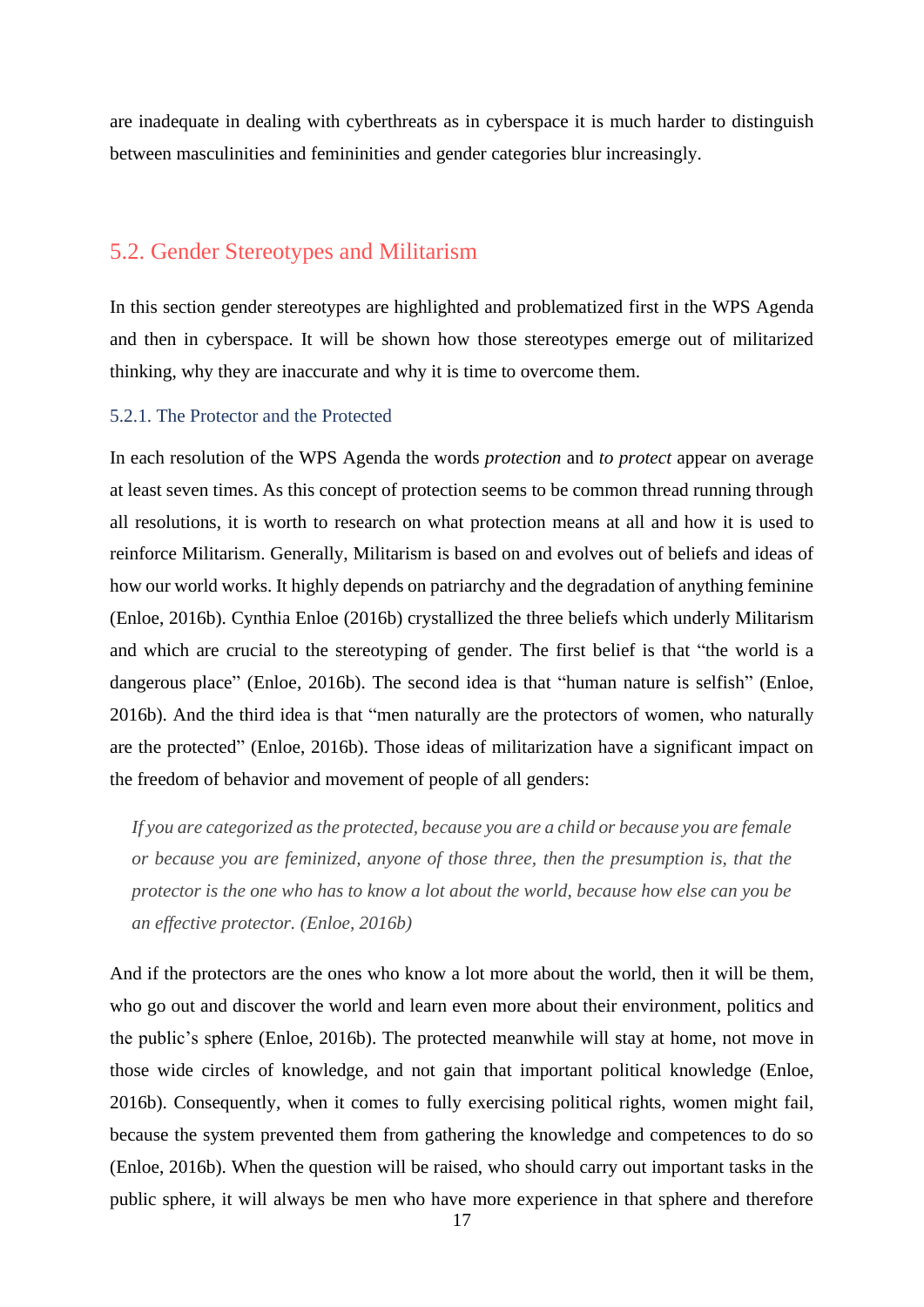they will get the responsibility for the task (Enloe, 2016b). Thus, the role allocation in protector and protected has "profound ripple effects on who is able to gain political information and therefore […] really can be a full citizen" (Enloe, 2016b). Many gender stereotypes are rooted in the dichotomy of the protector and the protected, like e.g. the prejudice that women are not suited for politics and rather should stay in the private sphere which is reflected by the low number of women in executive or government positions in 2020 (IPU, 2020).

The idea of protection is dominant in the WPS Agenda: the term *protection of women* can be found very often in all resolutions. The UN Security Council seems to have taken responsibility for the protection of women. Therefore, the UNSC sees itself as the protector, which leaves women inevitably as the protected. This role allocation already implicates, which one of them has the wider knowledge and has the right to move in wider circles and who of them doesn't have enough competences to protect themselves. This is reinforced in how the UNSC speaks about women in the WPS resolutions. Analyzing all WPS resolutions together, more than every fourth time the word *women* is mentioned, it appears either as *women and girls* or *women and children*. Thus, directly linking women with minors, therefore emphasizing their alleged *helplessness* (Shepherd, 2008, p. 115). This link of women with minors also makes it seem as if women were *mature* enough to take their own decisions and to protect themselves. The definition of masculinity is directly dependent on that, as in "fixing 'womenandchildren' as the eternally protected, this representation also functions to define men as responsible for protecting 'their' women and children and the nation as a whole" (Shepherd, 2008, p. 119).

With the WPS Agenda, the UNSC does not only want to protect women, but also wants to include women in peace-processes. Unfortunately, with that attempt it only further reinforces militarized stereotypes: The reasoning in the parts of the resolution that promote women's inclusion in peace-processes is not based on the assumption that women should be able to do everything that men do. They are included because they are framed as *peaceful* women and therefore are allowed to take part, but *only* in their peaceful role (Reeves, 2012, p. 353). This manifests a logic of exploitation according to which women are only allowed to participate if they fulfill the characteristics ascribed to them by society. This is exactly, what can be seen as an instrumental argument, which does not lead to gender equity as we have seen. The most effective way to deal with security threats to women, would not be to protect women or to insinuate that all women are generally more peaceful than men. Rather it would be to destroy the mechanisms that suppress their voices and to have women decide which rulings are suiting their demands. It can be concluded that this stereotyping of women arises from militarized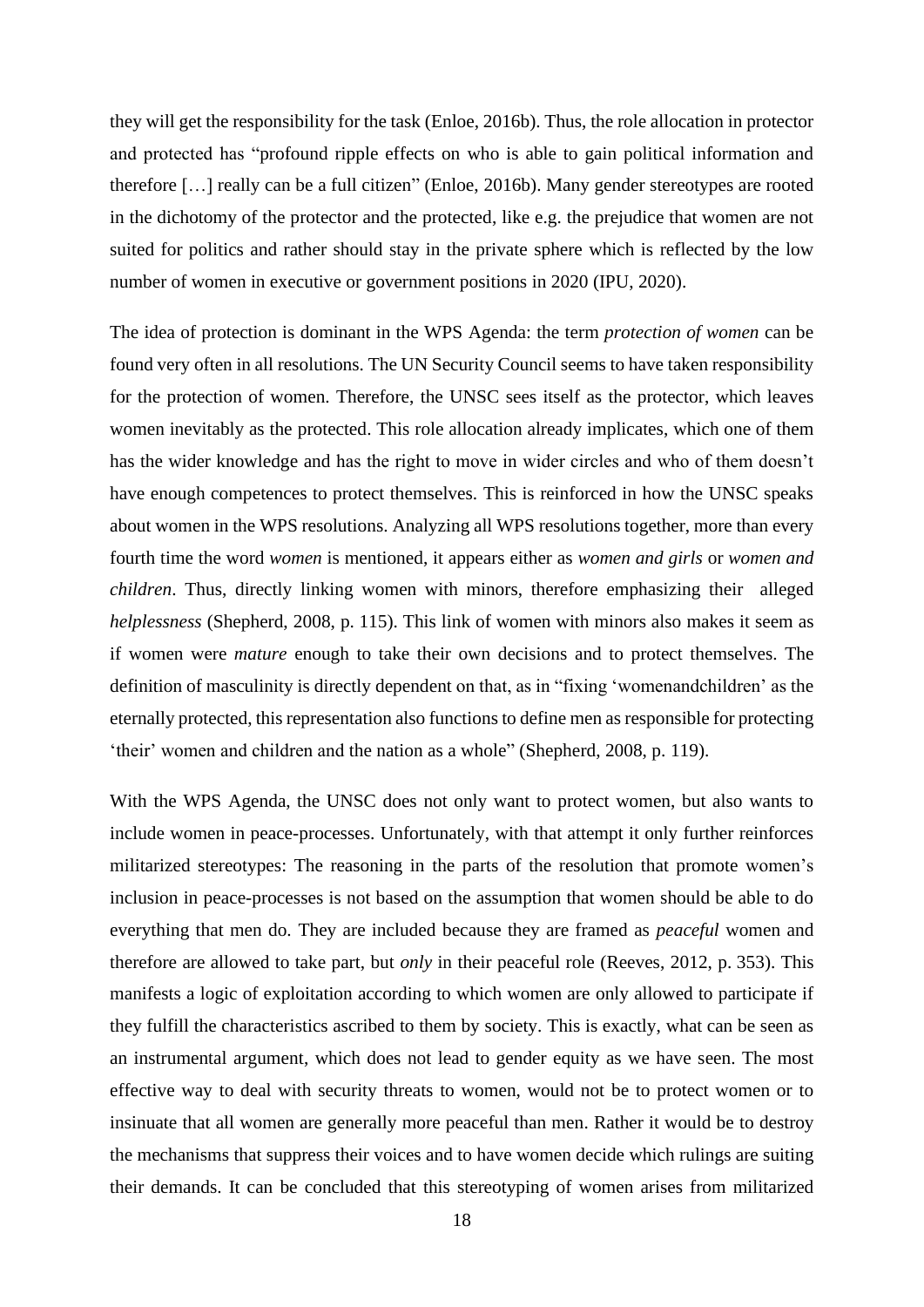thinking, which must be overcome as quickly as possible so that women, regardless of their characteristics, can participate in international processes with the same rights as men.

#### <span id="page-19-0"></span>5.2.2. Gender Categories in Cyberspace

Unfortunately, always when dealing with a new resolution on the WPS Agenda, the UNSC does not acknowledge the shortcoming of its own strategy to genuinely strengthen the role of women. For feminists it already seems obvious (Tamang, 2013; WILPF, 2015; Wright, 2019) but not for the UNSC. Ergo, bringing in a new challenge that makes the problem even more obvious is a reasonable idea. Of course, when fully exercised, this does also include questioning the inherently militarized structures behind the UNSC and the governments taking part in it, that lead to the mentioned ignorance of gender equity issues and stereotypes in the WPS Agenda. But such an analysis would be beyond the scope of this paper. Hence, making the problem more obvious and pointing out the flaws of the UNSC's militarized security vocabulary, is a good starting point. Cybersecurity is excellent for that purpose because it has a feature, that the *real world* does not have – hidden identities. In cybersecurity, categories of gender blur, all actors have very diverse backgrounds, and the threats are extremely diverse. A uniform profile of people dealing with those threats or mindsets using militarized gender stereotypes would rather perpetuate the whole mission. Consequently, cyberspace is a great chance to start getting rid of gender stereotypes and to advance the transformation of social constructions of femininities and masculinities.

Winifred Poster (2018b) argues that "military masculinities are shifting with the onset of the information and network society" (Poster, 2018b, p. 188) as "virtualization enables a proliferation and hybridization of identities" (Poster, 2018b, p. 188). Poster (2018b) gives the example of Shannen Rossmiller, one the FBI's most acknowledged cyber spies. Through taking on a masculine identity in the internet and posing as different terrorists and criminals, she already exposed terror plots and international criminals in over 200 FBI operations (Poster, 2018b, p. 188). By doing that, she deliberately challenges military masculinities, playing with masculinities and femininities through activating them when needed (Poster, 2018b, p. 191). Hence, cyberspace allows people to play with gender stereotypes and societal gender norms, so that individuals that still believe in them or interact according to them with other actors, can easily be tricked.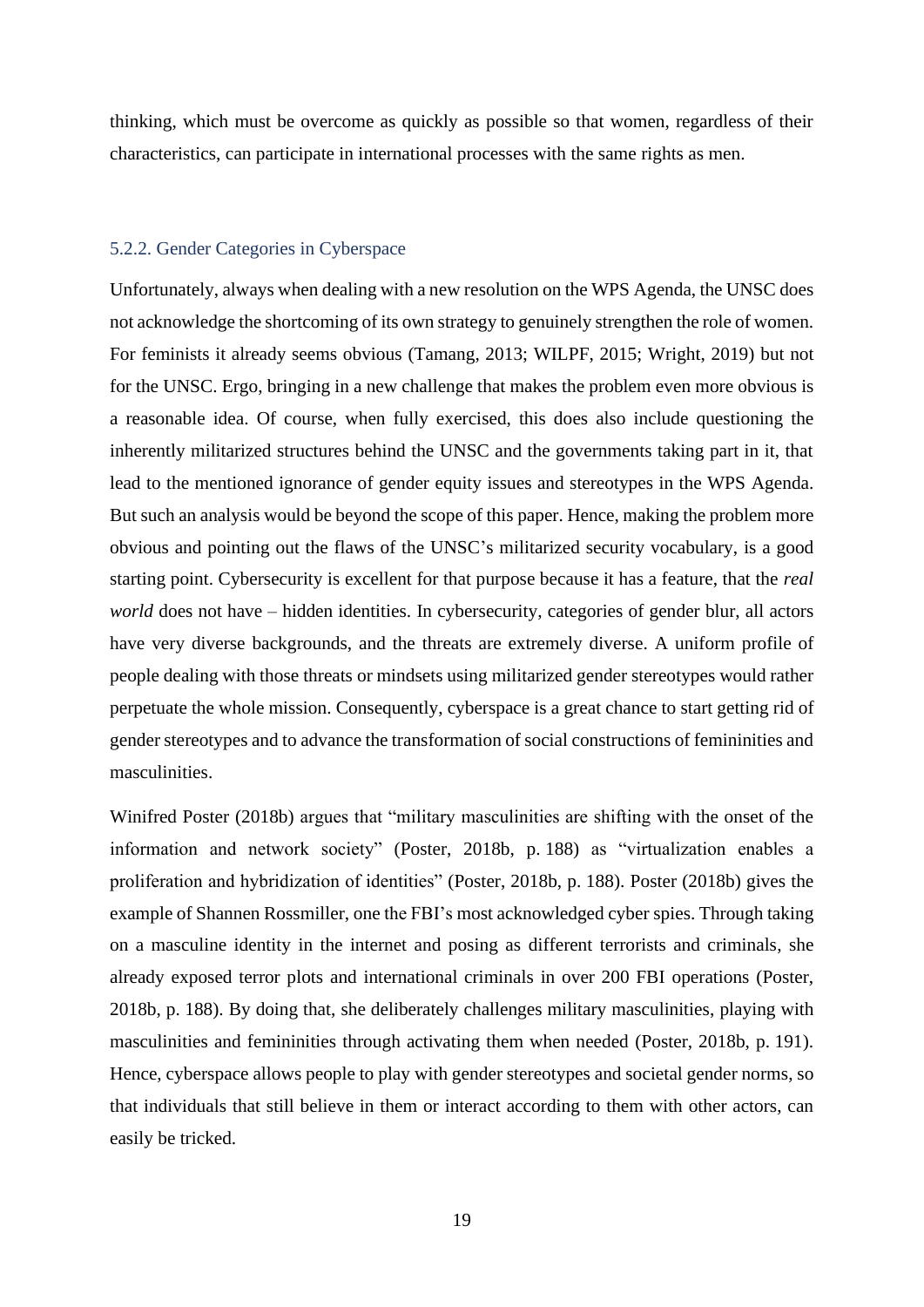Militarized gender stereotypes also fall short on the side of hackers. The example of Anonymous, an international hacker group, known for huge cyberattacks and i.a. interaction and data gathering for the WikiLeaks disclosure page, demonstrates that the crossing of cultural and social boundaries is more norm than exception in the hacker community. Gabriella Coleman, an expert on the international hacker group Anonymous describes its members as *tricksters*, characterized by a "burning desire to defy or defile rules, norms, and laws" (Coleman, 2014, p. 34). She argues that stereotypes are often hindering the full understanding of the group's dynamics and actions. While pointing out that several male hackers use female identities and that the organization doesn't lack "key female participants and organizers" (Coleman, 2014, p. 174), she also pleads that "[d]ismantling the stereotypes also allows a greater appreciation of the motivations held by many of these participants. […] This becomes entirely lost if we understand Anonymous through the gross fetish of stereotypes" (Coleman, 2014, p. 175). Statements that there are characterizing common identity properties of the Anonymous participants like the *hacker cliché* are explicitly rejected by her:

*[I]f we assume the default hacker and geek is generally male, middle-class, libertarian, and white, then it is much easier to treat a hacker's political interventions as juvenile and suspect—arising from a baseline of teenage angst, instead of the desire for politically conscientious action. (Coleman, 2014, pp. 175–176)*

That quote shows, what upholding gender stereotypes and militarized world views could lead to in the worst case: Misjudging the motivations of those carrying out cyberattacks, leading to the underestimation and wrong understanding of cyber threats, just because the perpetrators appear not physically violent or none-male. Avoiding those mistakes is crucial as a small misjudgment could easily lead to cyberattacks with devastating consequences. Additionally, it is necessary to abandon the framing of women as victims or *the protected*, because the most effective way to make cyberspace safe for women would be to have them develop technologies fitting their needs and to give women the prerogative of interpretation on which activities in cyberspace endanger their security. If the WPS Agenda decided to include cybersecurity in its next resolution, it could not do so without challenging its own gender stereotypes to ensure that cybersecurity threats do neither endanger women's security nor the security of whole infrastructures, data, etc.

To conclude this section, the following can be summarized: Militarized thinking, which is prevalent both in current international security policy and in International Law, leads to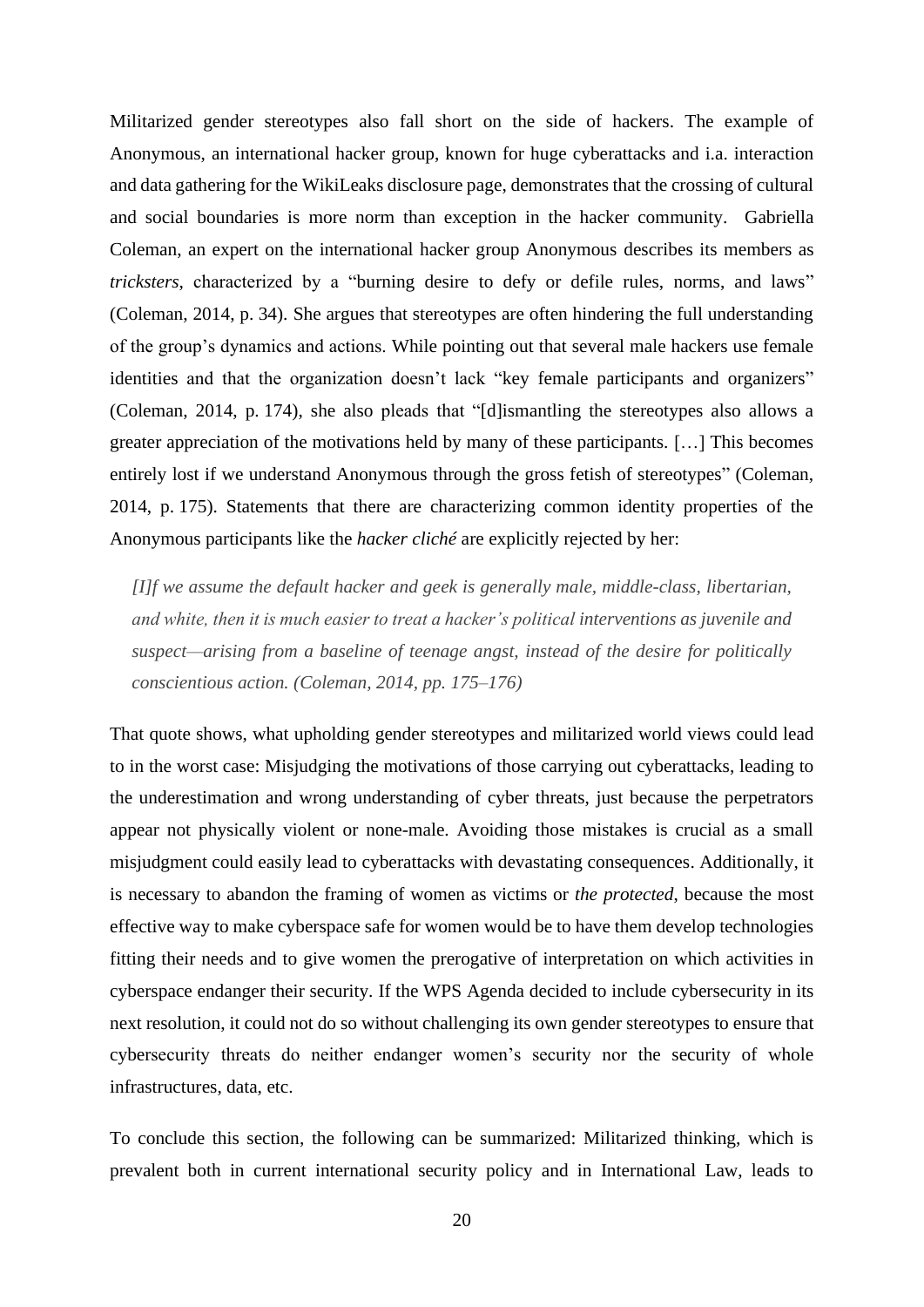stereotyping of gender. Therefore, women are misrepresented, which is why the WPS Agenda does not lead to actual gender equality. Next to that, there are new security threats posed by cyberspace. Stereotyping prevents those security threats, which affect women more than men, from being effectively combated. Demilitarized thinking and deconstruction of these stereotypes could therefore lead to more cybersecurity overall and for women in particular.

### <span id="page-21-0"></span>5.3. Conflict and Post-conflict settings

In this section, further research and elaboration will be done on the context of International Law in which the WPS Agenda and legal norms on cybersecurity are applicable. I will show, that the criterion of armed conflict is limiting the legal protection in face of security threats.

#### <span id="page-21-1"></span>5.3.1. Armed Conflict – A Dominant Criterion in International Humanitarian Law

The WPS Agenda has several problems with its militarized definition of violence, one of them rooted in the distinction between conflict and non-conflict situations. To solve the inherent inequalities in the WPS Agenda and International Law it is necessary to look deeper into what *armed conflict* exactly means and what it implicates. The WPS Agenda condemns rape – but only in circumstances of conflict or post-conflict environment (UNSCR 1889, 2009, Art. 3). It acknowledges, that there are threats especially threatening to women – but only if those threats are part of a war tactic (UNSCR 1820, 2008, Art. 1). The WPS Agenda managed to shift the discourse around security threats to women from the classification as individual security threats, towards framing women as collectively threatened. But it keeps being caught by traditional criteria of security that it tries to escape. Violence as a security threat to women is only condemned by the UN if happening in conflict or post-conflict settings. That raises the question, why there exists this distinction between violence in connection with armed conflict and violence without an armed conflict? As most violence against women happens in the private sphere, I argue that the UNSC should bindingly condemn this global systematic suppression of women, regardless of whether there is an armed conflict around it or not. Through only focusing on post- or armed conflict situations "[r]ather than creating space for greater debate on the many different conditions of inequality within which women (and, in some cases men) often negotiate sex, the debate is foreclosed by a resort to the classic trope of war as a site of male violence and female submission" (Grewal, 2015, p. 156). If determining the gravity and consequences of violence against women, it makes no sense to distinguish whether it happened during what the UN define as armed conflict, other types of conflict or no conflict at all, if the violent act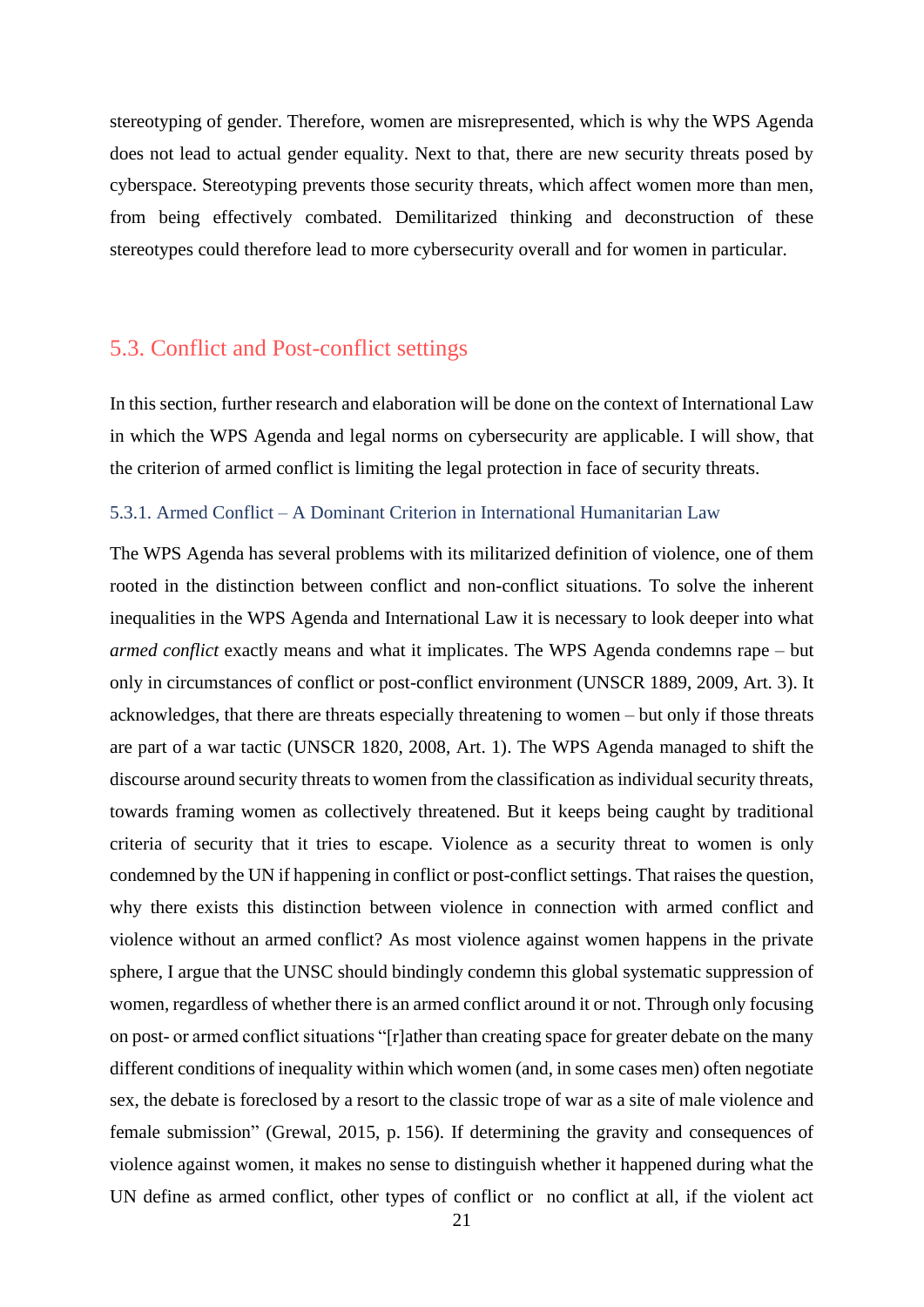remains the same. The criterion of whether military force is involved in the situation should not be decisive on whether violence against women is taken seriously. This is big sign of the militarization of the WPS Agenda and International Law.

The criterion of armed conflict plays such an important role in the agenda because of a principle of International Humanitarian Law (IHL), which is only applicable in situations of armed conflicts (Schmitt, 2011, p. 89). This category from international humanitarian law generally takes up too much space in all international law and hardly allows for international legal control in times of peace. This is reinforced by the responsibility of UN Security Council that pursues the mission of maintaining "international peace and security" (UN-Charter, 1945, Art. 1 Para. 1) and foremost focuses on conflict and conflict prevention. The sticking point here is that the terms and definitions of "international peace and security" (UN-Charter, 1945, Art. 1 Para. 1) the UNSC uses come from the UN-Charter, which contains an understanding of the international community and its conflicts from 1945. At that time, the understanding of nation states as the only actors on international level, and an international system based on the Westphalian peace were still dominant. But International Law is always developing further, jurisprudence gets challenged and changed over time. The inappropriateness of focusing on armed conflict in IL is becoming increasingly apparent, while feminist issues are becoming more pressing and new issues such as cybersecurity rise in relevance.

#### <span id="page-22-0"></span>5.3.2. No Arms in Cyberspace? – The Unarmed Conflict

If the impropriety of the criterion of armed conflict is not obvious enough when talking about violence against women in general, it will lead to additional problems when it comes to cybersecurity. The problem of this narrow definition of conflict is crucial to why it will be such an important challenge to include cybersecurity into the agenda. The focus on armed conflict leaves huge question marks when dealing with cyberspace. What is the arm in a cyberwar? Is the internet an arm? Or a computer? Or is there just no arm and therefore no need for international legal ruling in those cases? Scholars of International Law showed that they have serious doubts on whether some cyber-attacks can be grasped by IL at all (Linaki, 2014; Schmitt, 2011). To see where cybersecurity can be located in IL, specifically in IHL, I need to dive deeper into the definition of armed conflict.

The framework of application of International Humanitarian Law is its goal to regulate conflict and not to prohibit it. Even though no one was considering cyberattacks during the drafting of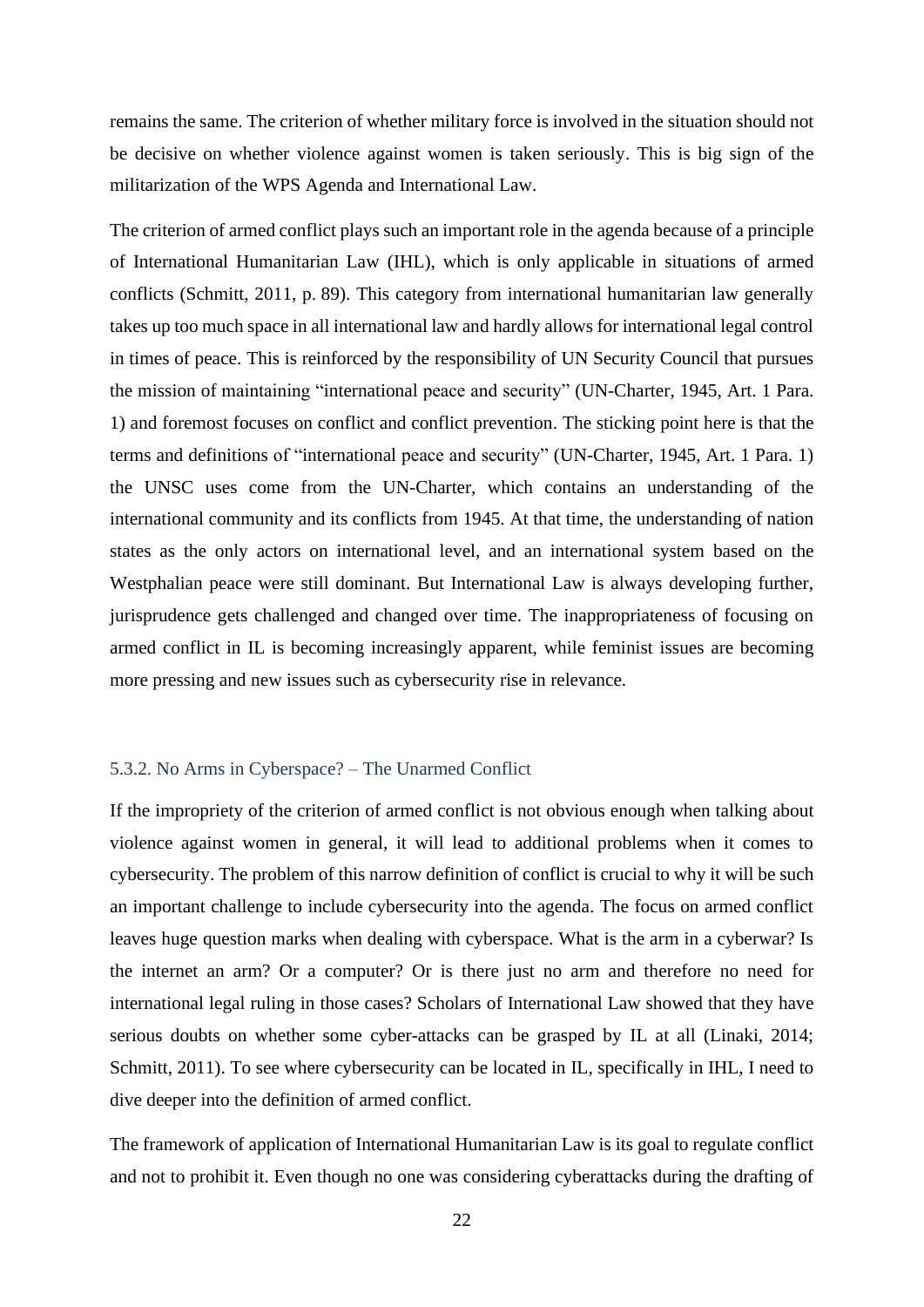the first Geneva Convention 1864, which is in the core of IHL, scholars and jurisprudence developed definitions and strategies on how to apply IHL to conflicts in cyberspace. An armed conflict needs to fulfill two criteria to be determined as such – the first one being the involvement of *armed forces*, which for cyber operations is the case when they "amount to a cyber-attack" (Linaki, 2014, p. 171). In traditional war, " '[a]ttacks' means acts of violence against the adversary, whether in offence or in defence" (Protocol I, 1977, Art. 49 Para. 1), with *acts of violence* referring to physical violence (Linaki, 2014, p. 170). Thus, certain highly militarized parts of the actual law have to be bypassed through legal interpretation to even grasp cybersecurity, because "it has been acknowledged that the term 'acts of violence' denotes physical force and 'combat action', but within the context of cyberoperations there is no physical clash of armed forces" (Linaki, 2014, p. 170). Subsequently, to classify a cyber operation as a cyberattack, one must concentrate on the consequences of the attack and not, like in the analysis of every other attack, on its nature. A cyber operation is classified as a cyberattack when resulting "in damage or destruction of an object, injury or death of persons or the cause of serious illness or severe mental suffering. […] [T]he duration of the conflict and the amount of killing are irrelevant to the determination on the existence of a conflict" (Linaki, 2014, p. 171). The conclusion of looking at cyber operations and only considering its consequences and not how it was carried out, leaves no space to distinguish between physical and non-physical violence anymore. Why that is important to note, will be explained in chapter 5.4.

However, a cyberattack is not enough for the application of IHL, it needs to result in an armed conflict. Therefore, next to the involvement of armed forces, there either has to be state involvement (leading to an International Armed Conflict) or "the participation of an organized armed group and a certain level of intensity" (Linaki, 2014, p. 172) (leading to a Non-International Armed Conflict). Both can be hardly found in any cyber-attack. To fulfill the criterion of an organized *armed group*, there need to be found strong order hierarchies like they can be found in the military, which in many loose hacker groups don't exist (Schmitt, 2011, p. 98).

Additionally, proof is needed, that the state with the origin of the cyberattack supported the group (Schmitt, 2011, p. 105). Cyber incidents in the fewest of cases can be traced back to the country of origin, and even if that is possible, it is likely that it is a wrong track intended by the perpetrators (Linaki, 2014, p. 175). State attribution in IL is one of the most important criteria. Even though in most cases of violence against women no state attribution can be found, the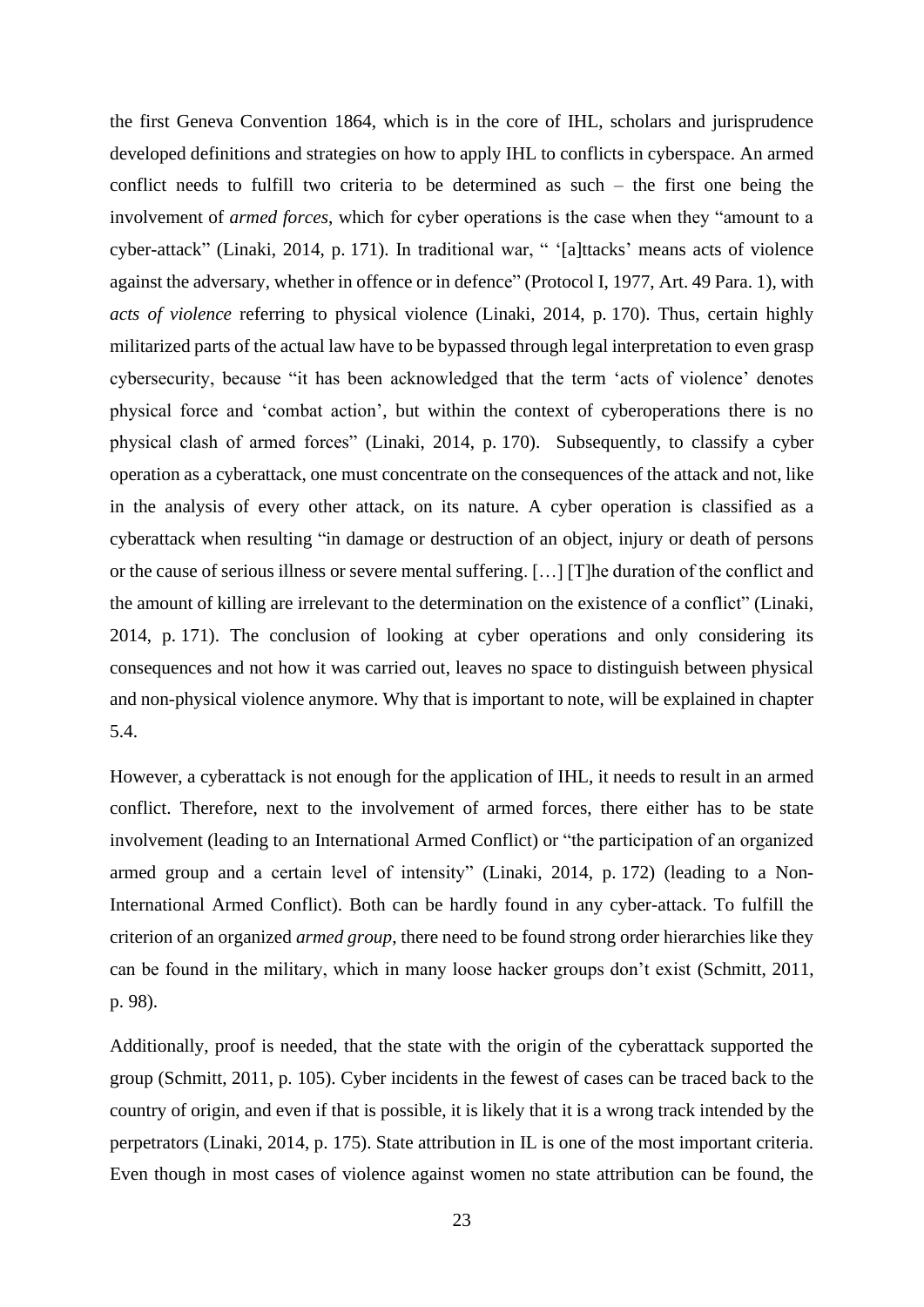WPS Agenda explicitly mentions only situations in and around armed conflicts, which often request state attribution. Thus, the resolution puts a certain barrier of relevance of violence against women in place, namely when it is attributable to a state or a recognized conflicting party. Feminists have argued for a long time that viewing international relations from a state's perspective is strongly biased and doesn't allow researchers to gain a comprehensive understanding of international relations which have "derived from a social and political context where masculine hegemony has been institutionalized" (True, 2005, p. 247). If we did not have the criterion of state attribution, suddenly a lot more conflicts could be recognized on the international stage, on which the UN could act, like many more cyberthreats and also the collective threat of men to women in the private sphere. Both kinds of threat don't happen in the framework of interstate conflicts but feminists have argued that they are just as relevant (Shepherd, 2008; Tickner, 1997).

The cyberattacks that were of the most concern for our current international system like Lithuania and Georgia are not fitting the definitions of an *armed attack* because they are not clearly attributable to a state and did not affect nor lead to military operations (Linaki, 2014; Schmitt, 2011). Therefore, IL is inapplicable, even though there is an obvious conflict, which needs ruling. International Law does not reflect that serious security threats can evolve from cyberspace, as it has not effective measures to deal with such threats.

Taking a closer look, the main problem of the term armed conflict and its incapability to deal with gender issues and cyber issues is its inherent Militarism. The criterion of armed conflict asks for a strong hierarchy, armed forces and state attribution for a conflict to be classified as internationally relevant in traditional security vocabulary. This leaves out a lot of conflicts, which are as relevant to the world's population like e.g. cyberattacks or the systematic suppression of 50 percent of human lives. Also, other increasing security threats like terrorism have problems with being classified as armed conflicts (O'Connell, 2008). If that term does not lose its importance, International Law risks becoming more and more ineffective with the rising importance of other conflict forms than the traditional state-military-against-state-military war. Taking into consideration that the amount of affected are irrelevant to the juristic constitution of a conflict (Linaki, 2014, p. 171), if the criterion of state attribution and the link to military armed forces were to be left out of the definition of conflict, chances would be high that domestic violence against women would also fall in the category where IHL is applicable. Like for cybersecurity it should count for gender-based violence that the criterion of *act of violence* only focuses on the consequences of the action being "injury or death of persons or the cause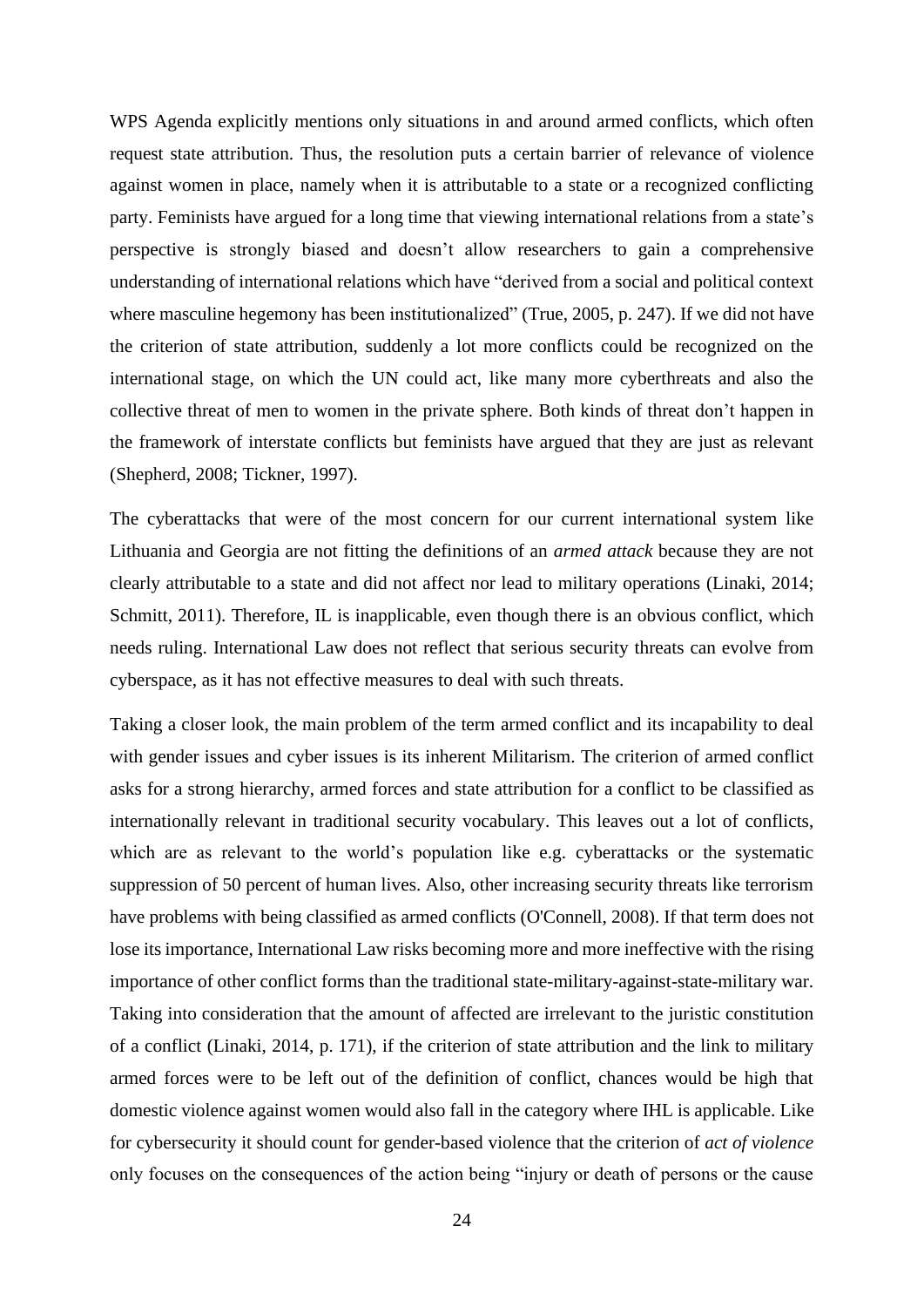of serious illness or severe mental suffering" (Linaki, 2014, p. 171) and not require 'physical violence'. Then even structural violence against women could be legally prosecuted with the help of International Law. To continue on that note, further points on the definition of violence will be elaborated in the next chapter.

### <span id="page-25-0"></span>5.4. Taking All Forms of Violence Serious

This chapter demonstrates that violence in International Relations and International Law is used in a biased way which leads to limited applicability of International Law when it comes to not only cybersecurity but also to security threats against women. It will be shown that the acknowledgement of only certain forms of violence is rooted in Militarism and can lead to serious consequences.

#### <span id="page-25-1"></span>5.4.1. The Recognition of Violence against Women

*The "understanding of violence, as constitutive of subjectivity, has historically been absented from academic theorizing of security, where violence is conventionally conceived of as a functional mechanism within an anarchic international system. […] I seek to understand the types of body that are marked and made through violence that is specifically gendered – that is, violence that 'emerges from a profound desire to keep the binary order of gender natural or necessary'" (Shepherd, 2008, p. 2)*

The former UN Special Rapporteur on Violence against Women and Special Representative of the Secretary-General on Children and Armed Conflict analyzed the beginnings of the discourse around women and violence quite accurately: "Until the 1990s, violence against women was a taboo subject, and only issues involving discrimination primarily in the workplace and in the family were discussed at the international level" (Coomaraswamy, 2014, p. 53). We came a far way since then, but all acknowledgement of violence against women is the result of hard fights of women's organizations and feminists – the patriarchic world system did not recognize any women's issues only because it was 'just' to do so. Taking into consideration that 30 years ago problematizing violence against women on the international stage was a taboo, contextualizes the adoption of the UNSCR 1325 ten years later. Only seven years earlier, in 1993, the UN Human Rights Conference in Vienna recognized women's rights as human rights. That historical context shows that the adoption of the Women, Peace and Security agenda only stands at the start of the development of recognizing women's rights and the violations of these rights.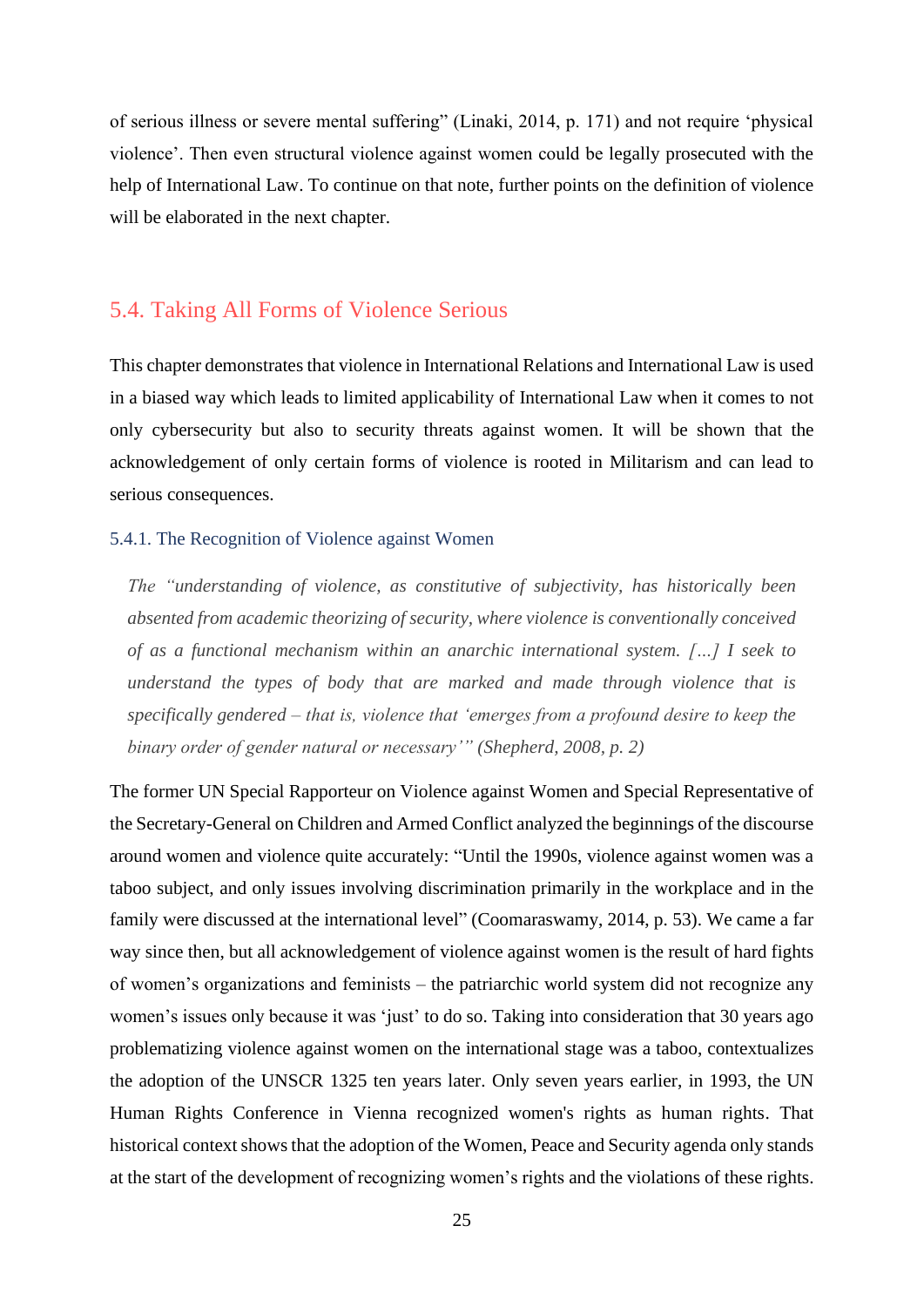The development did not stand still as more resolutions on the agenda were passed, but a true change regarding which parts of violence against women are seen by the international systems and which ones are invisibilized, did not take place. All WPS resolutions acknowledge violence against women and equal participation, an understanding of international conflict and violence dating back to the establishment of the UN-Charter in 1945. But with the rising importance of non-traditional security issues like women and cyber which do not fit into that understanding and the resulting definitions, the UN-Charter loses more and more of its topicality every day. The consequence of such international agreements missing new developments was already seen several times in human history. Due to a lack of further development, the Hague Conventions of 1899 and 1907 was followed by World War I and later the League of Nations failed, because its lack of assertiveness had not been tackled and this resulted in World War II.

One of the developments the UNSC is missing is now is the outdating of its definition of violence. As was shown in 5.3., violence in IL is originally defined as physical violence. This already starts to change, because when dealing with cyberattacks, jurisprudence is only concentrating on the consequences of the violent action being "damage or deconstruction of an object, injury or death of persons or the cause of serious illness or severe mental suffering" (Linaki, 2014, p. 171). Furthermore in 2019, the UN acknowledged an insufficient international legal strategy to deal with cybersecurity in its General Assembly Resolution on "Countering the use of information and communications technologies for criminal purpose" (A/RES/74/247, 2019, p. 2), with emphasizing

*the importance of the international and regional instruments in the fight against cybercrime and the ongoing efforts to examine options to strengthen existing and propose new national and international legal or other responses to the use of information and communications technologies for criminal purposes. (A/RES/74/247, 2019, p. 2)*

This shows that IL and even the UN slowly move away from the current definition of violence, leaving space to discuss the term anew. Security and violence are linked in the sense that security can be broadly understood as the "absence of violence" (Molutsi, 2000, p. 180). Given that "[m]any IR feminists define security broadly in multidimensional and multilevel terms as the diminution of all forms of violence, including physical, structural, and ecological" (Tickner, 1997, p. 624), the question can be raised, why a UNSCR, that explicitly focuses on women's security, only takes into account physical violence against women and not psychological and structural violence. Like in cybersecurity, for women's issues it is also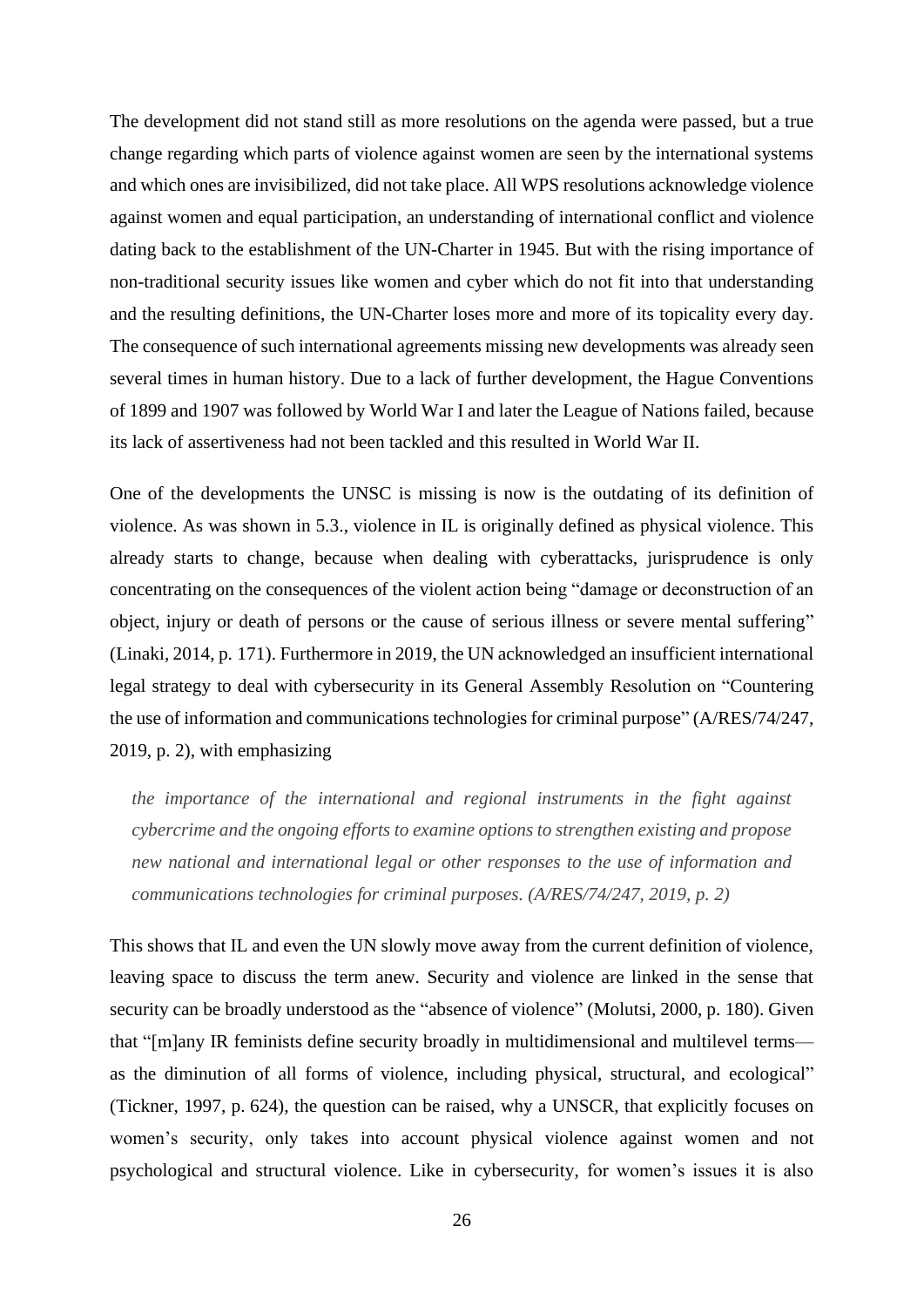necessary to not hold on to the definition of physical violence but to concentrate on the consequences of the action.

#### <span id="page-27-0"></span>5.4.2. Structural and Psychological Violence

The agenda sets a focus against rape, defined as sexual violence, but never mentions structural violence like the curtailment of abortion and reproductive rights, even though people can die because of rape and because of unprofessional abortion.<sup>7</sup> Concerning the curtailment of women's reproductive rights, there is no kinetic energy involved, exactly like in cyberattacks. And even though IL, with the according rulings in IHL, does focus on the consequences of cyberattacks, the UNSC does not do the same with security threats to women even though large numbers of women are victims of both. However, to a certain degree the UNSC tackles structural violence – namely the underrepresentation of female staff in peacekeeping missions and security personnel – through pleading for the inclusion of more women. And here the UNSC already become incoherent. This revealing: The UN argue that through the involvement of women, a more stable peace can be reached. Peace as the UNSC uses it, is strongly centered on the absence of conflicts between states (UN-Charter, 1945, Art. 1 Para. 4). Thus, the UNSC pledges for the inclusion of women as long as it serves for the state's security, but it does not go further than that, as it does not acknowledge the problem of gender based violence during what the UNSC defines as peace times. When looking at emerging challenges, cyberspace increasingly gives additional room for structural violence against women. The development of AI is likely to become very misogynist and cyber stalking threatens more women every day, as they remain underrepresented in legislation and technological development processes because of patriarchal power-structures.

Regarding psychological violence, the situation looks even worse. Even though psychological violence is a huge and recognized part of gender-based violence (CETS No. 210 Art. 3 lit. a), no WPS resolution even mentions the word. The only word pointing into this direction is the term 'psychosocial' which in all resolutions together appears exactly seven times and every time in an enumeration of services which should be provided for women, but never in focus. In fact, a focus on psychological violence is urgently needed, because through the further development of technology, women get harassed disproportionately often, while stalking and

 $7$  Unprofessional abortion is a global problem which caused at least 22,800 deaths internationally in 2014 (Guttmacher Institute, 2018).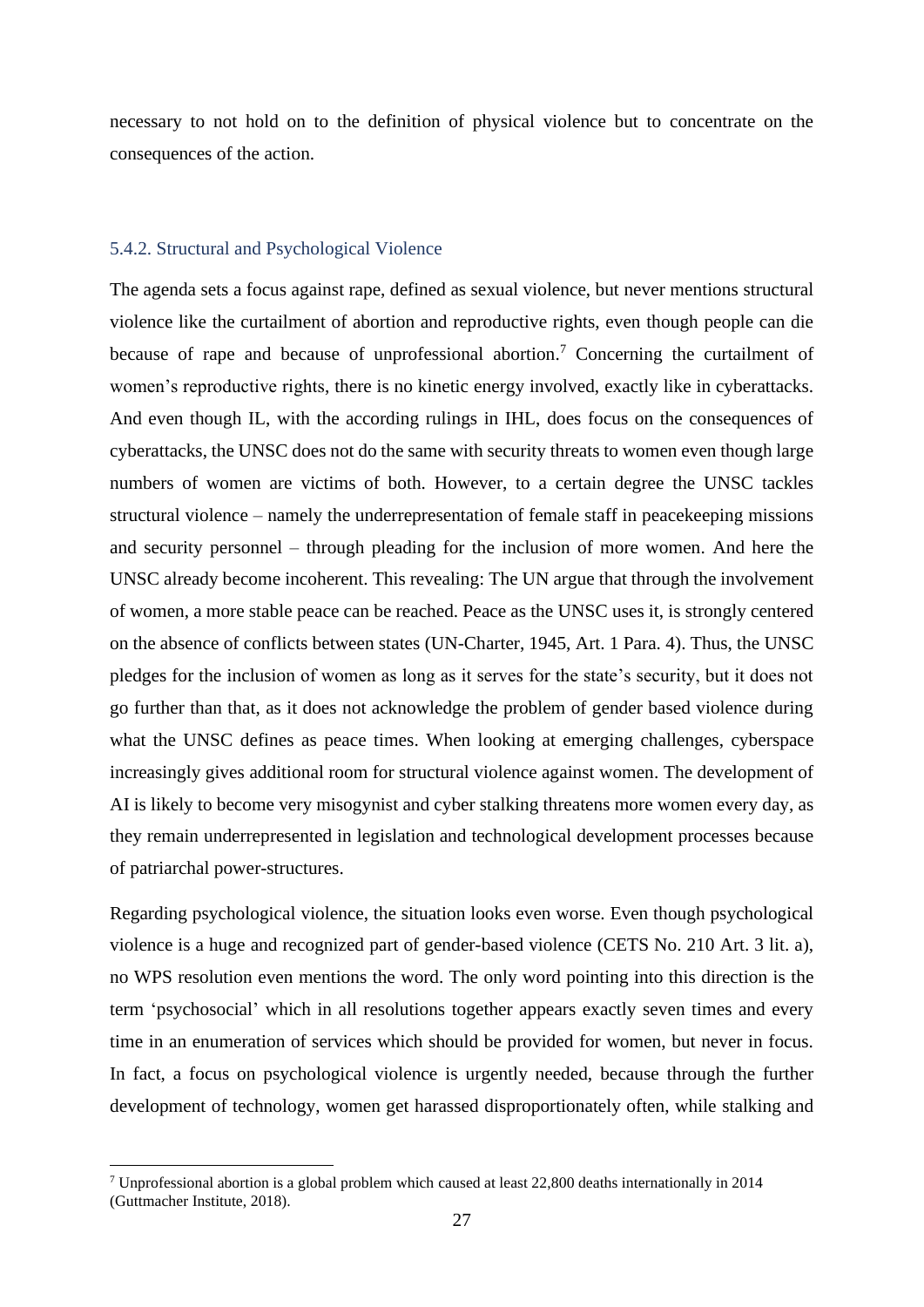other forms of psychological violence become easier for the perpetrator and more untraceable than ever before.

Leaving out of those two types of violence and still desperately clinging to the definition of violence as exclusively physical (Linaki, 2014, p. 170), shows an obvious militarization and preference for male humans. It ignores the two types of violence that are psychological or structural, with at least the last one being more likely to be faced by women than men (Mazurana & McKay, 2001). Therefore, if the UNSC really wants to protect women and their rights, but also if it wants to remain relevant in new emerging fields of conflict, it needs to widen its definition of violence. Certain steps have already been taken by other bodies of the UN, e.g. by recognizing the fight against structural violence against women as essential for achieving the Sustainable Development Goals (Manjoo, 2014, p. 6), but no woman profits from mere lip services. Without the recognition by the main international security body – the UNSC, it will not change that every day, many women worldwide become victims of structural and psychological violence or even die of it.

### <span id="page-28-0"></span>5.5. How to Redefine Security

In this chapter I outline the newest developments of a slow change of the definition of security in the UN system. Drawing on that, I come up with concrete suggestions on what a new definition of security could look like, which can tackle non-traditional security issues like cyberspace and women effectively.

#### <span id="page-28-1"></span>5.5.1. Different Understandings of Security

In the previous sections of this chapter, we saw how underlying stereotypes and the selective definitions of the security vocabulary of the UN impede real gender equity throughout the Women, Peace and Security Resolutions. My research allows me to conclude several necessary actions to tackle this: Redefining that vocabulary and abandoning the concept of traditional security itself. In the UN-Charter as in many UN documents, the main goal of the UN "[t]o maintain international peace and security" (UN-Charter, 1945, Art. 1 Para. 1) is mentioned very often even though there is never an official definition of those terms by the UN. However, it becomes clear that in the understanding of the UN, those terms are centered around the state. In the UN-Charter states are clearly set up as the only entities having full legal capacity in International Law as only they can become members of the UN (UN-Charter, 1945, Art. 3, 4)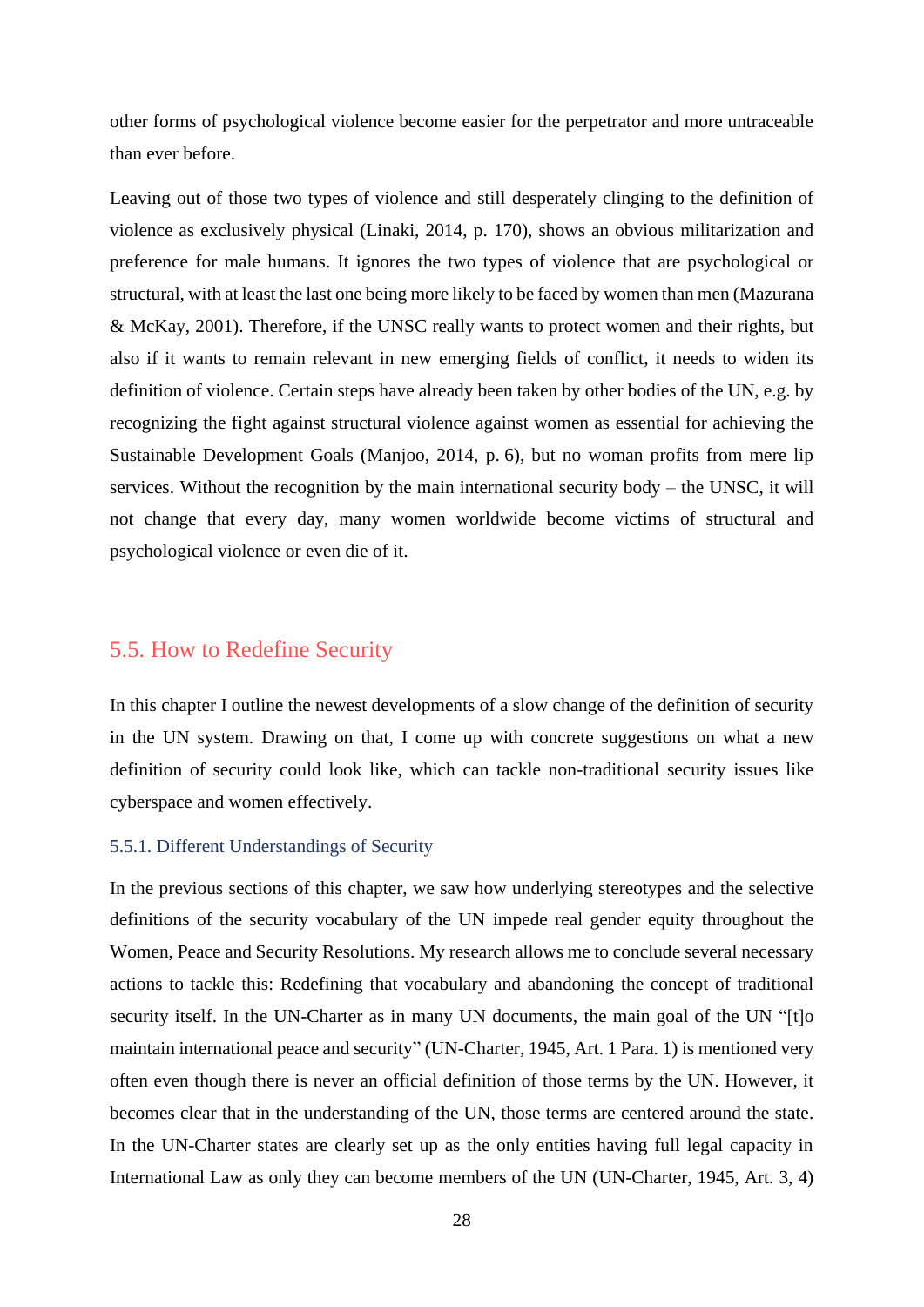and only they can call the UNSC (UN-Charter, 1945, Art. 35). Thus, "maintaining international peace and security" (UN-Charter, 1945, Art. 1 Para. 1), at least at the time as the UN-Charter was signed, clearly referred to peace between states and security of states. However, over time the UN also saw a need to act on environmental issues or social justice, for example within the Sustainable Development Goals. As result, the definition of what falls into the maintenance of internationals peace and security broadened. Kofi Annan put it accurately that "[i]n the wake of these conflicts, a new understanding of the concept of security is evolving. Once synonymous with the defence of territory from external attack, the requirements of security today have come to embrace the protection of communities and individuals from internal violence" (Annan, 2000, p. 43). He also acknowledges that "security can no longer be understood in purely military terms" (Annan, 1999, p. 15). However, agendas which contain a broader definition of security like the Agenda 2021 and the Agenda 2030 were adopted by the UN General Assembly. The resolutions adopted by the UNSC show that it still sticks with a state-centered and highly militarized definition of security which focuses on armed conflict*s* or *post-armed-conflict settings*. That remains the case, probably because in the UNSC the five permanent and therefore most-powerful members can also be found among the six largest arms exporters of the world, together making 73% of the global share of major arms exports (World Economic Forum, 2019). Thus, those are highly militarized states with a still very militarized definition of security, shaping the work of the UNSC whereas the rest of the 193 countries in the world, which are much less militarized, pursue a more human centered security approach in the General Assembly.

#### <span id="page-29-0"></span>5.5.2. Flaws of a State-Centered Security Approach

The problem of a state centered approach to security is, that it implies that the state provides a certain level of security to the inhabiting individuals. Thus, only external threats to the construct of a state as such and not threats to individuals within need to be taken as serious security concerns (Hansen & Nissenbaum, 2009, p. 1160). But experience shows us that this assumption is wrong. The security of an individual is not always provided by the state, which can be seen in many cases but maybe most obviously non-white or female humans experiencing systematic racism or sexual violence and discrimination inside of states. If a state focuses on the security of its own construct it might be able to secure its borders or send out its army, but it remains very powerless in the case of a terrorist attack or a cybercrime which are mostly attacks from individuals and loose groups to individuals. One case in 2019 showed the inability of state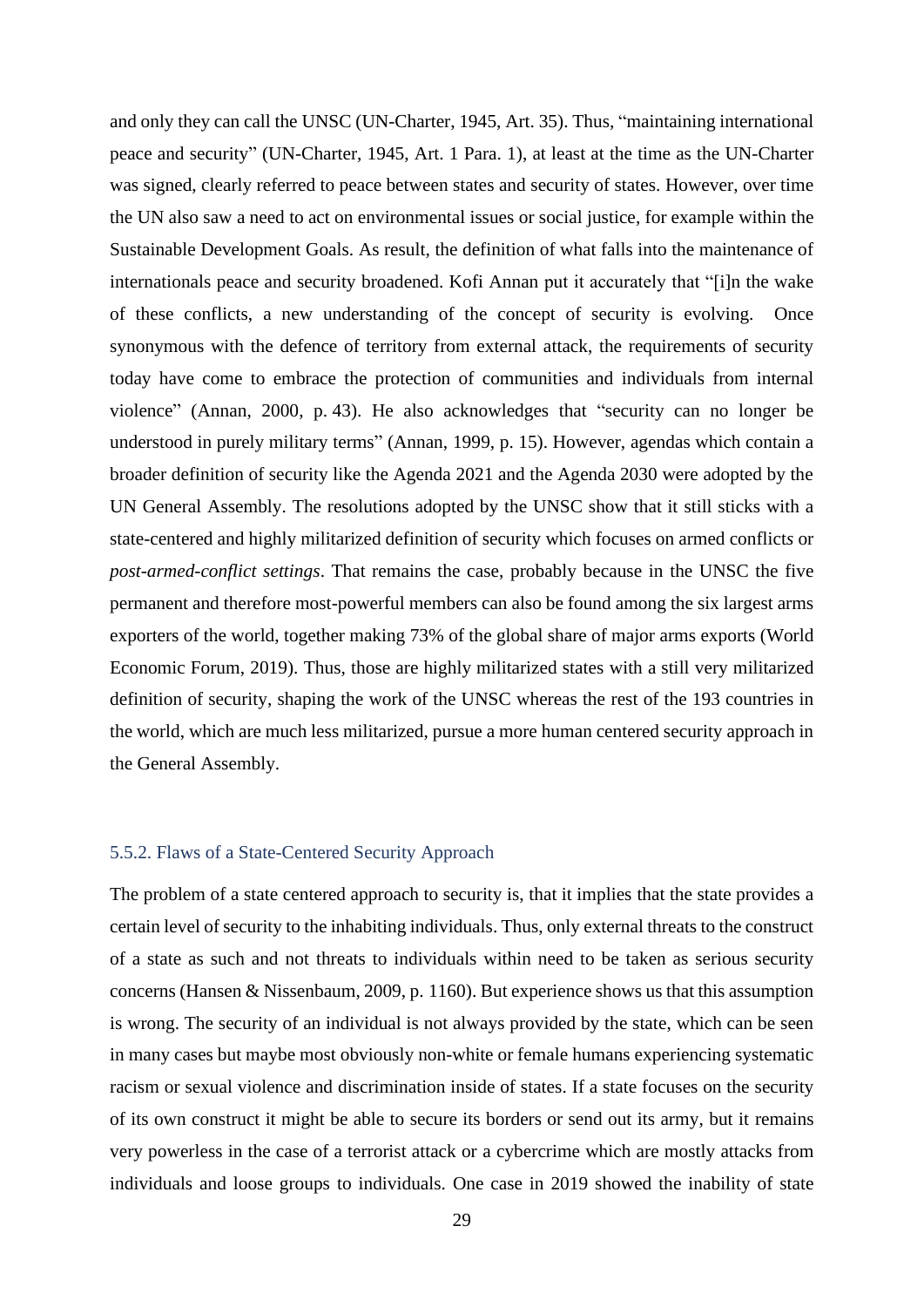actors and media to handle an action, which was done by an 18-year old German citizen. He published data of individuals, that had already been hacked (Zeit Online, 2019). Newspapers like BILD made headlines suspecting Russia behind everything, calling the case a hacker attack. However, when the real perpetrator was found, language immediately changed from the crime of a hacker attack to skimming (ARD, 2019a, 2019b). That conflict, which was wrongfully alleged as of international scope, demonstrates that it does not make sense to attribute conflicts to the states from which the attack is carried out if individual motives lie behind it. This skim was taken very seriously at the beginning but immediately lost importance, when it became clear that it was not carried out by a state, even though the act remained the same. It is also interesting to see, that the interior minister saw the urgency to hold a special press conference and to publicly condemn the action (phoenix, 2019) even though it were only 1000 people whose data had been published – politicians and celebrities. The more than 1000 victims of cyber stalking in Germany (Locker & Hoppenstedt, 2017) are never worth mentioning in any work of the interior ministry.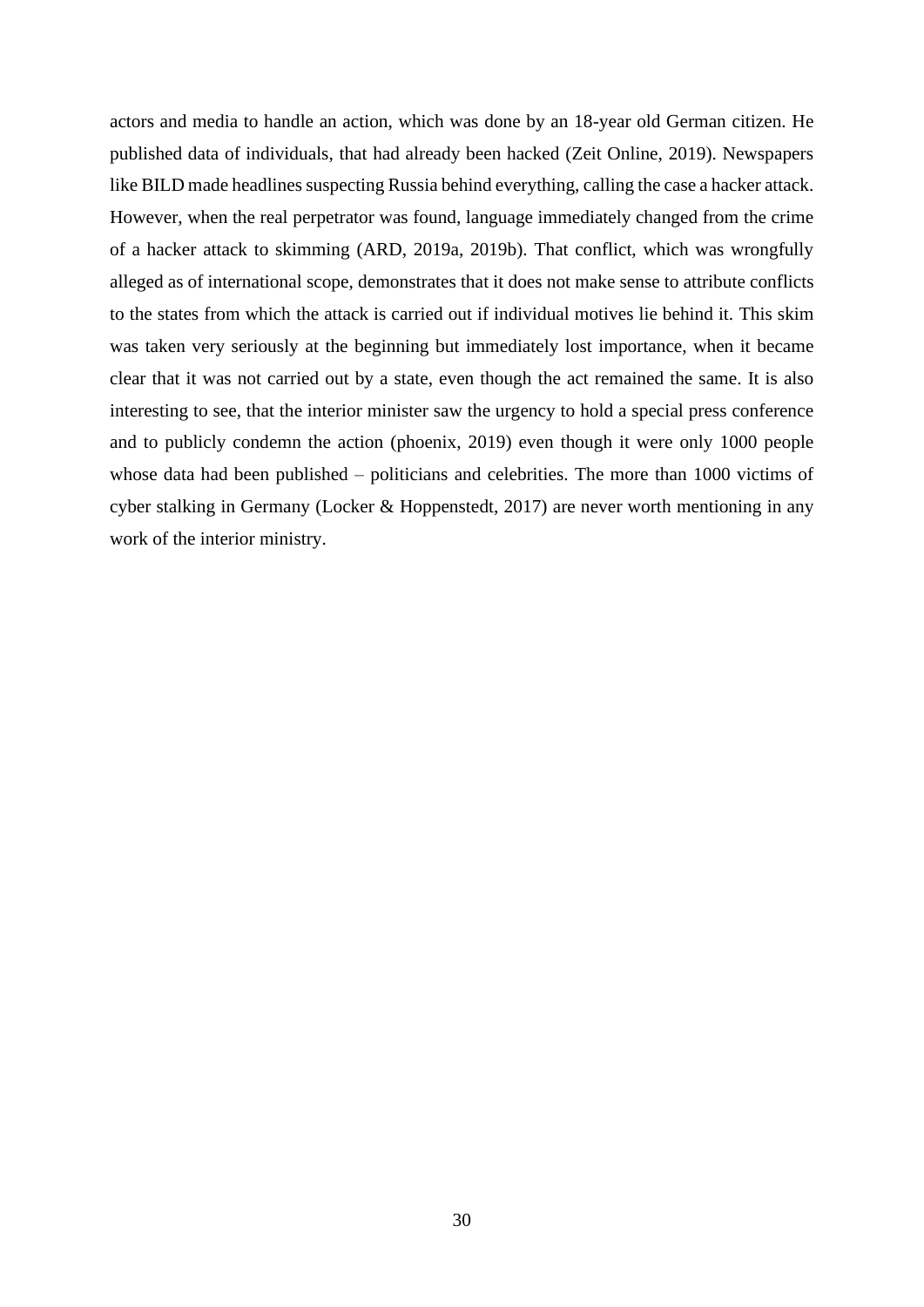# <span id="page-31-0"></span>6. Towards the Fall of Patriarchy with the Help of Cybersecurity and WPS

As result of the previous analysis I will make some concrete suggestions on what can be done to demilitarize the WPS Agenda with the help of cybersecurity. However, I will not stop at the WPS Agenda but also tackle the deeper root of militarized UNSC resolutions, which lies in the militarized structures of the UNSC itself, thus raising broader questions for further research.

## <span id="page-31-1"></span>6.1. A Demilitarized Definition of Security

The previous example about the skimming attack in 2018 shows that only attacks on some sorts of individuals seem to be threatening the state's security but not attacks on others (e.g. the 1000 victims of cyber stalking in Germany), even though they count for the same number of people. Here it is worth questioning who is really threatened: Really state security? Or is it rather a collective experience of individuals? If the latter, then both attacks should be of the same relevance. Hansen and Nissenbaum (2009) in their analysis of cybersecurity agree that a state centered approach is not helpful and sum up the complexity of instead centering security around individuals:

*[T]o articulate security as 'individual security' – as most of Human Security, Critical Security Studies, and Feminist approaches still do – necessitates a collective conception of how and by whom the securities of individuals are going to be negotiated. Since 'individuals' do not appear in political discourse as free-standing entities, but with gendered, racial, religious, class, and other collective identities, there is always going to be a tension between different forms in which the individual can be constituted. (Hansen & Nissenbaum, 2009, p. 1160)*

Feminists have long been working on redefining security and with other emerging challenges like cybersecurity such a redefinition gets more urgent than ever before. Because with traditional security terms the international community is not capable of dealing with any security threats that appear either in the private sphere and/or contain non-kinetic energy, and which are carried out by individuals but nevertheless are affecting lives in the whole world. A new definition of security should therefore concentrate on ensuring the physical and psychological integrity of individuals, not on whether a construct of thought – the state – is concerned. There should be no militarized criteria of physical force or arms for a conflict to be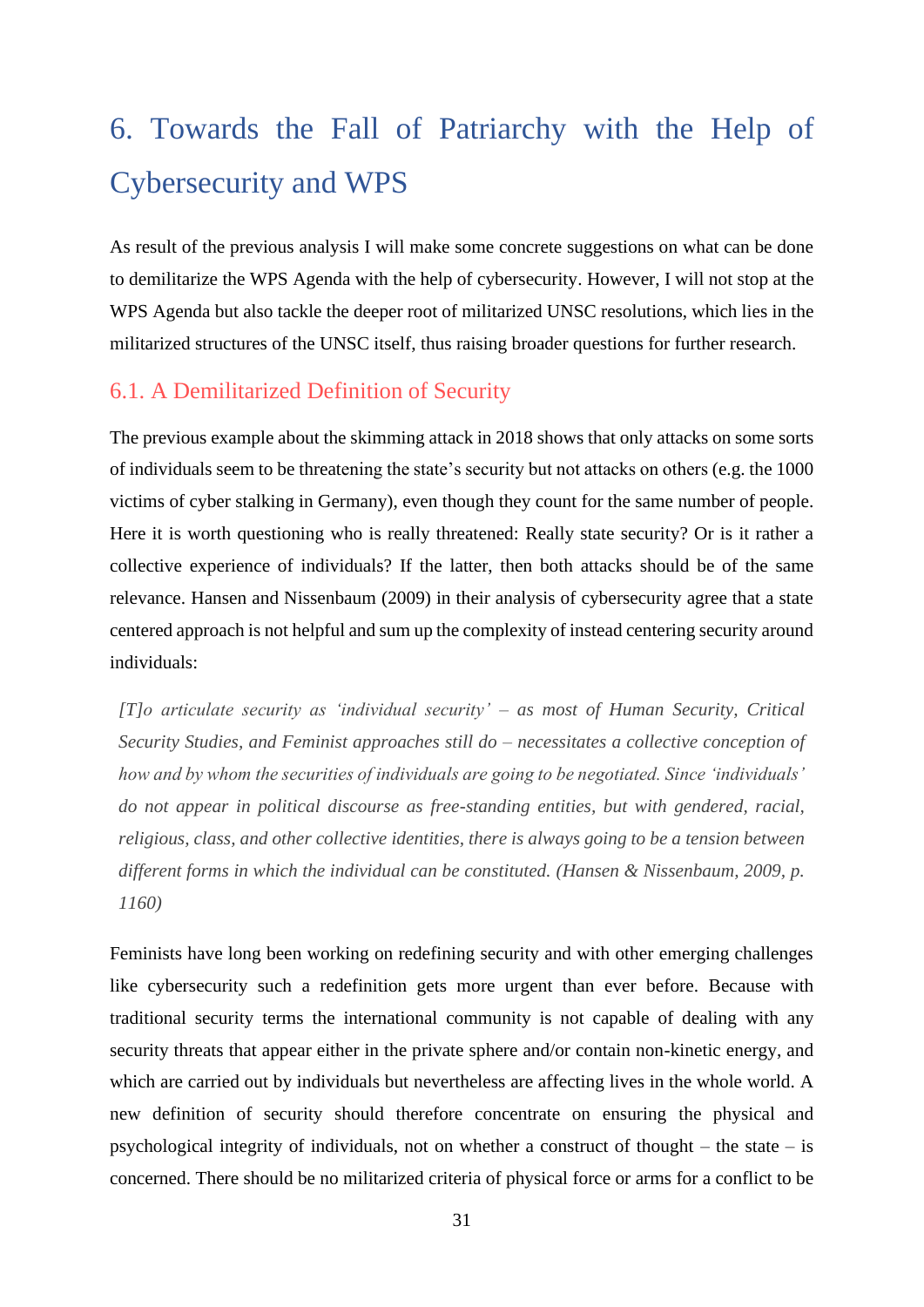recognized internationally. There should be no criterion of relevance determined by whether the act is happening in private or public sphere. For determining relevance there rather should be the criterion of a collective experience of a threat, meaning that a certain group of people experiences a certain type of violence. But the definition of violence also needs to be demilitarized, to contain all forms of physical, psychological, structural and non-kinetic harm. There should be no division of humans into protectors and protected and no victimization of the latter. Furthermore, legal texts that deal with security threats should not only concentrate on those that are harmed. Rather, focus on the perpetrators should be included, with the goal of finding all means to prevent the culprits from further exercising their force over others.

With such a demilitarized definition of security, not only inequalities of ethnicity, class and gender can be targeted. Questioning which types of conflicts are taken seriously by the UNSC and the international community, discloses their inherent militarization (Tickner, 2006, p. 24). The rising attention to the negotiation of women's rights and the rising number of cybercrimes, both reaching far beyond national borders, show how outdated a definition of security focusing on states is. With a new definition, it would be possible to deal with all kinds of diverse threats very effectively, which, like cybersecurity, might not fit into the old security vocabulary and definitions. The UN General Assembly might acknowledge that, but as the UN Security Council is the only institution of the UN which is able to adopt binding International Law, it is also this institution which is of relevance when redefining the UN's definition of security. How a new definition of security could be implemented into the UNSC will be examined in the next section.

### <span id="page-32-0"></span>6.2. Demilitarization of the UNSC

*Reversing a militarizing process […] requires serious rethinking of ideas about femininity and manliness. (Enloe, 2016a, p. 12)*

Demilitarization is a "step by step process" (Enloe, 2016a, p. 12) that "entails making [something] less dependent than it has been on militarized values" (Enloe, 2016a, p. 12), including making something less dependent on fixed gender norms. There are several ways in which demilitarization of the UN in favor of gender equality could take place. The first one points to very drastic ways of reforming the UNSC. With the goal of maintaining "international peace and security" (UN-Charter, 1945, Art. 1 Para. 1) between "nations" (UN-Charter, 1945, Art. 1 Para. 4), which defines a state-centered approach from the beginning on, all resolutions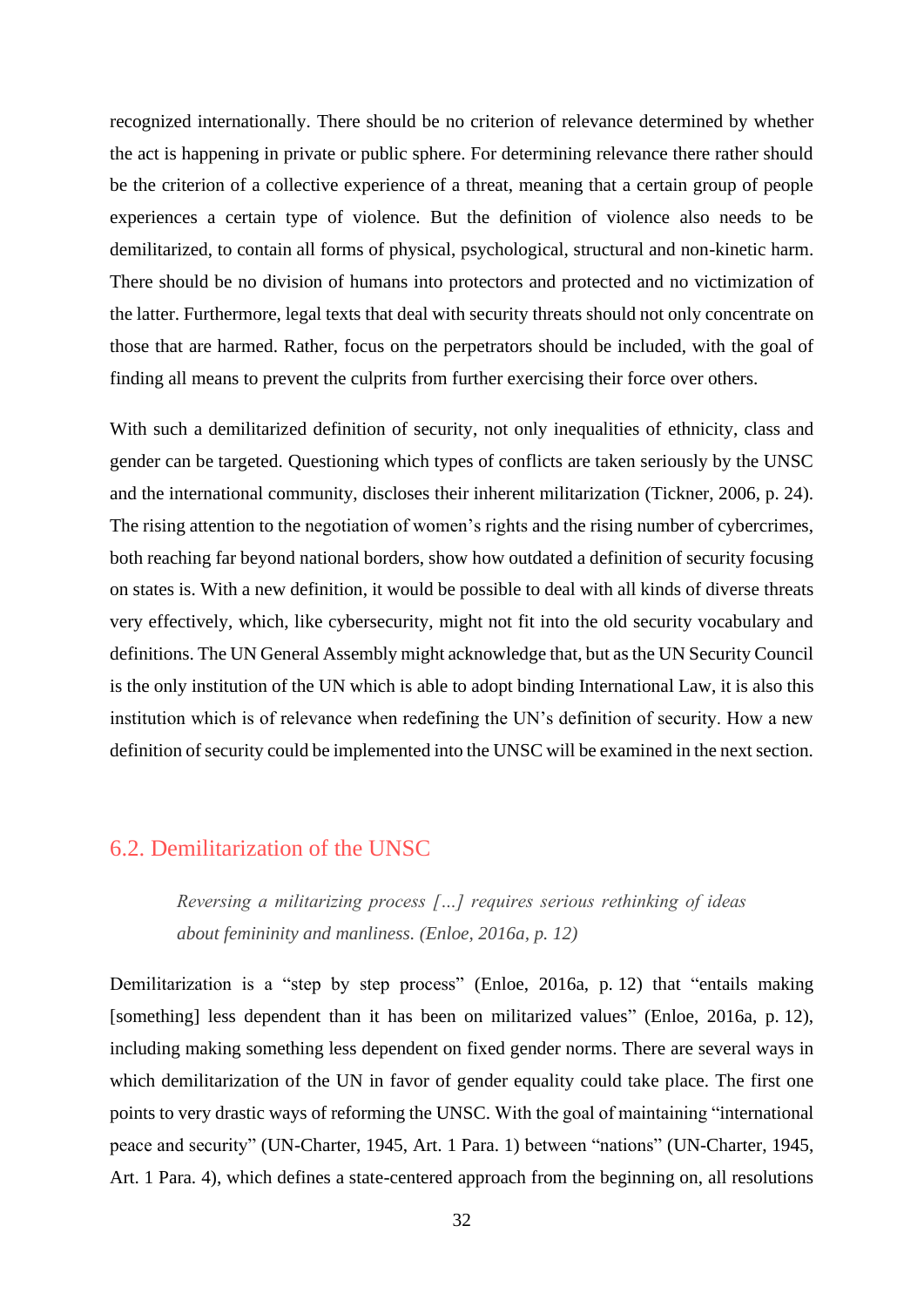adopted by the UNSC are moving in the framework given by the UN-Charter. To move away from that, a demilitarized international security that the Security Council is committed to maintain, could be measured e.g. by access to food by the world population or by "how much trust the poorest members of the society have in public officials and their institutions" (Enloe, 2016a, p. 12), simply put by ensuring individual security. To profoundly reform the UNSC towards individual security and to strongly promote equity among all genders, ethnicities and classes a new UN-Charter would have to be written, taking all of this into account. Additionally, some structural amendments of the UN would be needed, to demilitarize decision-making processes and make them more inclusive. The role of non-state actors would need to be strengthened and at the same time, processes that lead to binding international law, like the current UNSCRs, should not be dependent on the most militarized states of the world, like they are at the moment. However, proposals to reform the UN's structure have been around for decades with no result and trying to unite all countries in the world to adopt a new, just UN-Charter sounds like a utopia. Those profound changes would lead to real equality but seem to be extremely difficult to implement and would take a very long time.

The second way to demilitarize the UNSC would be to use the current system as basis and to transform it with the implementation of new concepts. To uncover all ideas of masculinities and femininities underlying the UN system, the UNSC resolutions on Women, Peace and Security are a great starting point, because especially there, the conditions of applicability of IL, limited to armed conflict, is a huge problem. Demilitarization with the help of cybersecurity would mean to start developing a new WPS resolution for the series and include in it the topic of cybersecurity. Because of the missing legal clarity of the conflict-status of cyberthreats and cyber conflicts, including cybersecurity would automatically lead to an obvious discrepancy with the setting of the UNCR 1325 being only conflict and post-conflict situations. Additionally, requests of feminists for a more radical agenda would be reinforced by cybersecurity specialists, that are currently asking to abandon the focus on wars between states and plead for a stronger focus of the security discourse on crime, because that is, what constitutes the most threats to cyber and women at the moment (Mills, 2010). As in cyberspace gender categories increasingly blur in cyberspace, this can also push the UNSC to finally drop their gender stereotypes and abandon their approach to only focus on the role of women by victimizing them, as it is important "to address the social construction of masculinities as a driver of conflict, in order to advance an anti-militarist WPS Agenda with greater focus on conflict prevention" (Wright, 2019, p. 2).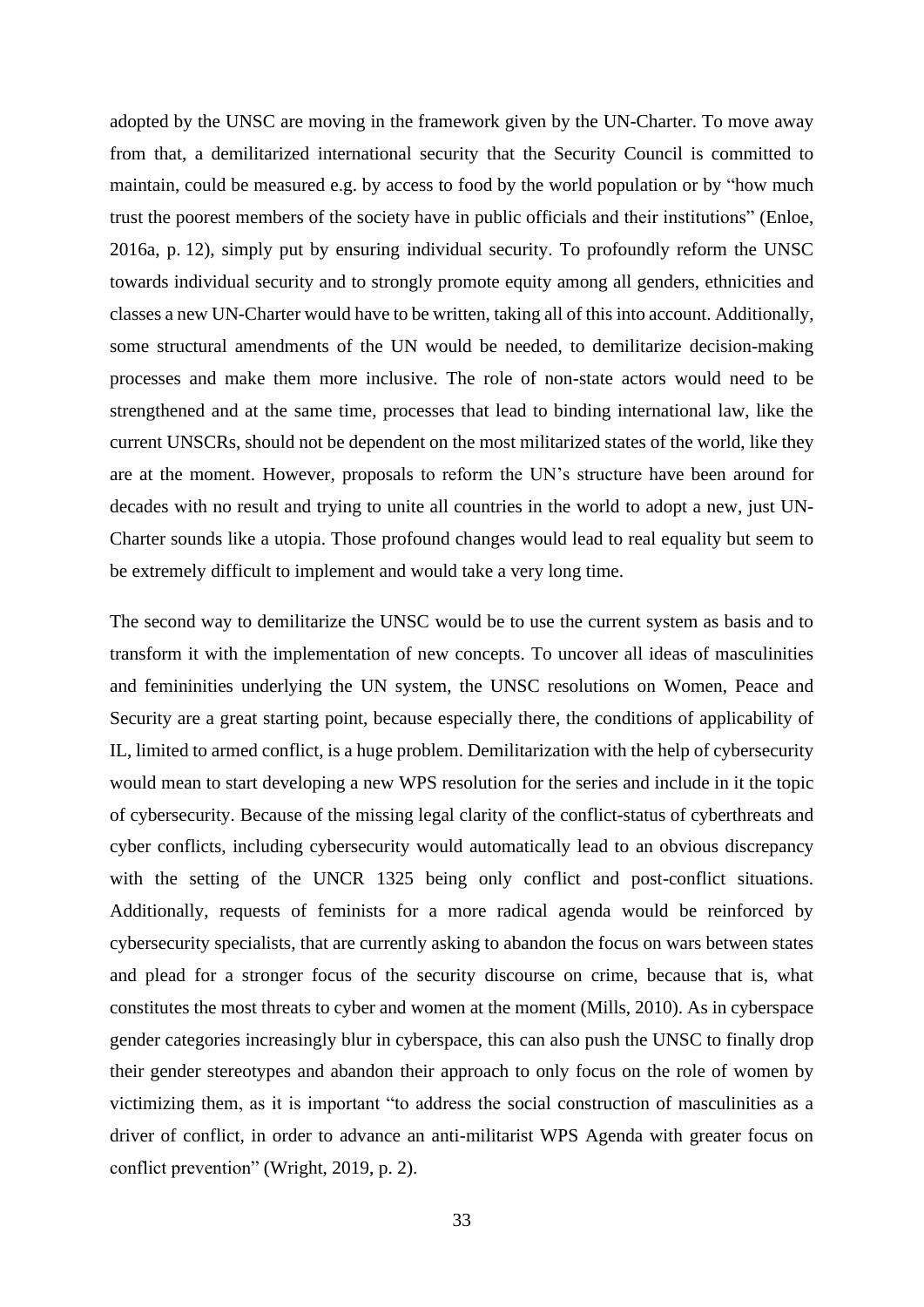Like all WPS resolution processes before, the whole process for the draft of the new resolution will need a lot of strong advocacy from women's organizations and the will of certain nation states from the UNSC to convince the others. But as the number of NGOs that make the link between women and cybersecurity grows, chances are high that also their advocacy power will grow and therefore they can push towards including cybersecurity in the next resolution of the WPS Agenda. They might even play some of the instrumental arguments that were elaborated in chapter three, because unfortunately it still counts that "[m]ost men will listen if you frame the issue in their terms" (Hudson, 2010, p. 47). However, as soon as a WPS resolution comes into place that promotes gender equity free from stereotypes and Militarism, a new level of leverage will be achieved for all the women in the world fighting for gender justice.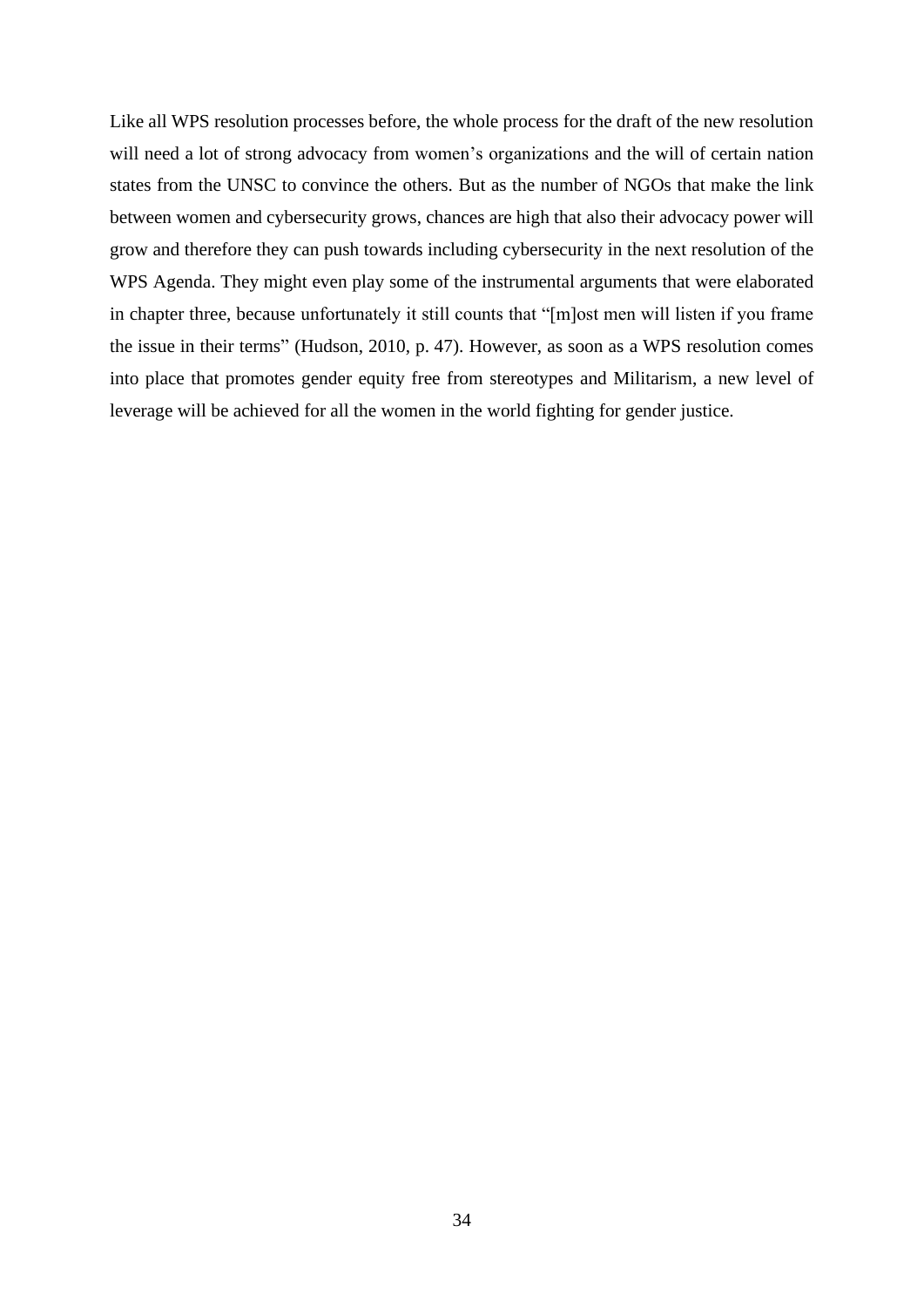# <span id="page-35-0"></span>7. Conclusion

Throughout this thesis it was shown how enriching a perspective of cybersecurity can be to the WPS Agenda and that it could even lead to major changes in legal standards for women in international law and in the way violence against women is taken seriously by the UNSC.

First, I demonstrated that the incorporation of cybersecurity into the WPS Agenda could change the discourse of why there need to be more women in cybersecurity which at the moment is dominated by instrumental arguments, towards a more rights-based reasoning. Second, the importance and effects of the WPS Agenda on gender equal international security policy were carved out and it was argued that cybersecurity needs to be addressed as an "emerging challenge" (UNSCR 2493, 2019, Art, 10 Lit. a) on which the UNSC wants to work in the future. In the main part of this work, militarism was pointed out as the main reason why the WPS Agenda falls short on reaching real gender equality and why IL cannot deal effectively with conflicts in cyberspace at the moment. It was demonstrated that approaches already exist in International Law, to bypass militaristic criteria such as that of physical violence. Consequently, it was argued that incorporating cybersecurity into the WPS Agenda would be a first step towards demilitarization and real gender equality. It would lead to an obvious discrepancy between the UNSCR 1325's only acknowledging of violence against women in situations related to armed conflict, physical violence with a clear framing of women as victims – and cyberspace, where all those categories are not applicable. Therefore, this process could lead the UNSC to questioning and hopefully dropping those categories. In the final part of this thesis, I suggest that the UNSC should abandon its militarized definition of security and rather act on a definition of security which is characterized by the freedom of individuals from collective threats to ensure their physical and psychological integrity. Furthermore, I draw two visions on how further demilitarization of the UNSC could be realized. Next to the first option of radically transforming the complete UN system, I propose that the more realistic ways is to have the next resolution on WPS, which is going to be passed in the next years, should contain a part that deals with cybersecurity. This can initiate a process that can launch further developments towards true gender equality.

Reviving the WPS Agenda might not be too late at this point, but it will certainly require strong work and will to really change something. However, in the meantime there will still be "state elites [that] – with the help of media editors, academic consultants, technical experts, and husbands – invest a lot of effort in keeping afloat this artificial, unequal relationship between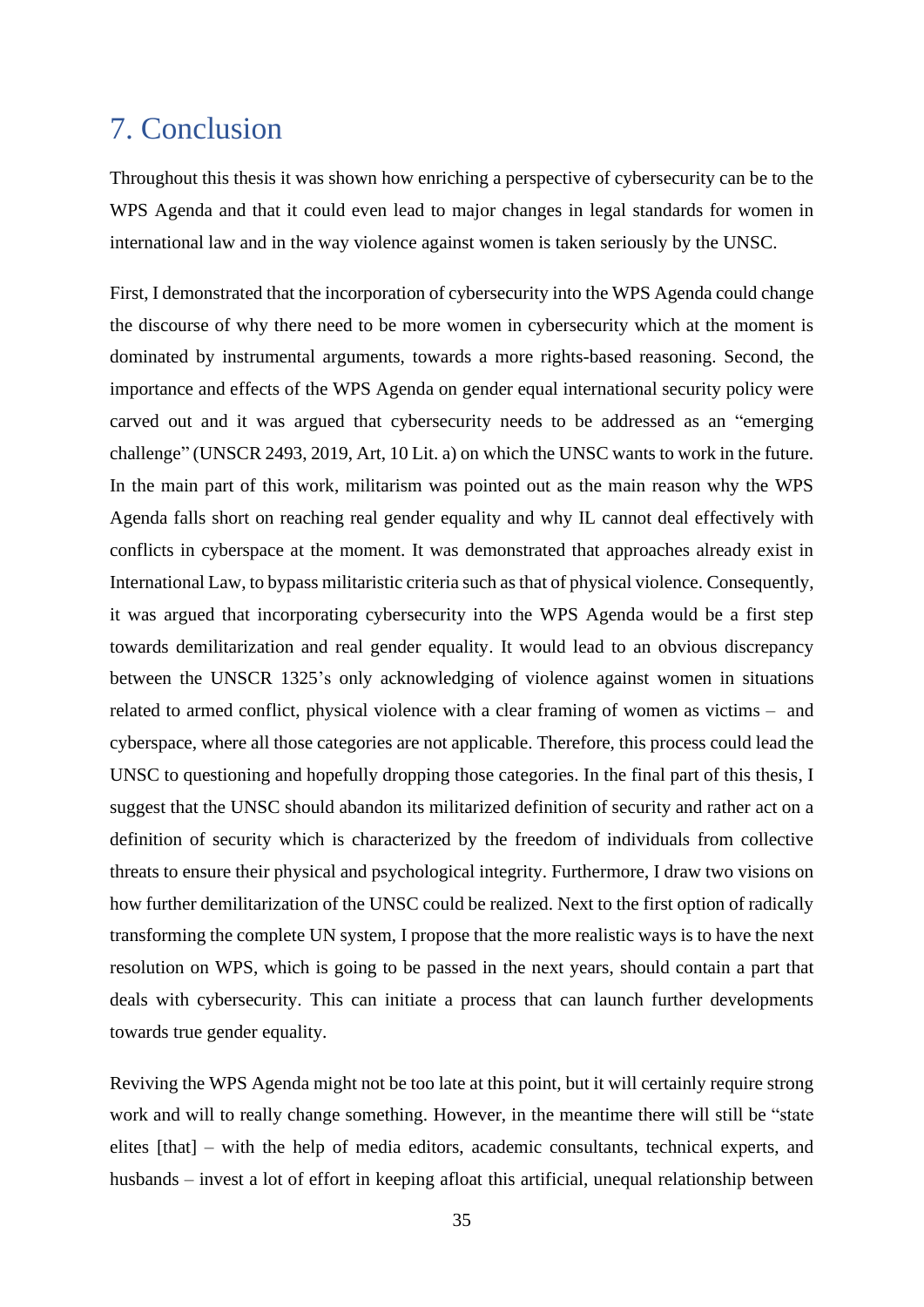the masculinized protectors and the feminized protected" (Enloe, 2016a, p. 76). Fortunately, looking at the future, it seems clear that conflicts will appear more and more in a shape which cannot be grasped by the UNSC's traditional security vocabulary and that its work will be outdated sooner or later, if it does not allow internal change towards a more inclusive and human-centered definition of security. Hence, the next WPS resolution is a great chance for the UNSC to slowly adapt its understanding of security in cyber, concerning women and in general. However, changing the definition of security is only the first step into a broader process of demilitarization, which is enabling real gender equity.

Until then, feminists will continue to do research, organizational and activist work in order for the next generation to be free of misogyny in the tech industry, discrimination in artificial intelligence and constant fear of violent attacks – physically or not – against them.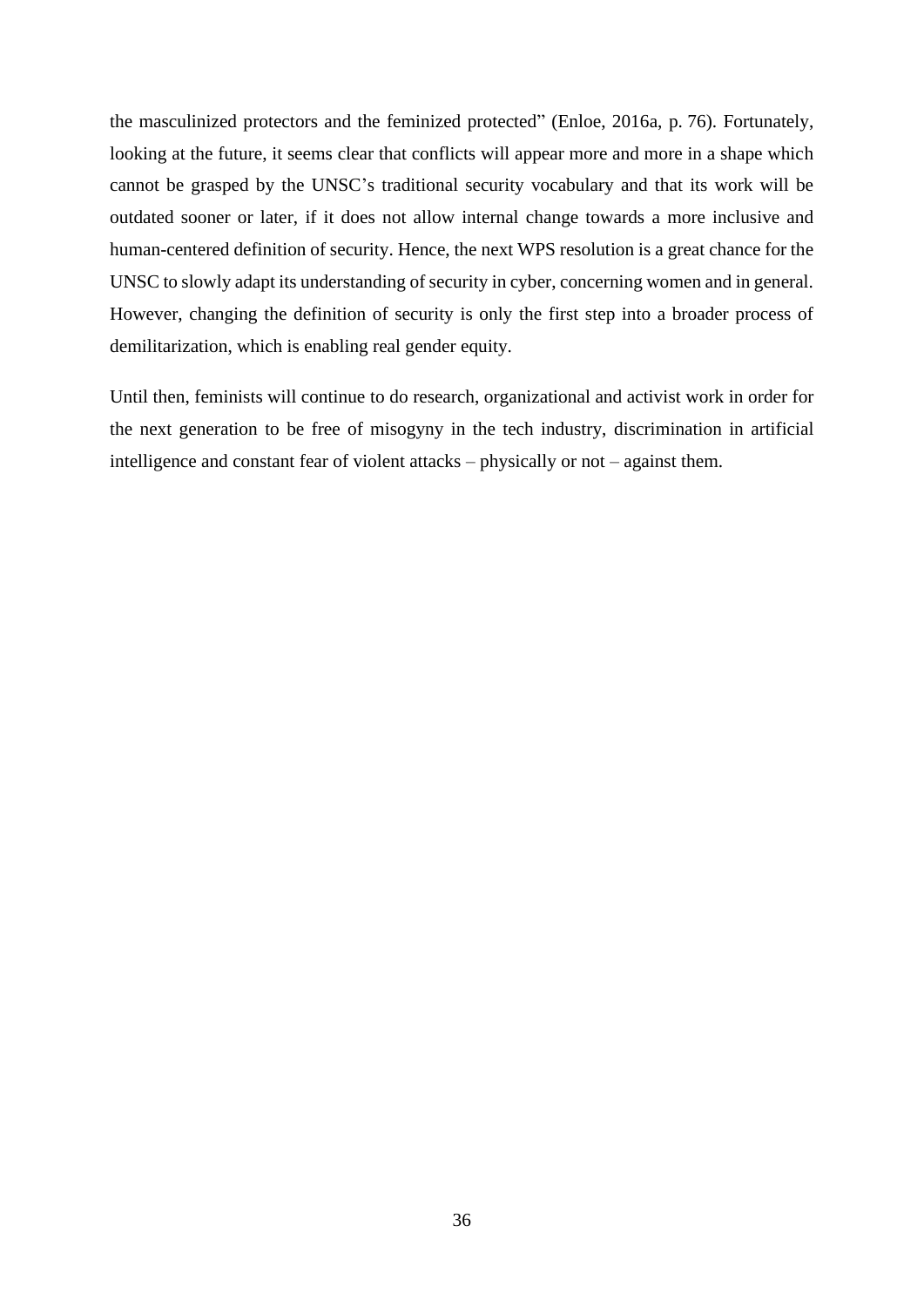# <span id="page-37-0"></span>8. References

- Al-Alosi, H. (2017). *Technology-facilitated abuse: the new breed of domestic violence*. Retrieved April 29, 2020, from https://theconversation.com/technology-facilitated-abusethe-new-breed-of-domestic-violence-74683.
- Amnesty International. (2017, November 20). *Amnesty reveals alarming impact of online abuse against women*. Retrieved July 2, 2020, from https://www.amnesty.org/en/latest/news/2017/11/amnesty-reveals-alarming-impact-ofonline-abuse-against-women/.
- Amoroso, E. G. (2007). *Cyber security* (1. ed.). Silicon Press.
- Annan, K. (1999). Towards a culture of peace. In F. Mayor & R.-P. Droit (Eds.), *Cultures of peace. Letters to future generations: Original texts* (pp. 13–16). Unesco.
- Annan, K. (2000). *We the peoples: The role of the United Nations in the 21st century*. United Nations.
- ARD. (2019a). *Tagesschau 04.01.2019 20:00 Uhr*. Retrieved July 4, 2019, from https://www.tagesschau.de/multimedia/sendung/ts-29261.html.
- ARD. (2019b). *Tagesschau 07.01.2019 20:00 Uhr*. Retrieved July 4, 2019, from https://www.tagesschau.de/multimedia/sendung/ts-29303.html.
- bff. (2017). *Fachberatungsstellen und die Digitalisierung geschlechtsspezifischer Gewalt: Ergebnisse einer Umfrage unter Frauenberatungsstellen und Frauennotrufen im bff Berlin, Oktober*. Retrieved July 2, 2020, from https://www.frauen-gegen-gewalt.de/de/aktuellestudien-und-veroeffentlichungen.html.

Browne, S. (2015). *Dark Matters: On the Surveillance of Blackness*. Duke University Press.

- Bundeskriminalamt. (2018). *Partnerschaftsgewalt: Kriminalstatistische Auswertung – Berichtsjahr 2018*.
- Bundesregierung. (2017). *Aktionsplan der Bundesregierung zur Umsetzung von Resolution 1325 zu Frauen, Frieden, Sicherheit des Sicherheitsrats der Vereinten Nationen für den Zeitraum 2017 bis 2020*. Retrieved May 5, 2020, from https://www.auswaertiges-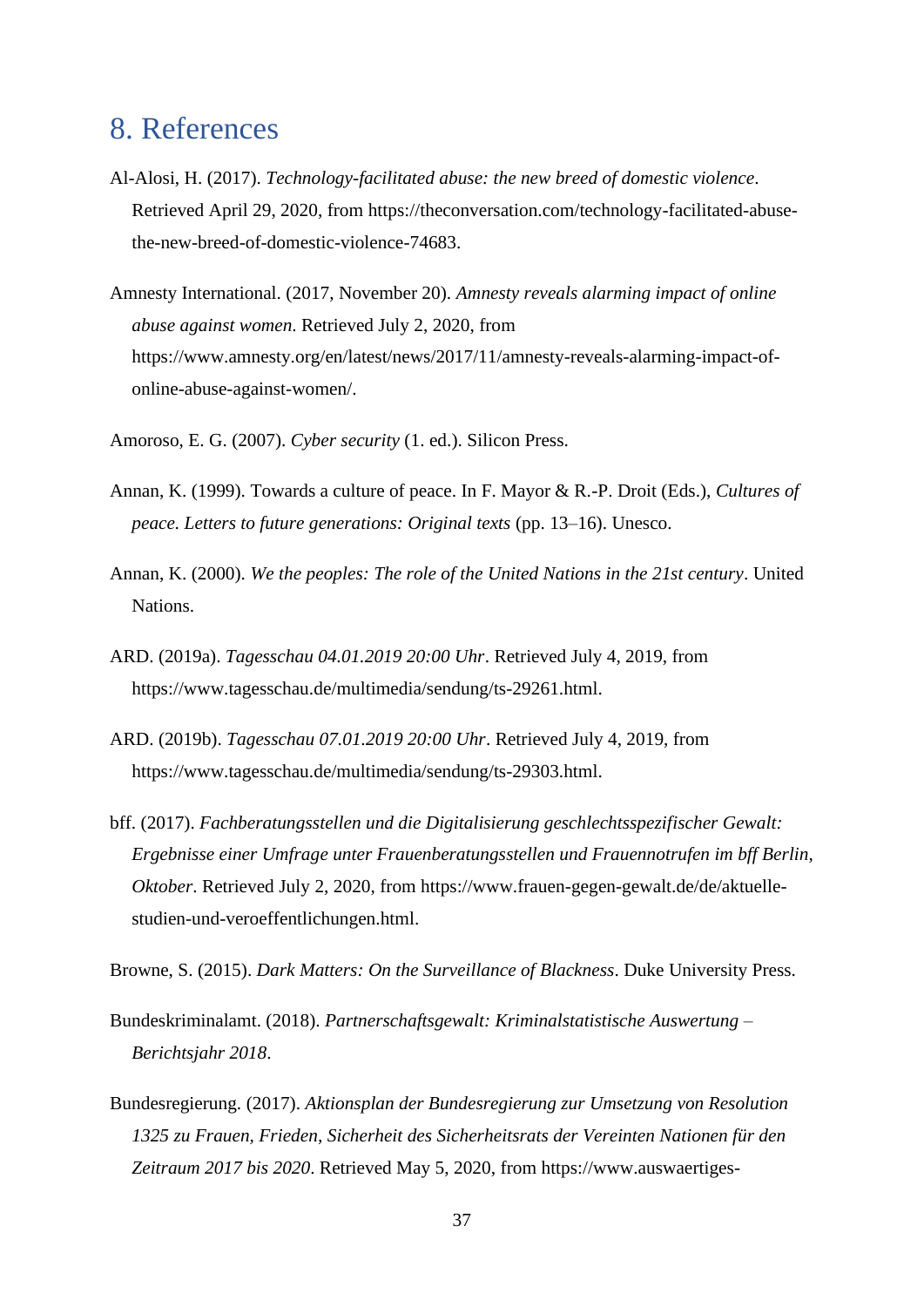amt.de/blob/216940/dce24ab4dfc29f70fa088ed5363fc479/aktionsplan1325-2017-2020 data.pdf.

- Coleman, E. G. (2014). *Hacker, hoaxer, whistleblower, spy: The many faces of Anonymous*. Verso.
- Coomaraswamy, R. (2014). Women and Children: The Cutting Edge of International Law. *Proceedings of the ASIL Annual Meeting*, *108*, 43–65.
- Craigen, D., Diakun-Thibault, N., & Purse, R. (2014). Defining Cybersecurity. *Technology Innovation Management Review*, *4*(10), 13–21. http://doi.org/10.22215/timreview/835
- Criado-Perez, C., & Singh, S. (2020). *Unsichtbare Frauen: Wie eine von Daten beherrschte Welt die Hälfte der Bevölkerung ignoriert* (Deutsche Erstausgabe, 1. Auflage). *btb*.
- Deutscher Bundestag. (2016). *Straftatbestand Cybermobbing: Kurzinformation*. Retrieved July 2, 2020, from https://www.bundestag.de/resource/blob/483622/32b7fb4bb887873dabcbb2b085be08dc/w d-7-154-16-pdf-data.pdf.
- Diplomatic Conference on the Reaffirmation and Development of International Humanitarian Law applicable in Armed Conflicts. Protocol Additional to the Geneva Conventions of 12 August 1949 and relating to the Protection of Victims of International Armed Conflicts (1977). Retrieved July 13, 2020, from https://www.icrc.org/en/doc/assets/files/other/icrc\_002\_0321.pdf.
- Enloe, C. H. (2016a). *Globalization and Militarism: Feminists make the link* (Second edition). *Globalization*. Rowman & Littlefield.
- Enloe, C. H. (2016b). *'How Can you Tell If You're Becoming Militarized? Doing a Feminist Audit' By Professor Cynthia Enloe*. Retrieved May 13, 2020, from https://www.youtube.com/watch?v=yTuSCKVwGlA.

Fierke, K. M. (2015). *Critical Approaches to International Security* (2. Aufl.). Polity.

Forbes Press Releases. (2018, September 20). *Forbes Releases Digital 100, The Inaugural Ranking Of The Top 100 Public Companies Shaping The Digital Economy*. Retrieved July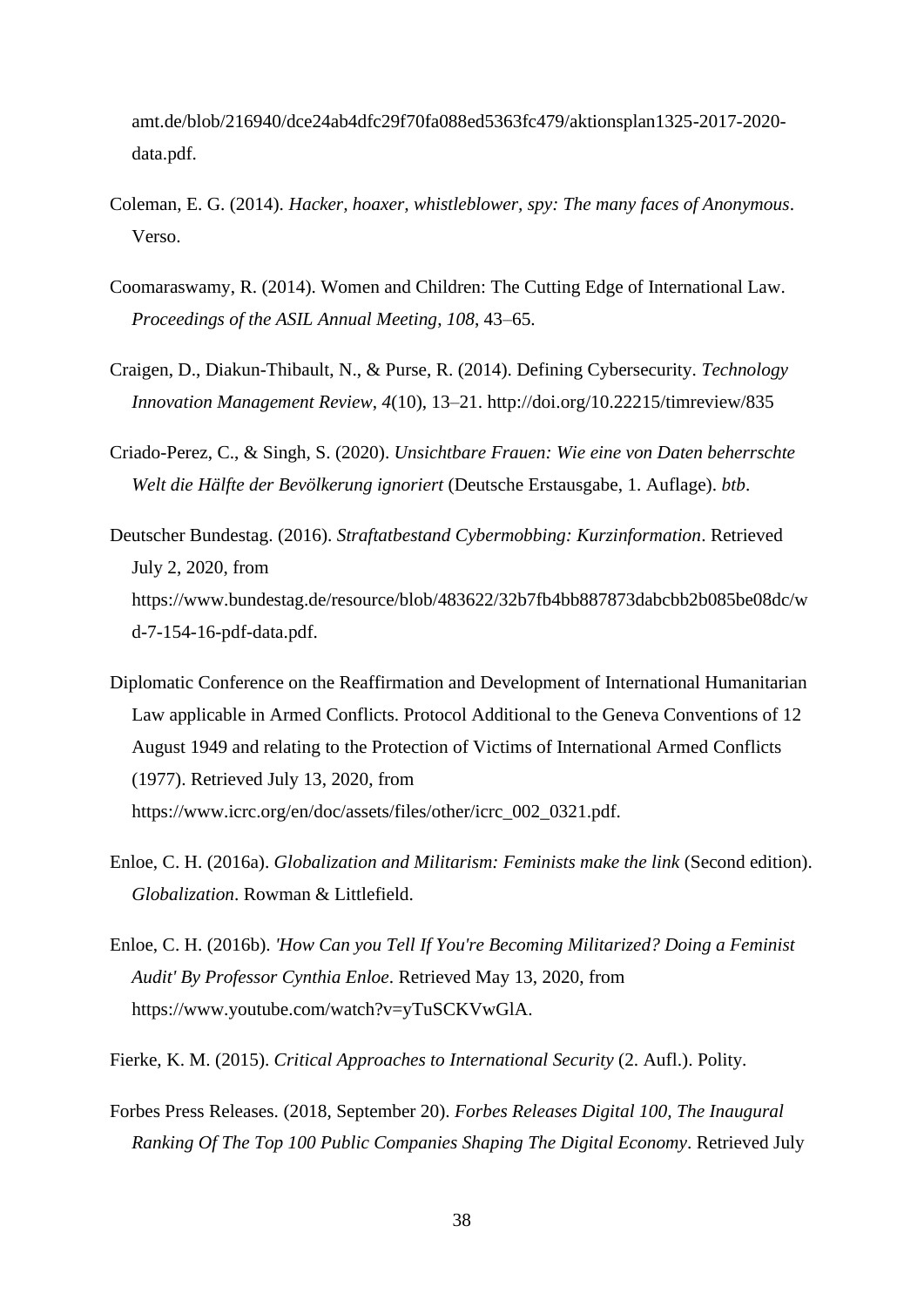2, 2020, from https://www.forbes.com/sites/forbespr/2018/09/20/forbes-releases-digital-100-the-inaugural-ranking-of-the-top-100-public-companies-shaping-the-digital-economy/.

- Frost & Sullivan. (2013). *Agents of Change:Women in the Information Security Profession: The (ISC)2 Global Information Security Workforce Subreport*. Retrieved April 28, 2020, from https://1c7fab3im83f5gqiow2qqs2k-wpengine.netdna-ssl.com/wpcontent/uploads/2019/03/Women-in-the-Information-Security-Profession-GISWS-Subreport.pdf.
- Gao, W. G., & Ai, H. (2009). Face Gender Classification on Consumer Images in a Multiethnic Environment. In M. Tistarelli & M. S. Nixon (Eds.), *Advances in Biometrics*  (pp. 169–178). Springer Berlin Heidelberg.
- Gomez, E. (2019). *Women in Artificial Intelligence: mitigating the gender bias*. Retrieved April 30, 2020, from https://ec.europa.eu/jrc/communities/en/community/humaint/news/women-artificialintelligence-mitigating-gender-bias.
- Grewal, K. K. (2015). International Criminal Law as a Site for Enhancing Women's Rights? Challenges, Possibilities, Strategies. *Feminist Legal Studies*, *23*(2), 149–165.
- Hansen, L., & Nissenbaum, H. (2009). Digital Disaster, Cyber Security, and the Copenhagen School. *International Studies Quarterly*, *53*(4), 1155–1175.
- Hudson, N. F. (2010). *Gender, human security and the United Nations: Security language as a political framework for women*. *Routledge critical security studies*. Routledge.
- Human Rights Watch. (2020). *Saudi Arabia: End Male Guardianship*. Retrieved April 30, 2020, from https://www.hrw.org/endmaleguardianship.
- IPU (Ed.). (2020). *Women in Politics: 2020*. Retrieved July 1, 2020, from https://www.google.de/url?sa=t&rct=j&q=&esrc=s&source=web&cd=&cad=rja&uact=8& ved=2ahUKEwjvqYi5pqzqAhUD0qYKHcAaAB4QFjAAegQIARAB&url=https%3A%2F %2Fwww.ipu.org%2Ffile%2F8996%2Fdownload&usg=AOvVaw3D4HZ4FXk6E\_YZJrn XSWQj.
- Johnson-Freese, J. (2019). *Women, peace and security: An introduction*. Routledge Taylor & Francis Group.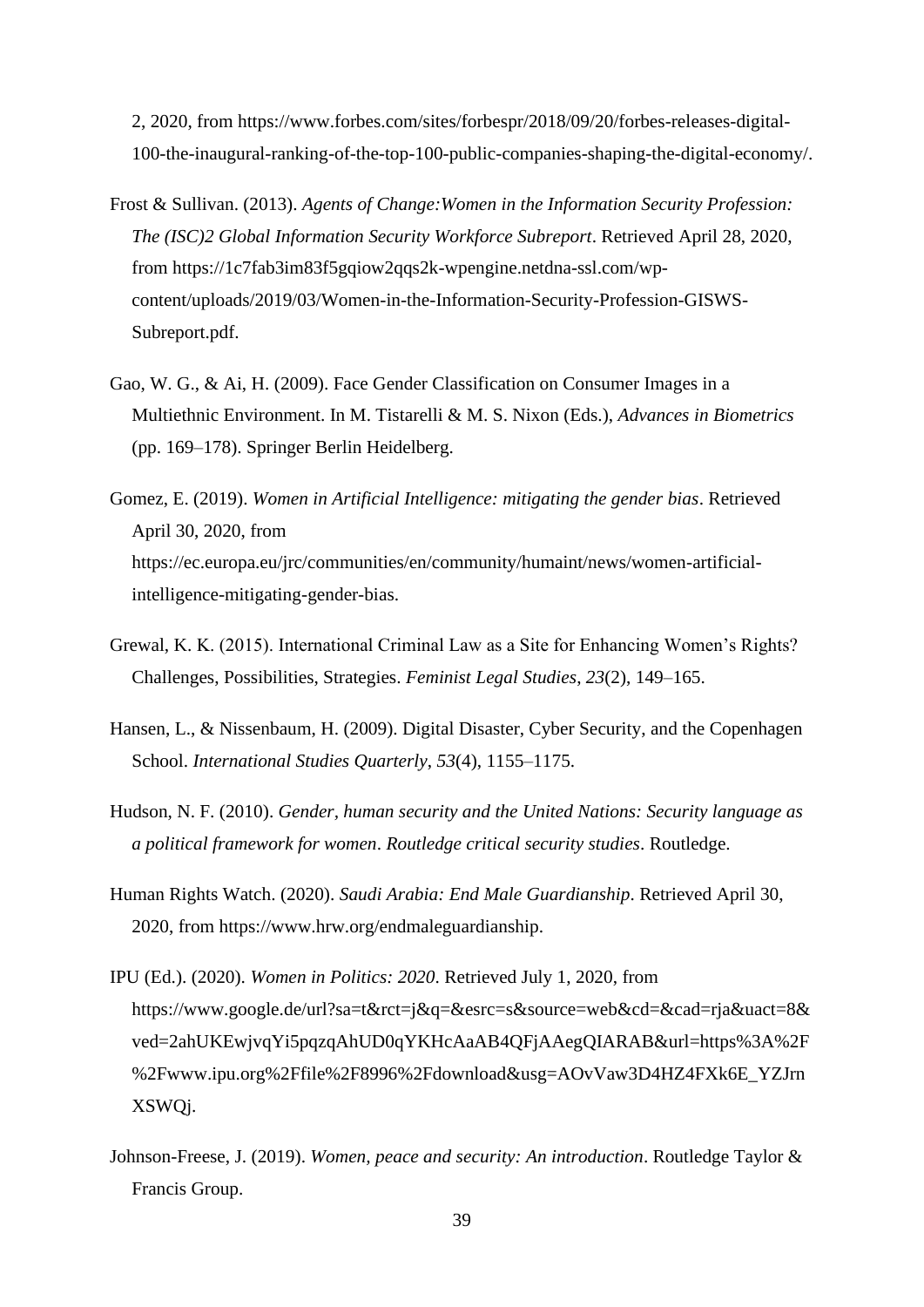- Köver, C. (2019). *App Absher: Männer überwachen Frauen nicht nur in Saudi-Arabien*. Retrieved May 1, 2020, from https://netzpolitik.org/2019/app-absher-maennerueberwachen-frauen-nicht-nur-in-saudi-arabien/.
- Krause, K., & Williams, M. C. (Eds.). (1997). *Borderlines: v.8*. *Critical Security Studies: Concepts and Cases*. Minneapolis. University of Minnesota Press.
- Linaki, E. (2014). Cyber warfare and international humanitarian law: A matter of applicability. *Humanitäres Völkerrecht - Informationsschriften*, *27*(4), 169–176.
- Locker, T., & Hoppenstedt, M. (2017). *Mehr als tausend Deutsche nutzen Spionage-App: "100 Prozent Erfolg - übermorgen ist meine Scheidung"*. Retrieved May 1, 2020, from https://www.vice.com/de/article/ezjdbj/mehr-als-tausend-deutsche-nutzen-spionage-app-100-prozent-erfolg-uebermorgen-ist-meine-scheidung.
- Manjoo, R. (2014). *Submission from UN Special Rapporteur on Violence against Women: to the Open Working Group on post 2015 SDGs*. Retrieved June 19, 2020, from https://sustainabledevelopment.un.org/content/documents/3337RM%20submission%20to %20OWG%20on%20post%202015%20SDGs.pdf.
- Matsubara, M. (2017). *Why Women in Cybersecurity Are Important, In Japan and Everywhere.* SecurityRoundtable.org, powered by Palo Alto Networks®. Retrieved April 28, 2020, from https://www.securityroundtable.org/women-cybersecurity-important-japaneverywhere/.
- Mazurana, D., & McKay, S. (2001). Women, girls, and structural violence: A global analysis. In Christie, D. J., Wagner, R. V., & Winter, D. A. (Ed.), *Peace, conflict, and violence : peace psychology for the 21st century* (pp. 130–138). Prentice Hall.
- Mills, E. (2010, December 1). *Demilitarizing Cybersecurity (Q&A)*. Retrieved June 22, 2020, from https://www.cnet.com/news/big-sale-in-ubisoft-town-save-up-to-80-on-gamessitewide/.
- Molutsi, P. (2000). The interaction between state and civil society in southern Africa: Prospects for peace and security. In L. Wohlgemuth (Ed.), *Common security and civil society in Africa* (pp. 180–189). Nordic Institute of African Studies.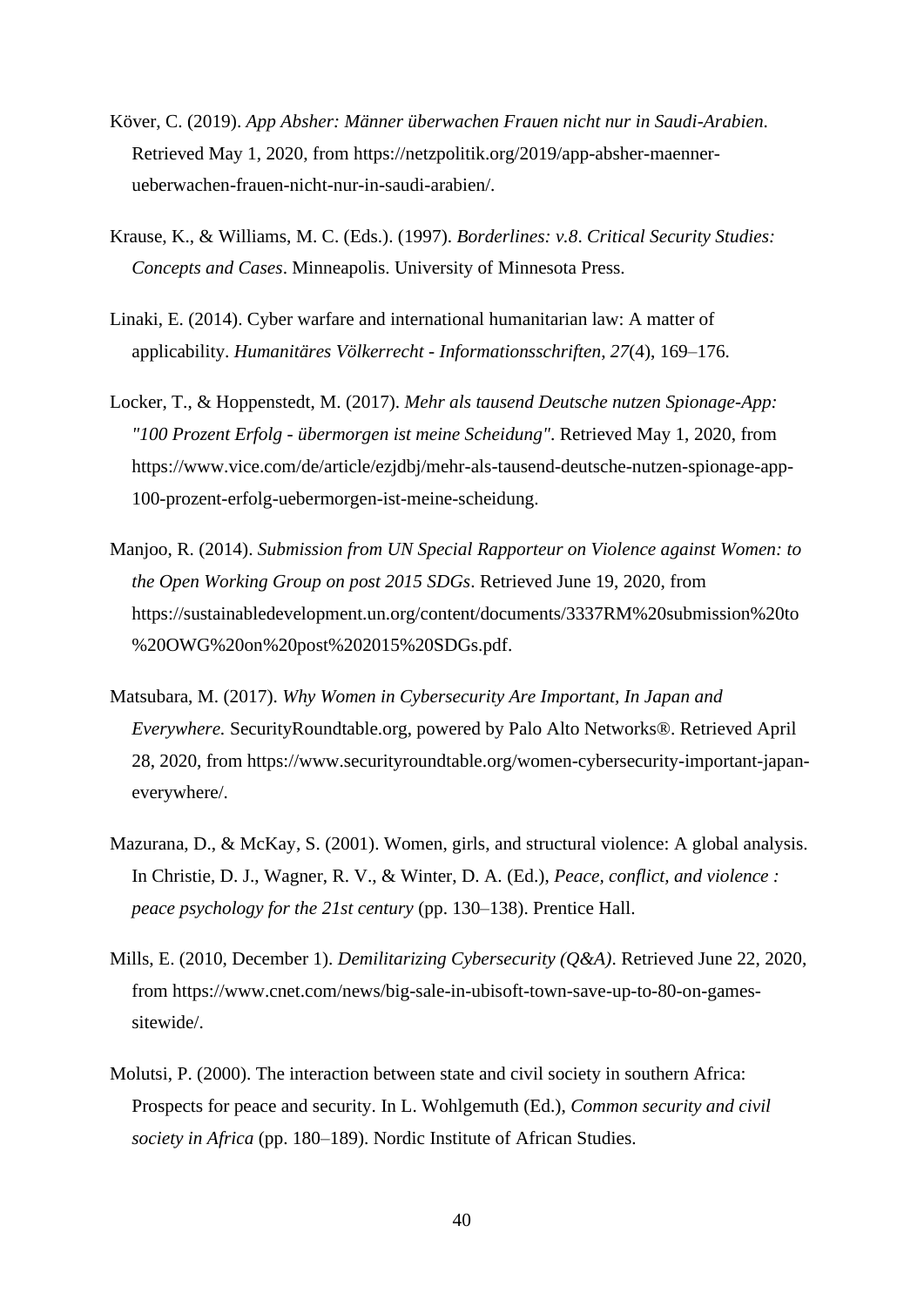- Morgan, S. (2019). *Women Represent 20 Percent Of The Global Cybersecurity Workforce In 2019.* Cybersecurity Ventures. Retrieved April 28, 2020, from https://cybersecurityventures.com/women-in-cybersecurity/.
- NATO Review. (2017, August 3). *Women, Peace and Security: shifting from rhetoric to practice*. Retrieved May 4, 2020, from https://www.nato.int/docu/review/articles/2017/03/08/women-peace-and-security-shiftingfrom-rhetoric-to-practice/index.html.
- O'Connell, M. E. (2008). Defining Armed Conflict. *Journal of Conflict and Security Law*, *13*(3), 393–400.
- Oxford University Press. (2014). *Oxford Online Dictionary: Cybersecurity*. Retrieved May 22, 2018, from https://www.lexico.com/definition/cybersecurity.
- phoenix. (2019, January 8). *Pressekonferenz mit Bundesinnenminister Horst Seehofer zum "Datenklau-Skandal"*. Retrieved June 19, 2020, from https://www.youtube.com/watch?v=ownPbstZEKM.
- Poster, W. R. (2018a). Cybersecurity needs women. *Nature*, *555*(7698), 577–580.
- Poster, W. R. (2018b). Gender trouble in cyberwar: Multiple masculinities and femininities of a cyberspy in the War on Terror. In J. Hearn, E. Vasquez del Aguila, & M. Hughson (Eds.), *Routledge advances in feminist studies and intersectionality. Unsustainable institutions of men: Transnational dispersed centres, gender power, contradictions*  (pp. 188–201). Routledge.
- Reardon, B., & Hans, A. (Eds.). (2019). *The gender imperative: Human security vs state security* (Second edition). Routledge.
- Reeves, A. (2012). Feminist Knowledge and Emerging Governmentality in UN Peacekeeping. *International Feminist Journal of Politics*, *14*(3), 348–369.
- Schmitt, M. N. (2011). Cyber operations and the Jus in Bello: Key issues. *Israel Yearbook on Human Rights*, *41 (2011)*, 89–110.
- Sharland, L., & Smith, H. (2019). Cyber, technology and gender: what are we missing? In L. Sharland & G. Feely (Eds.), *Strategic insights: Vol. 140. Women, peace and security:*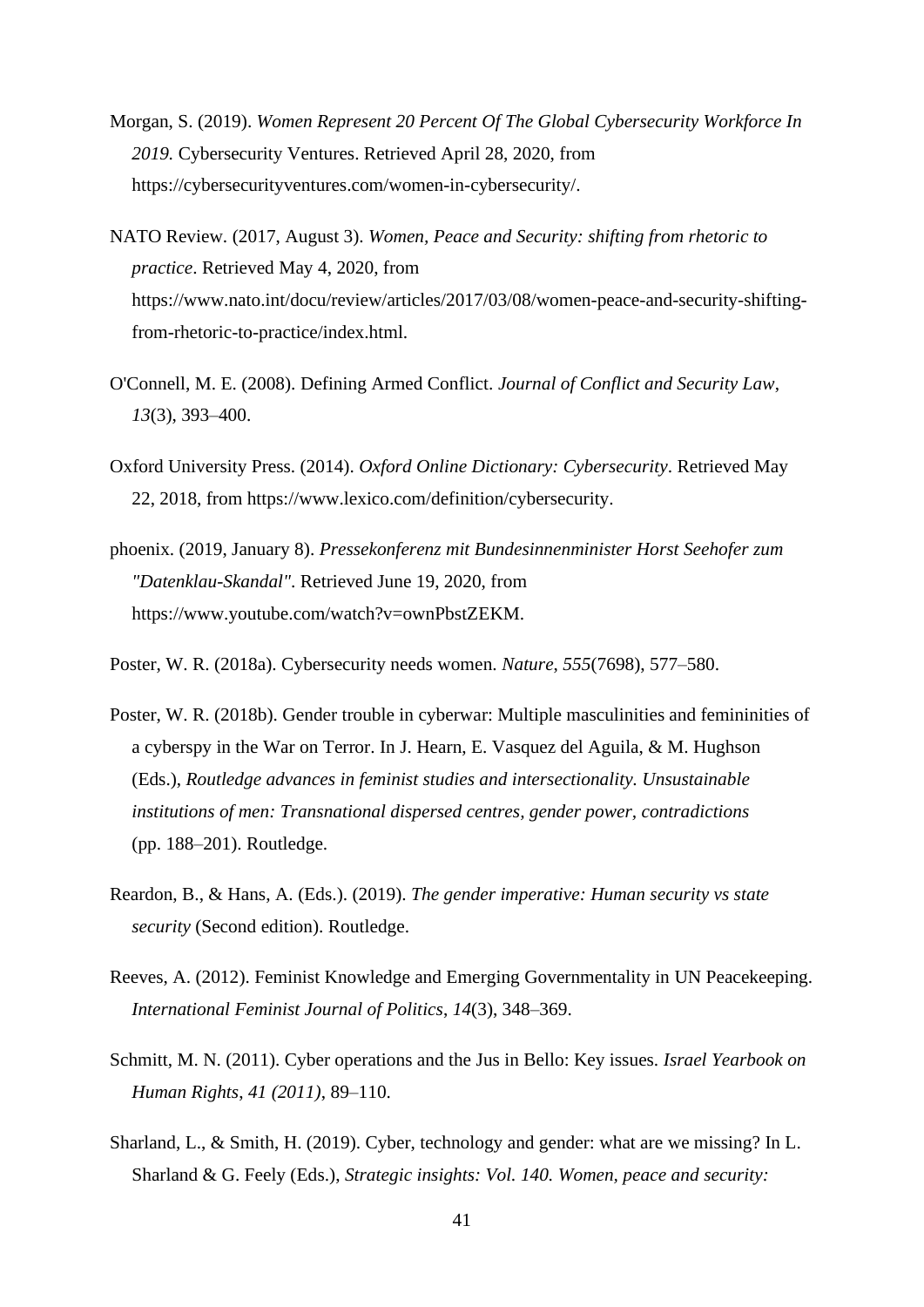*Defending progress and responding to emerging challenges* (28-29). Australian Strategic Policy Institute.

- Shepherd, L. (2008). *Gender, Violence and Security: Discourse as Practice* (1st ed.). Zed Books.
- Shepherd, L. (2016). Making war safe for women? National Action Plans and the militarisation of the Women, Peace and Security agenda. *International Political Science Review*, *37*(3), 324–335.
- Shepherd, L., & Kirby, P. (2016). The futures past of the Women, Peace and Security agenda. *International Affairs*, *92*(2), 373–392.
- Sjoberg, L., & Via, S. (2010). *Gender, war, and militarism: Feminist perspectives*. *Praeger security international*. Praeger.
- Syed, R., Khaver, A. A., & Yasin, M. (2019). *Cyber Security: Where Does Pakistan Stand?* Retrieved June 22, 2020, from http://hdl.handle.net/11540/9714.
- Tamang, D. (2013). Gendering International Security. *International Studies*, *50*(3), 226–239.
- Thompson, L. (2020, January 14). *Mexican Diplomacy Has Gone Feminist: Andrés Manuel López Obrador's administration has boldly reoriented its foreign policy toward gender equality.* Retrieved July 8, 2020, from https://foreignpolicy.com/2020/01/14/mexicandiplomacy-feminist-foreign-policy/.
- Tickner, J. A. (1997). You Just Don't Understand: Troubled Engagements Between Feminists and IR Theorists. *International Studies Quarterly*, *41*(4), 611–632.
- Tickner, J. A. (2006). Feminism meets International Relations: some methodological issues. In B. A. Ackerly, M. Stern, & J. True (Eds.), *Feminist Methodologies for International Relations* (pp. 19–41). Cambridge University Press. https://doi.org/10.1017/CBO9780511617690.003
- True, J. (2005). Feminism. In S. Burchill (Ed.), *Theories of International Relations* (3rd ed., pp. 237–259). Palgrave Macmillan Ltd.
- United Nations. Charter of the United Nations and Statute of the International Court of Justice. (1945). Retrieved April 30, 2020, from http://www.unwebsite.com/charter.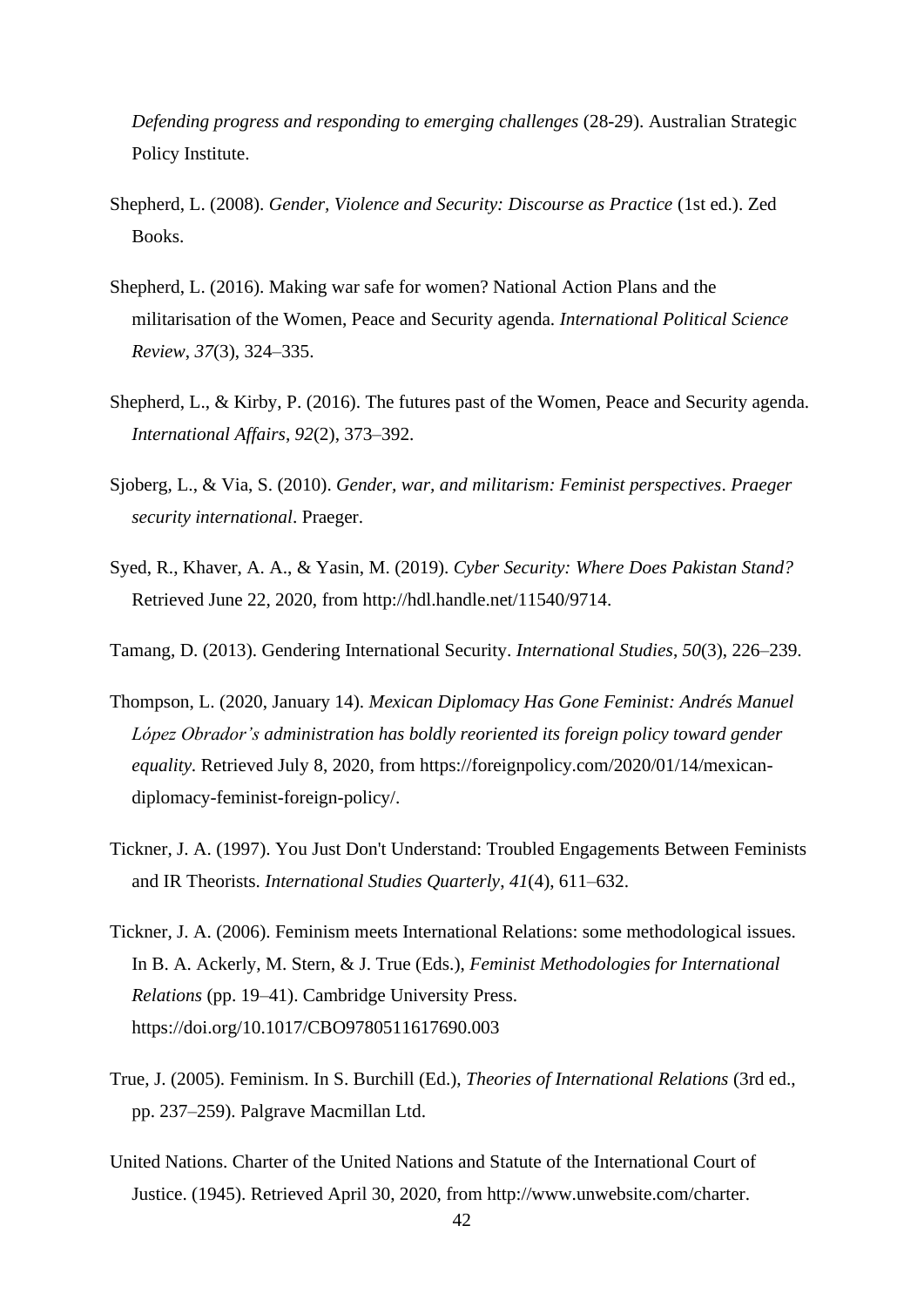- United Nations General Assembly. Countering the use of information and communications technologies for criminal purposes, https://undocs.org/en/A/RES/74/247 (2019). Retrieved July 5, 2020, from https://undocs.org/en/A/RES/74/247.
- United Nations Office on Drugs and Crime. (2013). *Comprehensive Study on Cybercrime: Draft - February 2013*. Retrieved July 5, 2020, from https://www.unodc.org/documents/organizedcrime/UNODC\_CCPCJ\_EG.4\_2013/CYBERCRIME\_STUDY\_210213.pdf.
- United Nations Security Council. UN Security Council Resolution 1820 (2019), Women and Peace and Security, S/RES/1820 (2008). Retrieved July 5, 2020, from http://unscr.com/en/resolutions/1820.
- United Nations Security Council. UN Security Council Resolution 1889 (2009), Women and Peace and Security, S/RES/1889 (2009). Retrieved July 5, 2020, from http://unscr.com/en/resolutions/1889.
- United Nations Security Council. UN Security Council Resolution 2493 (2019), Women and Peace and Security, S/RES/2493 (2019). Retrieved July 5, 2020, from http://unscr.com/en/resolutions/doc/2493.
- United Nations Security Council. (2019). *Women and peace and security - Report of the Secretary-General*. Retrieved May 4, 2020, from https://www.peacewomen.org/sites/default/files/N1930837.pdf.
- Vogelstein, R. B. (2019). *Five Questions on Feminist Foreign Policy: Margot Wallström*. Retrieved May 4, 2020, from https://www.cfr.org/blog/five-questions-feminist-foreignpolicy-margot-wallstrom.
- Walker, S. (2020). Cyber Dystopia. *The Ecosprinter*(1), 8–9. https://www.ecosprinter.eu/blog/cyber-dystopia/
- Waltz, K. N. (2018). *Man, the state and war: A theoretical analysis* (Anniversary edition). Columbia University Press.
- WILPF. (2015). *Transforming Violent Masculinities to Move the WPS Agenda Forward*. Retrieved May 15, 2020, from http://www.peacewomen.org/node/95466.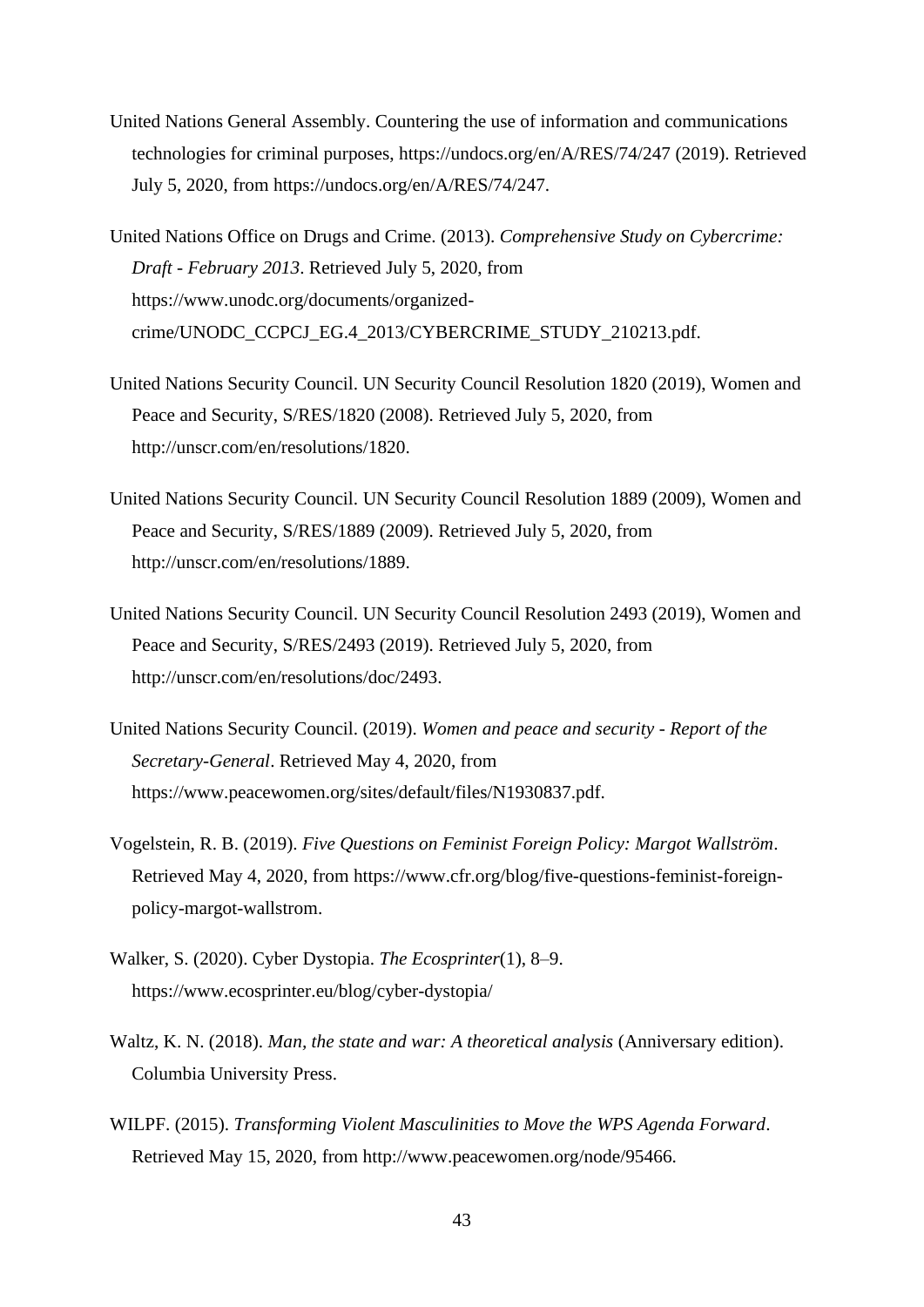- UN Women, & Coomaraswamy, R. (2015). *Preventing conflict, transforming justice, securing the peace: A global study on the implementation of United Nations Security Council resolution 1325*.
- Women in CyberSecurity. (2019). *About WiCyS: How Companies Benefit from Engagement with WiCyS*. Retrieved April 28, 2020, from https://www.wicys.org/about-wicys.
- The World Bank. (2018). *Population, female*. Retrieved April 28, 2020, from https://data.worldbank.org/indicator/SP.POP.TOTL.FE.IN.
- World Economic Forum. (2019, March 5). *5 charts that reveal the state of the global arms trade*. Retrieved June 3, 2020, from https://www.weforum.org/agenda/2019/03/5-chartsthat-reveal-the-state-of-the-global-arms-trade/.
- World Health Organization. (2013). *Global and regional estimates of violence against women:: prevalence and health effects of intimate partner violence and non-partner sexual violence*. Retrieved April 30, 2020, from https://apps.who.int/iris/bitstream/handle/10665/85239/9789241564625\_eng.pdf;jsessionid =A7CFE302BC537ED45B917841BD3C9939?sequence=1.
- Wright, H. (2015). Ending Sexual Violence and the War System Or Militarizing Feminism? *International Feminist Journal of Politics*, *17*(3), 503–507.
- Wright, H. (2019). "Masculinities perspectives": advancing a radical Women, Peace and Security agenda? *International Feminist Journal of Politics*, 1–23.
- Zeit Online. (2019). *Massiver Datenklau: Hunderte Prominente sind Opfer*. Retrieved July 4, 2020, from https://www.zeit.de/news/2019-01/04/massiver-datenklau-hunderteprominente-sind-opfer-190104-99-429921.